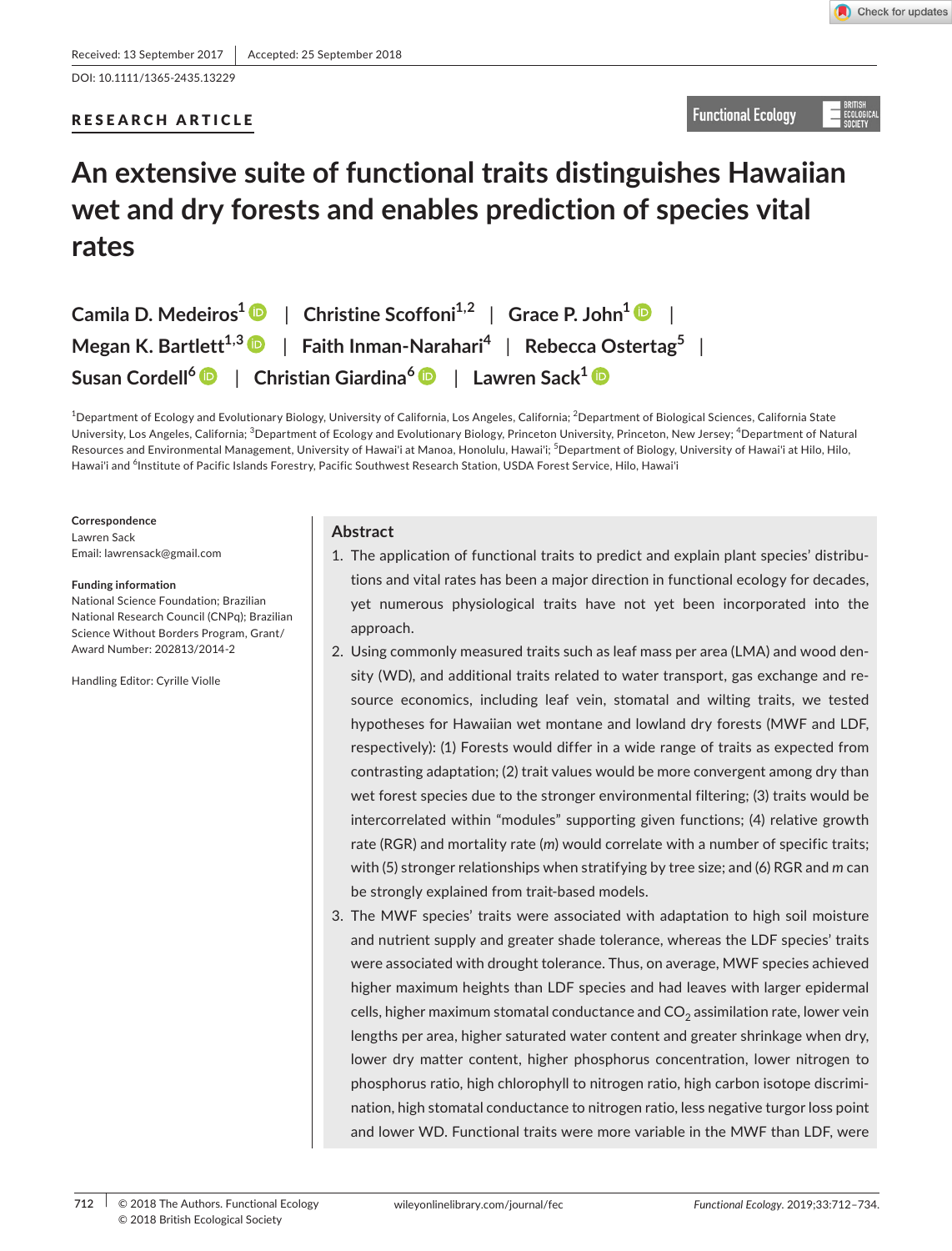traits predicted vital rates across forests ( $R^2$  = [0.70–0.72](https://0.70�0.72);  $p$  < 0.01). correlated within modules, and predicted species' RGR and *m* across forests, with stronger relationships when stratifying by tree size. Models based on multiple

 4. Our findings are consistent with a powerful role of broad suites of functional traits in contributing to forest species' distributions, integrated plant design and vital rates.

#### **KEYWORDS**

drought tolerance, endemic species, forest tree demography, growth analysis

## **1**  | **INTRODUCTION**

Functional traits influence plant growth, reproduction and survival and thereby fitness (Lavorel & Garnier, 2002; Violle et al., 2007) and thus can be used to predict vital rates (Adler et al., 2014; Poorter et al., 2008; Uriarte, Lasky, Boukili, Chazdon, & Merow, 2016), habitat preferences (Shipley et al., 2017) and spatial distributions (Stahl, Reu, & Wirth, 2014). For decades, most studies have focused on relatively few commonly measured functional traits, with some justification given that overall trait variation can be simplified statistically into a few fundamental dimensions (Diaz et al., 2016; Messier et al., 2017). However, several have argued that more extensive suites of traits would enable strong predictive and explanatory power (Greenwood et al., 2017; Paine et al., 2015; Reich, 2014; Yang, Cao, & Swenson, 2018a), and this argument has conceptual support because mechanistic models of growth and survival are sensitive to a broad set of traits as inputs (Marks & Leichowicz, 2006; Osborne & Sack, 2012; Sterck, Markesteijn, Schieving, & Poorter, 2011). The traits measured in this study include well-studied functional traits within the leaf and wood "economics spectra" (LES and WES, respectively), which describe trade-offs in plant carbon balance with given traits contributing to either fast growth and resource turnover, or slow growth and longer tissue life spans and stress tolerance (Chave et al., 2009; Wright et al., 2004). In addition, we included a wider set of traits recognized to have proximal physiological influence on water transport, gas exchange and resource economics. The aim of this study was to assess six key hypotheses derived from first principles in trait physiology and ecology (Table 1), utilizing 45 traits expected to show contrasting adaptation across forests, and/or to influence relative growth rate ( $RGR_{dbh}$  and RGR<sub>hiom</sub>) and mortality (*m*) (Table 2). We pursued this aim while recognizing that many more traits than those we included play important roles and that species differ in the traits with most important influence on vital rates.

First, we tested the ability of an extensive suite of traits to resolve variation between Hawaiian wet and dry forest species given their contrasting adaptation. We assessed traits which, based on the previous literature, would have specific mechanistic influences on resource acquisition, growth and stress tolerance (Table 1, with detailed reasoning in Supporting Information Table S10). In particular, we expected that relative to the dry forest, the wet forest species would have shifted their traits values in

 2006; Koch, Sillett, Jennings, & Davis, 2004); lower wood den- sity (WD; Chave et al., 2009; Gleason et al., 2016; Hacke, Sperry, Pockman, Davis, & McCulloh, 2001) and seed mass (Gross, 1984; Khurana & Singh, 2004); higher overall rates of photosynthesis, tope discrimination (Δ<sub>leaf</sub>; Farquhar, Ehleringer, & Hubick, 1989; Franks & Beerling, 2009; Donovan & Ehleringer, 1994; Wang Franks & Beerling, 2009; Franks & Farquhar, 2007; Hetherington & Woodward, 2003; Sack & Buckley, 2016; Wang et al., 2015); 1973; Niinemets, 2001; Ogburn & Edwards, 2012; Sack & Scoffoni, 2013; Scoffoni, Vuong, Diep, Cochard, & Sack, 2014; Vendramini et al., 2002; Westoby & Wright, 2006; Wright et al., 2004); high Raghubanshi, & Singh, 2011; Lambers & Poorter, 2004; Wright et al., 2004); lower N:P (Elser et al., 2000); and greater stomatal & Beerling, 2009; Wright, Reich, & Westoby, 2001). Given that sis and greater Δ<sub>leaf</sub> (Donovan & Ehleringer, 1994; Evans, 2013; Farquhar et al., 1989; Franks & Beerling, 2009), larger leaf area (Chatuverdi et al., 2011; Niinemets, 2001), lower LMA (Sack, Grubb, & Marañón, 2003b; Walters & Reich, 1999), lower N and P and higher C and *Chl* concentrations (Givnish, 1988; Niinemets, & Villar, 2009; Chatuverdi et al., 2011); higher *Chl* to N ratio the direction beneficial to their adaptation to greater availability of water and soil nutrients. Such trait shifts would include greater mean and maximum plant height (King, Davies, & Noor, and rates of electron transport and carboxylation (all per unit leaf area and/or dry mass), and higher values for the ratio of internal to ambient CO<sub>2</sub> (c<sub>i</sub>:c<sub>a</sub>), related to higher values of carbon isoet al., 2017); larger and denser stomata and higher stomatal conductance (Beaulieu, Leitch, Patel, Pendharkar, & Knight, 2008; higher densities of leaf major and minor veins and free ending veins (Brodribb, Feild, & Jordan, 2007; Iida et al., 2016; Sack & Frole, 2006; Sack & Scoffoni, 2013; Scoffoni et al., 2016); thinner and larger leaves of higher saturated water content and lower dry mass density, lower water mass and dry mass per area and lower dry matter content with lesser shrinkage in area under dehydration (Bartlett, Scoffoni, & Sack, 2012b; Diaz et al., 2016; Evans, foliar concentrations of nitrogen (N), phosphorus (P) and chlorophyll (*Chl*), and lower concentration of carbon (Chatuverdi, opening relative to maximum aperture, and relative to N (Franks species of the wet forest are adapted to lower understorey irradiance also led to the expectation of lower rates of photosynthe-2001; Lusk & Warton, 2007; Poorter, Niinemets, Poorter, Wright,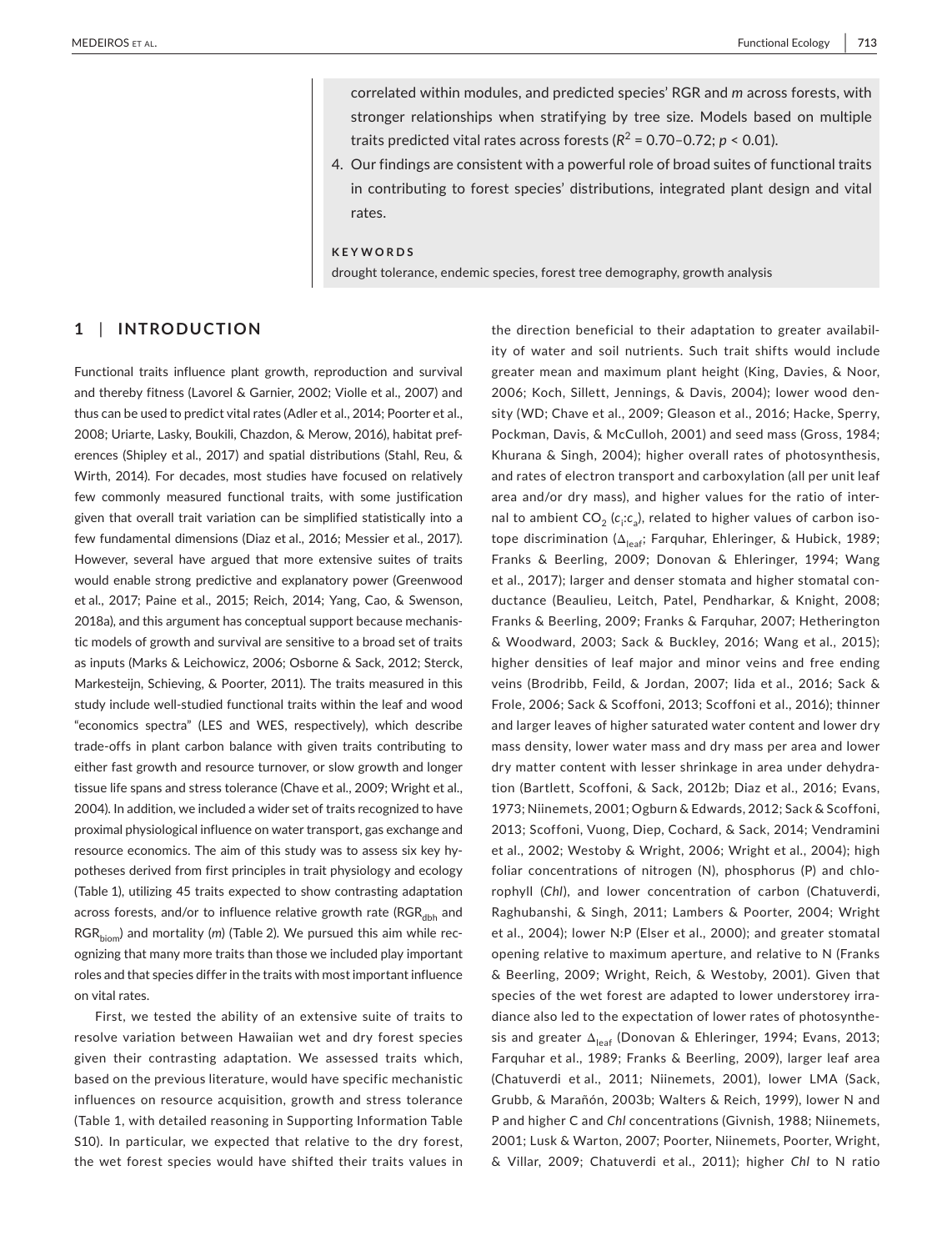|                                                                | Support?                                 | Yes                                                                                                                                                            | Yes                                                                                                                                                                  | Yes                                                                                                                                                                                                                                 | Yes                                                                                                           | Yes                                                                                                                                                                                                                                                                                                                | Yes                                                                                                                    |
|----------------------------------------------------------------|------------------------------------------|----------------------------------------------------------------------------------------------------------------------------------------------------------------|----------------------------------------------------------------------------------------------------------------------------------------------------------------------|-------------------------------------------------------------------------------------------------------------------------------------------------------------------------------------------------------------------------------------|---------------------------------------------------------------------------------------------------------------|--------------------------------------------------------------------------------------------------------------------------------------------------------------------------------------------------------------------------------------------------------------------------------------------------------------------|------------------------------------------------------------------------------------------------------------------------|
|                                                                | Test                                     | Nested ANOVAs for individual-level traits<br>and t tests for species-level traits                                                                              | from MWF and LDF; F tests on the variance<br>t test on the coefficient of variation in traits<br>of each trait between MWF and LDF                                   | Pearson's correlations between traits within<br>functional "modules"                                                                                                                                                                | Pearson's correlations between specific traits<br>and vital rates                                             | correlations between traits and vital rates at<br>Bayesian model to estimate vital rates at<br>given plant sizes followed by Kendall's<br>each size                                                                                                                                                                | Linear regression                                                                                                      |
|                                                                | <b>References</b>                        | Schimper (1903), Marks and Leichowicz (2006),<br>Lohbeck et al. (2015) and Levine, Bascompte,<br>Adler, and Allesina (2017)                                    | Kraft et al. (2014), Nathan et al. (2016) and<br>Ackerly (2009), Lebrija-Trejos et al. (2010),<br>Cornwell et al. (2006), Mayfield, Boni, and<br>Asefa et al. (2017) | Poorter, Lambers, and Evans (2014) and Li et al.<br>Sack et al. (2003a,b), Givnish et al. (2005),<br>(2015b)                                                                                                                        | Kitajima (1994), Grime (2001), Sack et al. (2013),<br>Marks and Leichowicz (2006) and Wright et al.<br>(2010) | lida et al. (2014), lida et al. (2016) and Prado-<br>Junior et al. (2016)                                                                                                                                                                                                                                          | Poorter et al. (2008), Uriarte et al. (2016) and<br>Thomas and Vesk (2017)                                             |
|                                                                | Explanation based on first<br>principles | Adaptation to contrasting climate<br>ead to variation<br>functional traits important in<br>in numerous<br>plant performance<br>and soil would<br>among species | expected to reduce functional<br>diversity by constraining the<br>range of possible trait states<br>Environmental filtering is<br>across habitats                    | Selection on multiple traits across<br>organs and functional "modules"<br>pathway, function, or benefit in<br>developmental<br>trait-trait correlations within<br>environments would lead to<br>given environments<br>due to common | Traits contribute mechanistically<br>directly to RGRs and m in given<br>habitats                              | mean values when species vary<br>in size distributions; stratifying<br>correlations would be reduced<br>trends in traits and vital rates<br>Ontogenetic- and size-related<br>given comparison of species<br>strengthen trait-vital rate<br>mean that trait-vital rate<br>by size should therefore<br>relationships | with given traits, combinations of<br>Given relationships of vital rates<br>strongly<br>traits should be<br>predictive |
| forests and to enable prediction of vital rates across species | Hypothesis                               | numerous traits as expected from contrasting<br>1. Wet and dry forest species would differ in<br>adaptation                                                    | among dry than wet forest species due to the<br>selective pressure imposed by low-resource<br>2. Trait values would be more convergent<br>availability               | 3. Traits would be intercorrelated within<br>functional "modules"                                                                                                                                                                   | 4. RGR and m would correlate with specific<br>traits                                                          | 5. RGR and m would correlate with traits more<br>frequently when stratifying by tree size                                                                                                                                                                                                                          | 6. RGR and m can be predicted based on<br>trait-based models                                                           |

TABLE 1 Framework of hypotheses derived from first principles of trait-based physiology and ecology to test the application of an extensive suite of traits to resolve variation among<br>forests and to enable prediction of vit TABLE 1 Framework of hypotheses derived from first principles of trait-based physiology and ecology to test the application of an extensive suite of traits to resolve variation among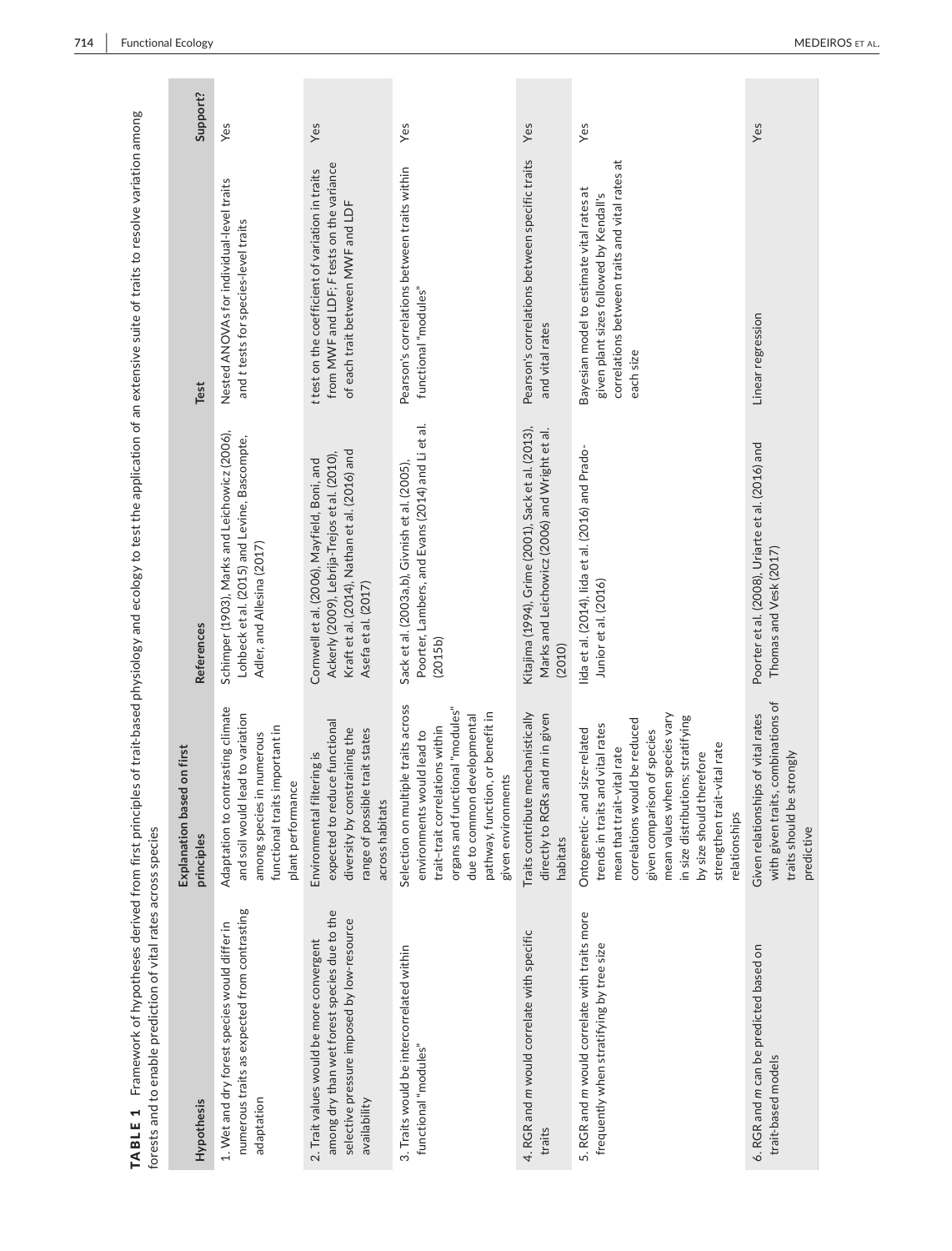| TABLE 2 Study traits relating to stomatal morphology, leaf venation, leaf and wood economics and structure, leaf composition, and estimated photosynthesis and plant size, and the vital                                                                                 |  |
|--------------------------------------------------------------------------------------------------------------------------------------------------------------------------------------------------------------------------------------------------------------------------|--|
| rates measured for species from a montane wet forest (W) and a lowland dry forest (D) in Hawai'i. For the traits, we provide symbols; units; hypotheses for given traits for differences                                                                                 |  |
| between forests and results from statistical tests; and hypotheses for correlations with vital rates (relative growth rate and mortality) and results from Pearson's correlation tests (when one                                                                         |  |
| result is presented this represents species from both forests together, and when two results are presented these represent species in the wet and dry forests separately); and references                                                                                |  |
| supporting the hypotheses. ns indicates no significant difference at $p < 0.05$ . "N" represents the expectation that, all else being equal, given the specific hypothesis, the wet forest would                                                                         |  |
| have a higher trait value than the dry forest on average; "D" that the dry forest would have the higher trait value on average; and "either" denotes the existence of multiple published                                                                                 |  |
| ve the higher trait value (Supporting Information Table S10). Positive signs (+) indicate the expectation or finding of a positive<br>hypotheses whereby either MWF or LDF could be expected to hav                                                                      |  |
| correlation with relative growth rate and mortality rate; negative signs $\left(\text{-}\right)$ indicate the opposite. For detailed reasoning behind each hypothesis and references, see Supporting Information<br>Table S10. $^*p < 0.05;$ $^*p < 0.01;$ $^*p < 0.001$ |  |
|                                                                                                                                                                                                                                                                          |  |

| Trait/vital rate                         | Symbol                             | Unit                                | Hypotheses: W or D<br>higher? | W or D higher?            | Hypotheses: trait-vital<br>rate correlation | Direction of trait-vital<br>rate correlation | Reference       |
|------------------------------------------|------------------------------------|-------------------------------------|-------------------------------|---------------------------|---------------------------------------------|----------------------------------------------|-----------------|
| Stomatal morphology                      |                                    |                                     |                               |                           |                                             |                                              |                 |
| Stomatal density                         | þ                                  | stomata/mm <sup>2</sup>             | either                        | ns                        | $^{+}$                                      | $+$ **                                       | $1 - 5$         |
| Stomatal differentiation rate (or index) | $\ddot{\phantom{0}}$               | ı                                   | either                        | $\stackrel{*}{\geq}$      | $^{+}$                                      | $\stackrel{*}{\ast}_{+}$                     | $2 - 6$         |
| Stomatal area                            | $\mathcal{S}$                      | $\mu m^2$                           | $\geq$                        | $\stackrel{*}{\geq}$      | $^{+}$                                      | SU                                           | 1, 5, 7         |
| Guard cell length                        | GC                                 | Ξ                                   | $\geq$                        | $\stackrel{*}{\geq}$      |                                             |                                              | 1, 5, 7         |
| Guard cell width                         | $G\mathcal{C}^{\searrow}_{\aleph}$ | $\mathbb{H}$                        | $\geq$                        | $\stackrel{*}{\geq}$      |                                             |                                              | 1, 5, 7         |
| Pore length                              | $S_{\mathsf{P}_\mathsf{L}}$        | Ξ                                   | $\geq$                        | $\stackrel{*}{\geq}$      |                                             |                                              | 1, 5, 7         |
| Epidermal pavement cell area             | $\mathbf{e}$                       | $\mu m^2$                           | $\geq$                        | $\stackrel{*}{\geq}$      |                                             |                                              | $\infty$        |
| Maximum stomatal conductance             | $g_{\text{max}}$                   | mol m <sup>-2</sup> s <sup>-1</sup> | either                        | $\stackrel{*}{\geq}$      | $^{+}$                                      | $^\ast\!+$                                   | $2 - 5, 9 - 10$ |
| Leaf venation                            |                                    |                                     |                               |                           |                                             |                                              |                 |
| Major vein density                       | $VLA_{major}$                      | mm per mm <sup>2</sup>              | either                        | $D^{**}$                  | $^{+}$                                      | Su                                           | $2-4, 11-15$    |
| Minor vein density                       | $VLA_{minor}$                      | mm per mm <sup>2</sup>              | either                        | $\mathsf{D}^{**}$         | $^{+}$                                      | ns                                           | $2-4, 11-15$    |
| Total vein density                       | $\mathsf{VLA}_\mathsf{total}$      | mm per mm <sup>2</sup>              | either                        | $D^{**}$                  | $^{+}$                                      | ns                                           | $2-4, 11-15$    |
| Free ending vein density                 | FEV                                | # per $mm2$                         | either                        | $\stackrel{*}{\triangle}$ |                                             |                                              | $2-4, 11-15$    |
| Leaf and wood economics and structure    |                                    |                                     |                               |                           |                                             |                                              |                 |
| Leaf area                                | $\Delta$                           | cm <sup>2</sup>                     | $\geq$                        | ns                        | $^{+}$                                      | W ns; $D^{-*}$                               | $16 - 18$       |
| Leaf mass per area                       | LMA                                | $\mathrm{g/m}^2$                    | either                        | ns                        | $\sf I$                                     | $\sum_{i=1}^{n}$                             | $12, 18 - 23$   |
| Leaf thickness                           | $\overline{\Box}$                  | mm                                  | either                        | ns                        | $\overline{\phantom{a}}$                    | $*$ <sub>1</sub>                             | $12, 18 - 23$   |
| Leaf density                             | $\Box$                             | $g/cm^3$                            | either                        | ns                        | $\mathsf I$                                 | $W^*$ ; D $-$                                | $12, 18 - 23$   |
| Leaf dry matter content                  | LDMC                               | $\frac{8}{8}$                       | $\Omega$                      | $\stackrel{*}{\bigcirc}$  | L                                           | ns                                           | 18, 24          |
| Saturated water content                  | SWC                                | $\frac{8}{8}$                       | either                        | $\check{z}^*$             |                                             |                                              | $25 - 27$       |
| Water mass per area                      | <b>WNN</b>                         | $g/m^2$                             | $\Omega$                      | ns                        |                                             |                                              | $25 - 27$       |
| Percentage loss area (dry)               | $PLA_{dry}$                        | $\aleph$                            | $\geq$                        | $\stackrel{*}{\searrow}$  |                                             |                                              | 28,29           |
| Wood density                             | $\overline{\mathsf{S}}$            | $g/cm^3$                            | either                        | $D^{***}$                 | $\sf I$                                     | ns                                           | $5,30-32$       |
|                                          |                                    |                                     |                               |                           |                                             |                                              |                 |

(Continues) *(Continues)*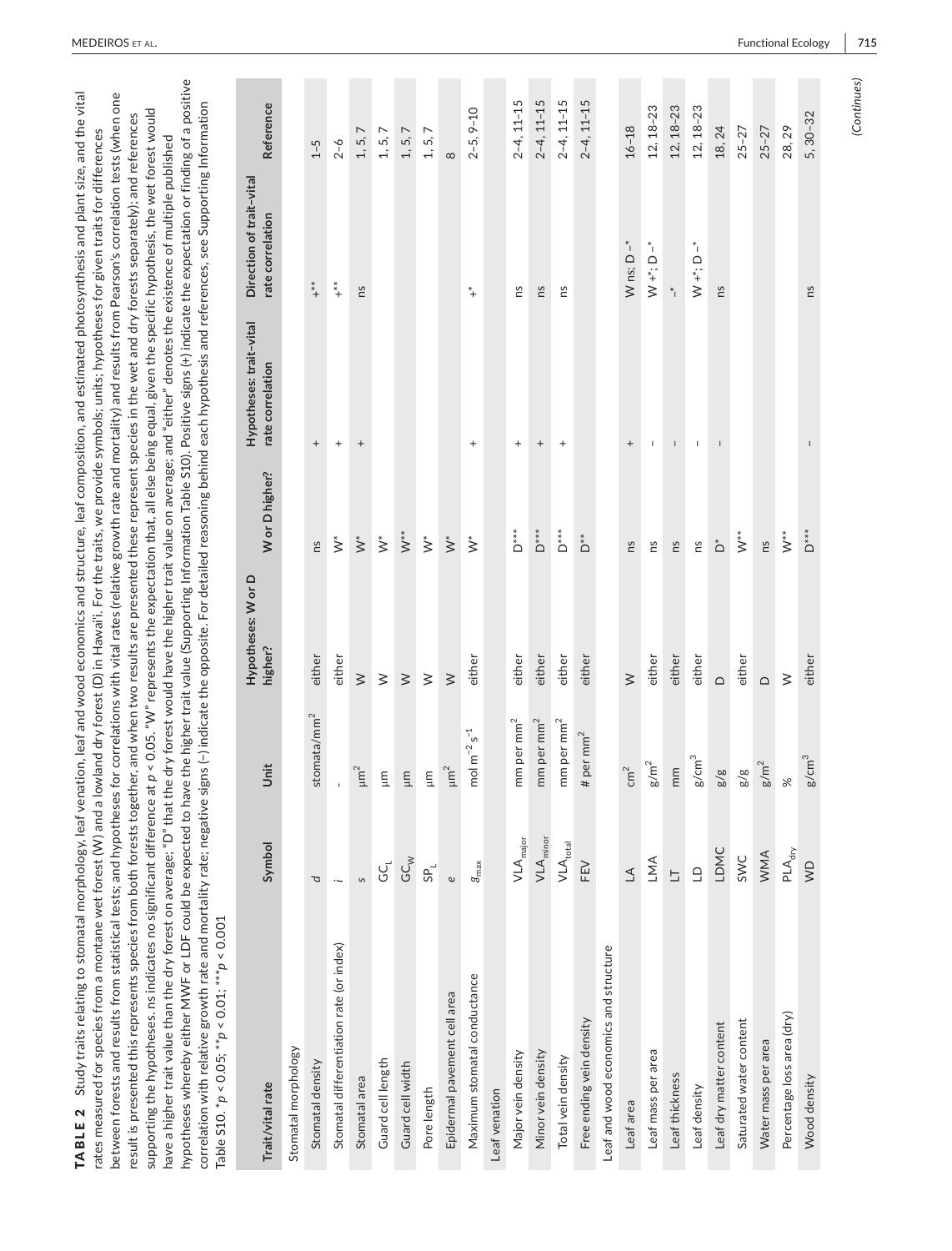| $\mathbf{r}$<br>ļ<br>$\ddot{\phantom{0}}$<br>Ç |
|------------------------------------------------|
| ¢<br>J<br>ь<br>ľ<br>AR.<br>٦<br>ŀ              |

| Trait/vital rate                                                    | Symbol                                                            | Unit                                                                                                             | Hypotheses: W or D<br>higher? | W or D higher?                             | Hypotheses: trait-vital<br>rate correlation | Direction of trait-vital<br>rate correlation      | Reference           |
|---------------------------------------------------------------------|-------------------------------------------------------------------|------------------------------------------------------------------------------------------------------------------|-------------------------------|--------------------------------------------|---------------------------------------------|---------------------------------------------------|---------------------|
| Leaf composition                                                    |                                                                   |                                                                                                                  |                               |                                            |                                             |                                                   |                     |
| Nitrogen concentration per leaf area                                | $N_{area}$                                                        | $g/m^2$                                                                                                          | either                        | ns                                         |                                             | $^\ast{}_{\rm I}$<br>$W + r$ ; D                  | $2 - 5, 20$         |
| Nitrogen concentration per leaf mass                                | $N_{\rm mass}$                                                    | mg/g                                                                                                             | either                        | ns                                         | $\begin{array}{c} + \end{array}$            | $^\ast\!+$                                        | $2 - 5, 20$         |
| Phosphorus concentration per leaf area                              | P <sub>area</sub>                                                 | $g/m^2$                                                                                                          | either                        | ns                                         | $^+$                                        | $W + \stackrel{*}{\cdot} D - \stackrel{*}{\cdot}$ | $2 - 5, 20$         |
| Phosphorus concentration per leaf mass                              | P <sub>mass</sub>                                                 | mg/g                                                                                                             | either                        | $\check{z}^*$                              | $\begin{array}{c} + \end{array}$            | $^\ast\!+$                                        | $2 - 5, 20$         |
| Chlorophyll concentration                                           | Chl <sub>area</sub>                                               | SPAD                                                                                                             | either                        | ns                                         |                                             |                                                   | $2 - 4, 33$         |
| Chlorophyll per mass                                                | $ChI_{mass}$                                                      | $SPAD g^{-1} m^2$                                                                                                | either                        | 2                                          |                                             |                                                   | $2-4, 33$           |
| Carbon concentration per leaf mass                                  | $C_{\text{mass}}$                                                 | mg/g                                                                                                             | $\geq$                        | ns                                         |                                             |                                                   | $34 - 35$           |
| Nitrogen/phosphorus ratio                                           | $\frac{\Delta}{\dot{Z}}$                                          | $\mathsf I$                                                                                                      | either                        | $\overset{*}{\circ}$                       | $\mathsf I$                                 | SU                                                | 35                  |
| Chlorophyll/nitrogen per area ratio                                 | $\mathsf{ChI}_{\mathsf{area}}\text{:}\mathsf{N}_{\mathsf{area}}$  | $\text{SPAD} \; \text{g}^{-1} \; \text{m}^2$                                                                     | $\geq$                        | ns                                         |                                             |                                                   | $\sqrt{2}$          |
| Carbon isotope discrimination                                       | $\Delta_{\text{leaf}}$                                            | %                                                                                                                | $\geq$                        | $\mathbb{V}^{**}$                          |                                             |                                                   | $36 - 39$           |
| Turgor loss point                                                   | $ \pi_{\rm{th}} $                                                 | MPa                                                                                                              | $\mathop\square$              | $D^*$                                      |                                             |                                                   | 28                  |
| Estimated photosynthesis                                            |                                                                   |                                                                                                                  |                               |                                            |                                             |                                                   |                     |
| Electron transport rate per area                                    | Jmax <sub>area</sub>                                              | $\mu$ mol m <sup>-2</sup> s <sup>-1</sup>                                                                        | either                        | ns                                         | $\! + \!$                                   | $W^*$ ; D <sup>*</sup>                            | $2-4, 36-38$        |
| Electron transport rate per mass                                    | $J$ ma $x_{mass}$                                                 | $n \times 1$ $g^{-1}$ $s^{-1}$                                                                                   | either                        | ns                                         | $\begin{array}{c} + \end{array}$            | $^*$ +                                            | $2 - 4, 36 - 38$    |
| Maximum rate of carboxylation per area                              | Vcmax <sub>area</sub>                                             | $\mu$ mol m $^{-2}$ s $^{-1}$                                                                                    | either                        | ns                                         | $\, +$                                      | $\sum_{i=1}^{n}$                                  | $2-4, 36-38$        |
| Maximum rate of carboxylation per mass                              | $Vcmax_{mass}$                                                    | $nmol g^{-1} s^{-1}$                                                                                             | either                        | ns                                         | $\begin{array}{c} + \end{array}$            | $^\ast\!+$                                        | $2 - 4, 36 - 38$    |
| Ratio of intercellular to ambient $\mathsf{CO}_2$<br>concentrations | $c_i:c_a$                                                         | $\,$ l                                                                                                           | either                        | $\sum^*$                                   | $^{+}$                                      | ns                                                | $36 - 38$           |
| Time integrated leaf $\mathsf{CO}_2$ assimilation rate per<br>area  | $\bar{\mathsf{A}}_{\mathsf{area}}$                                | $\mu$ mol m <sup>-2</sup> s <sup>-1</sup>                                                                        | either                        | SU                                         | $\! + \!\!\!\!$                             | *ı<br>$W + \stackrel{*}{\cdot} D$                 | $\sigma$            |
| Time integrated leaf $\mathsf{CO}_2$ assimilation rate per<br>mass  | $\bar{A}_{\text{mass}}$                                           | $\Gamma$ <sup>-</sup><br>nmol $g^{-1}$ :                                                                         | either                        | $\stackrel{\scriptscriptstyle\star}{\sim}$ |                                             | $^\ast\!+$                                        | $\infty$            |
| Time integrated stomatal conductance                                | $\bar{g}_{\text{cleaf}}$                                          | mmol $m^{-2}$ s <sup>-1</sup>                                                                                    | either                        | $\stackrel{*}{\geq}$                       | $\begin{array}{c} + \end{array}$            | $\sum_{i=1}^{n}$                                  | $\circ$             |
| Time integrated/maximum stomatal conduct-<br>ance ratio             | $\bar{\mathfrak{s}}_{\text{clear}}$ : $\mathfrak{g}_{\text{max}}$ | $\mathsf I$                                                                                                      | either                        | ns                                         |                                             |                                                   | $\circ$<br>$2 - 4,$ |
| Maximum stomatal conductance/nitrogen per<br>area ratio             | $g_{\text{max}}$ :N <sub>area</sub>                               | mol $g^{-1} s^{-1}$                                                                                              | $\geq$                        | $\checkmark^*$                             |                                             |                                                   | $\overline{a}$      |
| Plant size                                                          |                                                                   |                                                                                                                  |                               |                                            |                                             |                                                   |                     |
| Mean height                                                         | H                                                                 | Ξ                                                                                                                | $\geq$                        | ns                                         |                                             |                                                   | $46 - 47$           |
| Maximum height                                                      | $H_{\text{max}}$                                                  | $\mathsf{E}% _{\mathcal{A}}^{\mathcal{A}}(\mathcal{A})\equiv\mathsf{E}_{\mathcal{A}}^{\mathcal{A}}(\mathcal{A})$ | $\geq$                        | $\stackrel{*}{\geq}$                       |                                             |                                                   | 46-47               |
| Seed mass                                                           | SΜ                                                                | mg                                                                                                               | $\supset$                     | ۴S                                         |                                             |                                                   | 48-49               |
|                                                                     |                                                                   |                                                                                                                  |                               |                                            |                                             |                                                   | (Continues)         |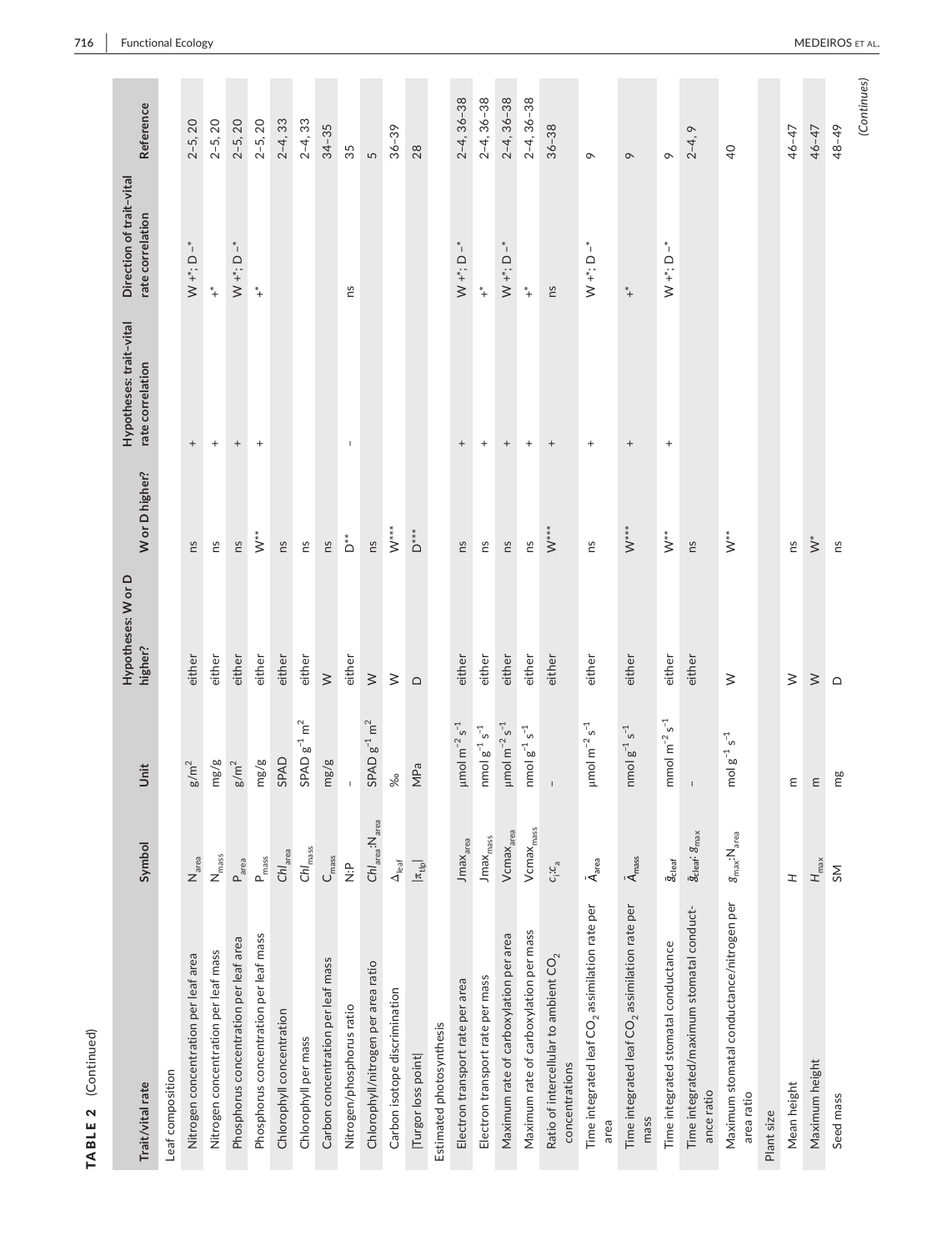| Trait/vital rate                                                                                                                                                                                          | Symbol              | Jnit                                         | Hypotheses: W or D<br>higher? |     | Hypotheses: trait-vital<br>Wor D higher? rate correlation | Direction of trait-vital<br>rate correlation | Reference |
|-----------------------------------------------------------------------------------------------------------------------------------------------------------------------------------------------------------|---------------------|----------------------------------------------|-------------------------------|-----|-----------------------------------------------------------|----------------------------------------------|-----------|
| Vital rates                                                                                                                                                                                               |                     |                                              |                               |     |                                                           |                                              |           |
| Relative growth rate (diameter increment)                                                                                                                                                                 | RGR <sub>dbh</sub>  | $cm cm^{-1}$ year $^{-1}$                    | either                        | ΩS  |                                                           |                                              | 5, 20, 41 |
| Relative growth rate (biomass increment)                                                                                                                                                                  | $RGR_{\text{biom}}$ | $\text{kg}\text{kg}^{-1}$ year <sup>-1</sup> | either                        | ns  |                                                           |                                              | 5,20,41   |
| Mortality rate                                                                                                                                                                                            | Е                   | % per year                                   | either                        | 'n, |                                                           |                                              | $42 - 45$ |
| References: 1. Hetherington and Woodward (2003); 2. Maximov (1931); 3. Grubb (1998); 4. Scoffoni et al. (2011); 5. Givnish (1988); 6. Sack and Buckley (2016); 7. Franks and Farquhar (2007); 8. Beaulieu |                     |                                              |                               |     |                                                           |                                              |           |

et al. (2008); 9. Franks and Beerling (2009); 10. Wang et al. (2015); 11. Sack and Frole (2006); 12. Brodribb et al. (2007); 13. Sack and Scoffoni (2013); 14. lida et al. (2016); 15. Scoffoni et al. (2016); 16. Sack et al. (2008); 9. Franks and Beerling (2009); 10. Wang et al. (2015); 11. Sack and Frole (2006); 12. Brodribb et al. (2007); 13. Sack and Scoffoni (2013); 14. Iida et al. (2016); 15. Scoffoni et al. (2016); 16. Sack et al. (2012); 17. Wright et al. (2017); 18. Niinemets (2001); 19. Evans (1973); 20. Wright et al. (2004); 21. Westoby and Wright (2006); 22. Lusk and Warton (2007); 23. Poorter et al. (2009); 24. Diaz et al. et al. (2012); 17. Wright et al. (2017); 18. Niinemets (2001); 19. Evans (1973); 20. Wright et al. (2004); 21. Westoby and Wright (2006); 22. Lusk and Warton (2007); 23. Poorter et al. (2009); 24. Diaz et al. Scoffoni et al. (2014); 30. Hacke et al. (2001); 31. Chave et al. (2016); 25. Vendramini et al. (2002); 26. Sack, Tyree and Holbrook (2005); 27. Ogburn and Edwards (2012); 28. Bartlett et al. (2012a,b); 29. Scoffoni et al. (2014); 30. Hacke et al. (2001); 31. Chave et al. (2009); 32. Gleason et al. (2016); 33. Chatuverdi et al. (2011); 34. Lambers and Poorter (2004); 35. Elser et al. (2000); 36. Farquhar et al. (1989); 37. Donovan and Ehleringer (1994); 38. Evans (2013); 39. (2009); 32. Gleason et al. (2016); 33. Chatuverdi et al. (2011); 34. Lambers and Poorter (2004); 35. Elser et al. (2000); 36. Farquhar et al. (1989); 37. Donovan and Ehleringer (1994); 38. Evans (2013); 39. Wang et al. (2017); 40. Wright et al. (2001); 41. Gibert et al. (2016); 42. Wright et al. (2010); 42. McDowell et al. (2008); 44. McDowell et al. (2018); 45. Kobe and Coates (1997); 46. Koch et al. (2004); 47. Wang et al. (2017); 40. Wright et al. (2001); 41. Gibert et al. (2016); 42. Wright et al. (2010); 43. McDowell et al. (2008); 44. McDowell et al. (2018); 45. Kobe and Coates (1997); 46. Koch et al. (2004); 47. Sack, Tyree and Holbrook (2005); 27. Ogburn and Edwards (2012); 28. Bartlett et al. (2012a,b); 29. King et al. (2006); 48. Gross (1984); 49. Khurana and Singh (2004). King et al. (2006); 48. Gross (1984); 49. Khurana and Singh (2004). (2016); 25. Vendramini et al. (2002); 26.

(Givnish, 1988); and lower stomatal and vein densities (Givnish, 1988; Sack & Scoffoni, 2013; Sack et al., 2012). The literature also supports contrasting hypotheses in which dry forest species gain drought tolerance by achieving higher photosynthetic activity when water is available, linked with smaller and more numerous stomata and epidermal pavement cells (Grubb, 1998; Maximov, 1931; Scoffoni, Rawls, McKown, Cochard, & Sack, 2011; Wang et al., 2017), higher vein densities (Sack & Scoffoni, 2013) and high N and P per mass (Wright et al., 2001). We also expected the dry forest species to have more negative turgor loss point (Bartlett et al., 2012b), thick and small leaves (Sack et al., 2012; Wright et al., 2017) and high WD (Chave et al., 2009; Gleason et al., 2016; Hacke et al., 2001), and traits associated with high water use efficiency, reflected in low  $c_{\mathsf{i}}{\mathsf{:}} c_{\mathsf{a}}$  and carbon isotope discrimination (Donovan & Ehleringer, 1994; Farquhar et al., 1989).

 wet forest (Nathan, Osem, Shachak, Meron, & Salguero-Gómez, ing and biotic interactions (Asefa et al., 2017; Chesson, 2000; Cornwell, Schwilk, & Ackerly, 2006). In low-resource habitats, would promote greater niche overlap (Lebrija-Trejos, Meave, Poorter, Pérez-García, & Bongers, 2010; Nathan et al., 2016; Weiher & Keddy, 1995). Second, we tested the hypothesis that on average, species of the dry forest would have narrower ranges in trait values than the 2016). Two main processes of community assembly affect func tional diversity at local scale: environmental (or habitat) filter environmental filtering is expected to more strongly constrain trait diversity, as would the reduction of biotic interactions which

 functions (Li et al., 2015b; Sack, Cowan, Jaikumar, & Holbrook, 2002). Modules are defined as clusters of traits that show co - independent of other clusters (Armbruster, Pelabon, Bolstad, & Hansen, 2014; Wagner & Altenberg, 1996). Such co-selection has spectra (Chave et al., 2009; Wright et al., 2004). Several of the Third, we tested the hypothesis that traits would be intercorrelated in "modules" due to their contributions to given 2003a) or "strategies" (Westoby, Falster, Moles, Vesk, & Wright, variation among themselves, due to selection, but are relatively been a main explanation for why plant phenotypes are organized into dimensions (or axes), such as the leaf and wood economic newly added traits are expected to be mechanistically related to traits from the LES and WES and are therefore grouped within the same trait modules (Table 2).

 be positively correlated due to life-history trade-offs, and parallel associations with given traits (Kitajima, 1994; Philipson et al., 2014; we hypothesized that RGR and *m* would relate positively to pho - tosynthetic rate (Donovan & Ehleringer, 1994; Franks & Beerling, 2009); leaf area (Iida et al., 2016), N and P concentrations (Iida of stomata (Hetherington & Woodward, 2003; Wang et al., 2015); & Woodward, 2003; Iida et al., 2016), and negatively to LMA (Iida Fourth, we hypothesized that across species, RGR and *m* would Russo et al., 2010; Visser et al., 2016; Wright et al., 2010). Further, et al., 2016; Osone, Ishida, & Tateno, 2008); the sizes and numbers maximum stomatal conductance and vein densities (Hetherington et al., 2016; Osone et al., 2008; Wright et al., 2010); leaf thickness,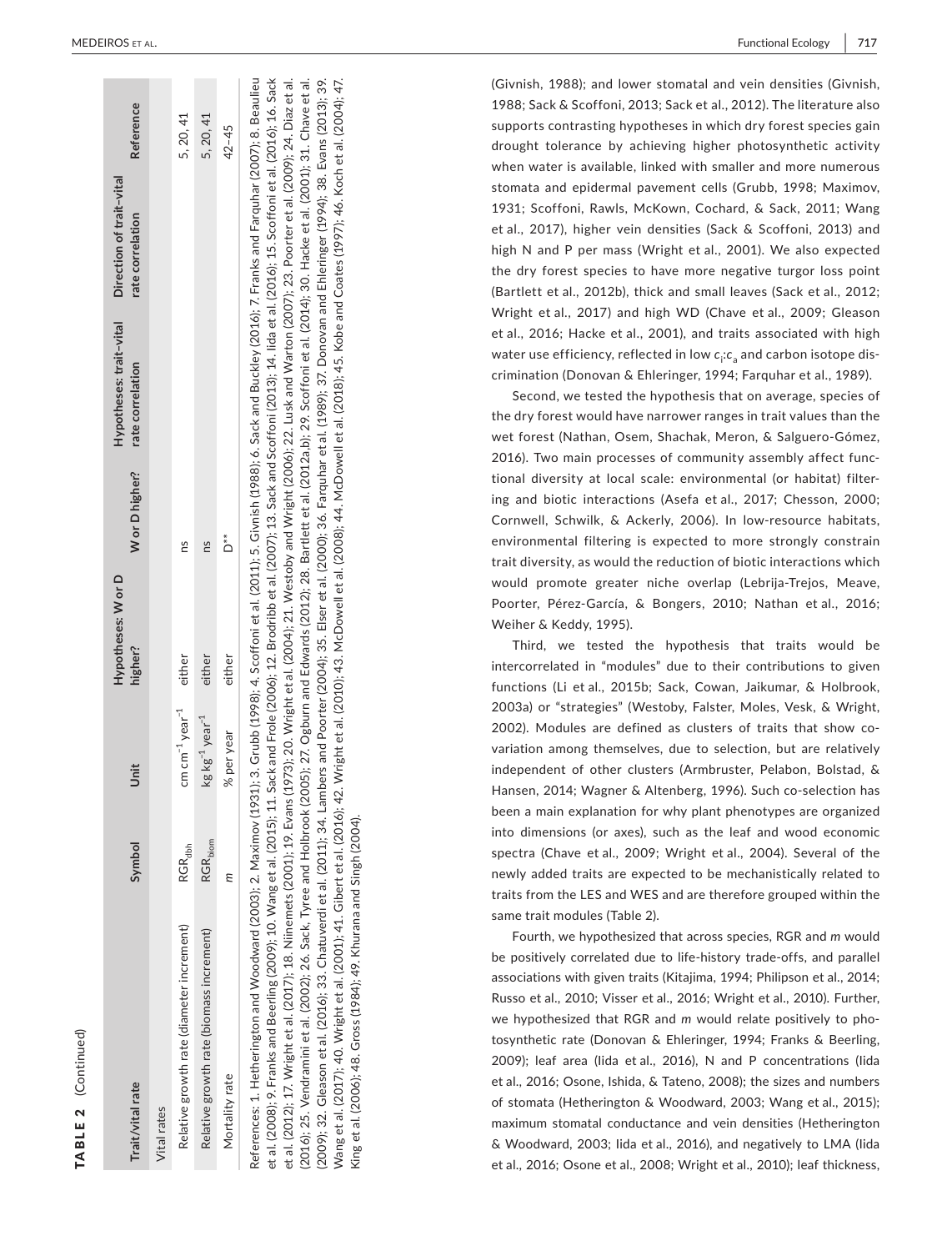N:P (Elser et al., 2000); and WD (Philipson et al., 2014; Visser et al., with vital rates differed between forests (Kobe & Coates, 1997; Lusk, Reich, Montgomery, Ackerly, & Cavender-Bares, 2008). density and dry matter content (Iida et al., 2016; Niinemets, 2001); 2016; Wright et al., 2010). We also tested whether trait relationships

 vital rates when accounting for tree size (Iida et al., 2014, 2016; Prado-Junior et al., 2016). Fifth, we expected to uncover more relationships of traits with

Finally, based on the expectations of strong trait–vital rate associations, we hypothesized that RGR and *m* can be predicted based on trait-based models.

 Clague, 2002; Ostertag, Inman-Narahari, Cordell, Giardina, & Sack, 2014). By testing our framework of hypotheses, we more generally of mechanistic traits has value for trait-based ecological theory and Our study focused on Hawaiian forests with low species diversity located across highly contrasting environments (Table 3; Price & addressed the question of whether considering an extensive suite applications.

## **2**  | **MATERIALS AND METHODS**

For additional details for each methods section, see correspondingly named section in Supporting Information Methods, Appendix S1.

#### **2.1** | **Study sites**

The study was based in forest dynamics plots (FDPs) on Hawai'i Island within montane wet forest (MWF) and within lowland dry forest (LDF), part of the Hawai'i Permanent Plot Network established in 2008–09 (HIPPNET; Figure 1; Supporting Information Methods; Ostertag et al., 2014). The MWF and LDF plots contrast strongly in climate and soil composition: The substrate in the MWF is formed from weathered volcanic material and is old, deep and moderately well drained, while LDF has younger, shallow and highly organic substrate ([websoilsurvey.nrcs.usda.gov\)](https://websoilsurvey.nrcs.usda.gov). The forests also have distinct species, with only *Metrosideros polymorpha* common to both, being the canopy co-dominant in the MWF and limited to a few individuals in the LDF.

 1998). From 2008 to 2009, all live, native woody plants ≥1 cm diam- ative to 5 m × 5 m grids installed throughout the plots and measured for DBH (Ostertag et al., 2014). Both FDPs were established using the standard methodology of the Center for Tropical Forest Science global FDP network (Condit, eter at breast height (DBH, at 130 cm), were tagged and mapped rel-

 2012; Falcão et al., 2015; Markesteijn, Iraipi, Bongers, & Poorter, 2010; Zhu, Song, Li, & Ye, 2013). Notably, statistical differences Some of our study questions were addressed by comparing these single forests that were selected to be highly representative of their forest type, an approach previously used in many ecophysiological comparisons of forests (e.g., Baltzer, Davies, Bunyavejchewin, & Noor, 2008; Blackman, Brodribb, & Jordan, between forests are not necessarily generalizable, but enable

refined hypotheses for testing in future studies of replicate forests of each type. However, when predicting species' vital rates from traits, statistical significance is expected to reflect a higher generality, as each species represents a replicate data point (Sokal & Rohlf, 2012).

## **2.2** | **Measurement of relative growth rate and mortality**

 A total of 21,805 individual trees of 29 species from both forest plots were measured for DBH in the first census, 2008, and the 18,745 of Public/CTFSRPackage/) to calculate above-ground biomass using al- and wood density as species-specific inputs (Chave et al., 2005). We then calculated relative growth rates in DBH and above-ground DBH or above-ground biomass and ∆*t* is the time between measure- traits on one hand and to forest scale processes on the other (Gil- Pelegrín, Peguero-Pina, & Sancho-Knapik, 2017). Annual mortality rate (*m*) was calculated for each of the same 29 species using survival live individuals at census 1, and ∆*t* is the time between measure- ments (in years; Sheil, Burslem, & Alder, 1995). Due to the potential estimates, species with <15 individuals were excluded from analyses coefficient of variation was fivefold higher for species with *n* < 15 than those with *n* > 15 individuals (80% and 16% respectively).  $b$ iomass (RGR<sub>dbh</sub> and RGR<sub>biom</sub>, respectively) as  $\frac{\ln(x_{rt}) - \ln(x_{t0})}{\Delta t}$ , where *x* is those trees that were alive were remeasured in the second census in 2013. From individual plant DBH in both censuses, we used the function "*AGB.tree*" available in the "*CTFS R Package*" [\(ctfs.si.edu](https://ctfs.si.edu)/ lometric equations specific for "wet" and "dry" forests that use DBH ments (in years).  $RGR_{dbh}$  is the most commonly used in the literature, but RGR<sub>biom</sub> is arguably most relevant for relating mechanistically to data from both censuses as  $m = [1 - (N_1/N_0)^{(1/\Delta t)}] \times 100$ , where  $N_1$ is the number of live individuals at census 2,  $N_0$  is the number of for demographic stochasticity in small populations to affect vital rate of RGR and *m* (Fiske, Bruna, & Bolker, 2008); for RGR<sub>dbh,</sub> the mean

### **2.3** | **Seed mass and maximum height**

 plot, estimated from allometries (Ostertag et al., 2014), and maxi- across Hawai'i (L. Sack & A. Yoshinaga, unpublished data). Species' mean height (*H*) was calculated across all individuals in the mum height  $(H_{\text{max}})$  was calculated as the 95th percentile height of each species. Seed dry mass values were compiled from seed banks

## **2.4** | **Sampling for leaf and wood trait measurements**

 cies in the MWF and 15 species in the LDF (Table 3; Ostertag et al., 2014). Data were collected for five randomly selected individuals per We sampled all native woody species from both FDPs, that is, 20 spespecies, given availability in the plot, but stomatal and venation traits were measured for only three randomly selected individuals; for this study, those three individuals per species were used for all trait analyses. For each individual, we used pole pruners to collect the most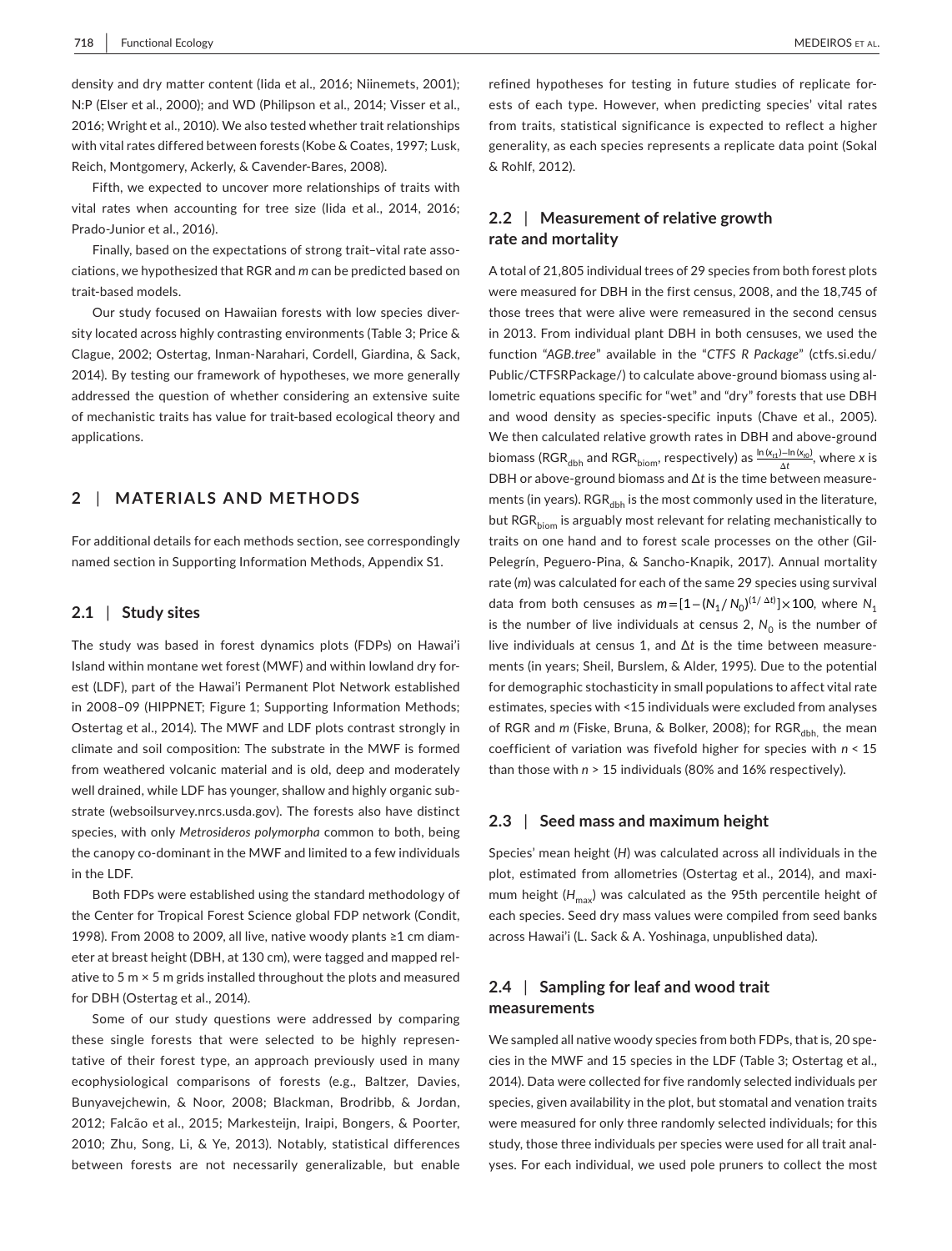follows Wagner, Herbst and Sommer (1999) with updates from The Plant List (2013) and Lu and Morden (2014) TABLE 3 List of all species from the montane wet forest (MWF) and lowland dry forest (LDF) sites in Hawai'i with family, species code, growth form, leaf habit (evergreen, E; or deciduous, D) and type (simple, S; compound, C; or phyllode, P) and forest stratum. Nomenclature

| <b>Species</b>                                                          | Family           | Code          | <b>Growth form</b> | Leaf habit and type | Forest stratum |
|-------------------------------------------------------------------------|------------------|---------------|--------------------|---------------------|----------------|
| Montane Wet Forest (MWF)                                                |                  |               |                    |                     |                |
| Acacia koa A. Gray                                                      | Fabaceae         | <b>ACAKOA</b> | <b>Tree</b>        | E, P                | Canopy         |
| Broussaisia arguta Gaudich.                                             | Hydrangeaceae    | <b>BROARG</b> | Shrub              | E, S                | Understorey    |
| Cheirodendron trigynum (Gaudich.) A.<br>Heller                          | Araliaceae       | <b>CHETRI</b> | <b>Tree</b>        | E, C                | Canopy         |
| Cibotium chamissoi Kaulf.                                               | Cibotiaceae      | <b>CIBCHA</b> | Tree fern          | E, C                | Understorey    |
| Cibotium glaucum (Sm.) Hook. & Arn.                                     | Cibotiaceae      | <b>CIBGLA</b> | Tree fern          | E, C                | Understorey    |
| Cibotium menziesii Hook.                                                | Cibotiaceae      | <b>CIBMEN</b> | Tree fern          | E, C                | Understorey    |
| Clermontia parviflora Gaudich. ex A. Gray                               | Campanulaceae    | <b>CLEPAR</b> | Shrub              | E, C                | Understorey    |
| Coprosma rhynchocarpa A. Gray                                           | Rubiaceae        | <b>COPRHY</b> | <b>Tree</b>        | E, S                | Sub-canopy     |
| Ilex anomala Hook. & Arn.                                               | Aquifoliaceae    | <b>ILEANO</b> | <b>Tree</b>        | E, S                | Sub-canopy     |
| Kadua axillaris (Wawra) W.L.Wagner &<br>Lorence                         | Rubiaceae        | <b>KADAXI</b> | Shrub/Small tree   | E, S                | Understorey    |
| Leptecophylla tameiameiae (Cham. &<br>Schltdl.) C.M. Weiller            | Ericaceae        | <b>LEPTAM</b> | Shrub              | E, S                | Understorey    |
| Melicope clusiifolia (A. Gray) T.G. Hartley<br>& B.C. Stone             | Rutaceae         | <b>MELCLU</b> | Shrub/Small tree   | E, S                | Understorey    |
| Metrosideros polymorpha Gaudich.                                        | Myrtaceae        | METPOL_W      | Shrub/Tall tree    | E, S                | Canopy         |
| Myrsine lessertiana A. DC.                                              | Primulaceae      | <b>MYRLES</b> | Tree               | E, S                | Sub-canopy     |
| Myrsine sandwicensis A. DC.                                             | Primulaceae      | <b>MYRSAN</b> | Shrub/Small tree   | E, S                | Understorey    |
| Perrottetia sandwicensis A. Gray                                        | Dipentodontaceae | PERSAN        | Shrub/Small tree   | E, S                | Understorey    |
| Pipturus albidus (Hook. & Arn.) A. Gray                                 | Urticaceae       | <b>PIPALB</b> | Shrub              | E, S                | Understorey    |
| Psychotria hawaiiensis (A. Gray) Fosberg                                | Rubiaceae        | <b>PSYHAW</b> | <b>Tree</b>        | E, S                | Sub-canopy     |
| Trematolobelia grandifolia (Rock) O. Deg.                               | Campanulaceae    | <b>TREGRA</b> | Shrub              | E, S                | Understorey    |
| Vaccinium calycinum Sm.                                                 | Ericaceae        | <b>VACCAL</b> | Shrub              | E, S                | Understorey    |
| Lowland dry forest (LDF)                                                |                  |               |                    |                     |                |
| Euphorbia multiformis Gaudich. ex Hook.<br>& Arn.                       | Euphorbiaceae    | <b>EUPMUL</b> | Shrub              | D, S                | Understorey    |
| Chrysodracon hawaiiensis (O. Degener &<br>I. Degener) P.-L. Lu & Morden | Asparagaceae     | <b>CHRHAW</b> | <b>Tree</b>        | E, S                | Sub-canopy     |
| Diospyros sandwicensis (A. DC.) Fosberg                                 | Ebenaceae        | <b>DIOSAN</b> | <b>Tree</b>        | E, S                | Canopy         |
| Dodonaea viscosa Jacq.                                                  | Sapindaceae      | <b>DODVIS</b> | Shrub              | E, S                | Understorey    |
| Erythrina sandwicensis O. Deg.                                          | Fabaceae         | ERYSAN        | <b>Tree</b>        | D, C                | Canopy         |
| Metrosideros polymorpha Gaudich.                                        | Myrtaceae        | METPOL_D      | Shrub/Tall tree    | E, S                | Canopy         |
| Myoporum sandwicense A. Gray                                            | Scrophulariaceae | <b>MYOSAN</b> | Shrub/Small tree   | D, S                | Understorey    |
| Osteomeles anthyllidifolia (Sm.) Lindl.                                 | Rosaceae         | <b>OSTANT</b> | Shrub              | E, C                | Understorey    |
| Pittosporum terminalioides Planch. ex<br>A.Gray                         | Pittosporaceae   | <b>PITTER</b> | Tree               | E, S                | Understorey    |
| Psydrax odorata (G. Forst.) A.C. Sm. &<br>S.P. Darwin                   | Rubiaceae        | <b>PSYODO</b> | Shrub/Small tree   | E, S                | Understorey    |
| Santalum paniculatum Hook. & Arn.                                       | Santalaceae      | SANPAN        | Shrub/Tree         | E, S                | Canopy         |
| Senna gaudichaudii (Hook. & Arn.) H.S.<br>Irwin & Barneby               | Fabaceae         | SENGAU        | Shrub              | D, C                | Understorey    |
| Sophora chrysophylla (Salisb.) Seem.                                    | Fabaceae         | <b>SOPCHR</b> | Shrub/Tree         | D, C                | Canopy         |
| Sida fallax Walp.                                                       | Malvaceae        | SIDFAL        | Shrub              | E, S                | Understorey    |
| Wikstroemia sandwicensis Meisn.                                         | Thymelaeaceae    | <b>WIKSAN</b> | Shrub/Tree         | E, S                | Understorey    |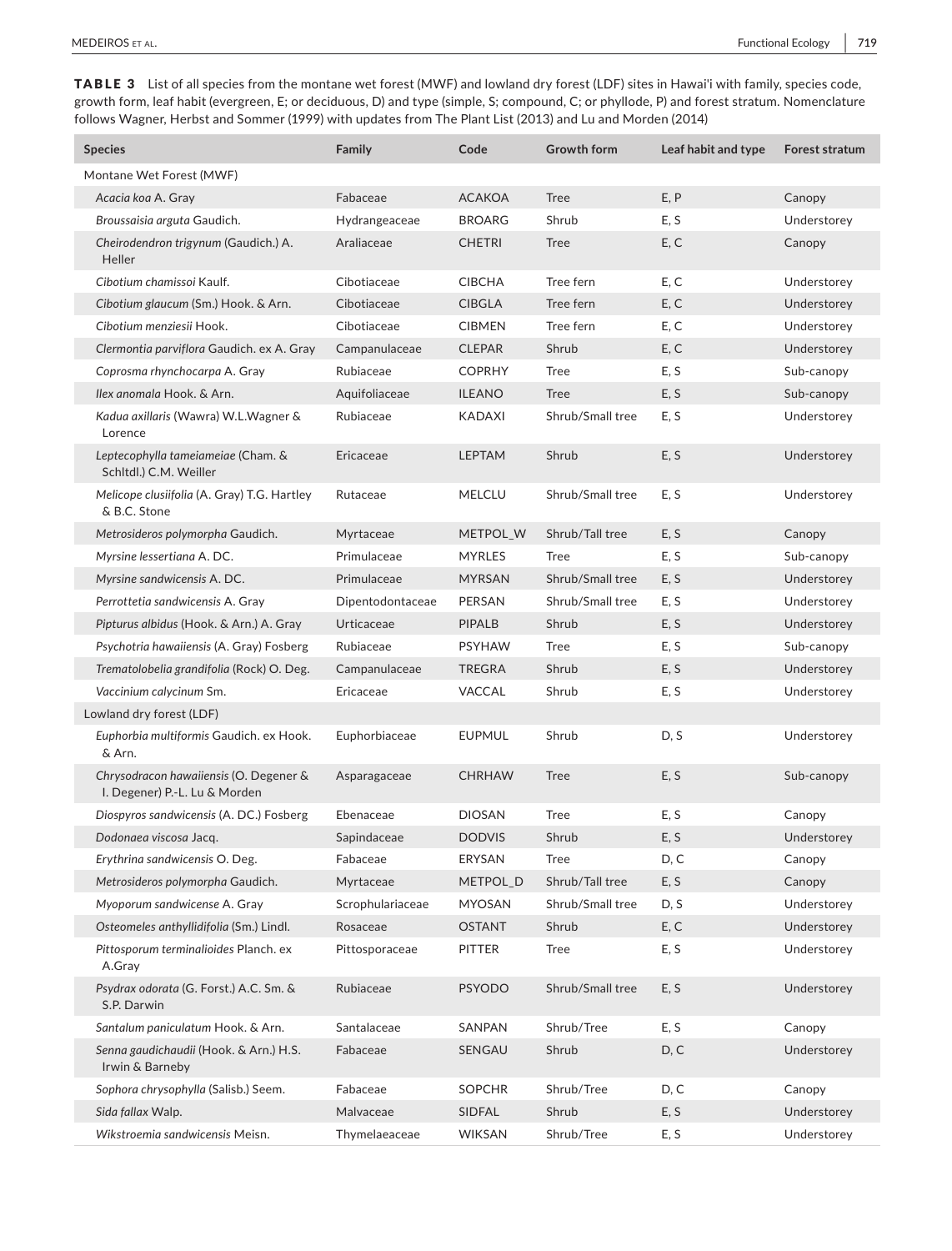

FIGURE 1 Contour map of the Pālamanui (LDF) and Laupāhoehoe (MWF) 4-ha plots on Hawai'i Island

 for all subsequent analyses. For compound-leafed species (Table 3), exposed mature branch grown in the current year, with no signs of damage and herbivory. Branches were carried to the laboratory in plastic with moist paper and rehydrated overnight under plastic before harvesting stem sections and fully expanded leaves and stems leaflets were used; for *Acacia koa*, phyllodes were used.

#### **2.5** | **Leaf stomatal and venation traits**

 numbers of stomata plus epidermal pavement cells, *i*), stomatal pore We measured stomatal and venation traits on one leaf from each of three individuals per species. Stomatal measurements were obtained from microscopy images taken from nail varnish impressions of both leaf surfaces. We measured stomatal density (*d*) and stomatal index (i.e., differentiation rate, the number of stomata per length (SP<sub>L</sub>), guard cell length and width (GC<sub>L</sub>, GC<sub>W</sub>), stomatal area (s) and epidermal pavement cell area (*e*) (Sack, Melcher, Liu, Middleton, & Pardee, 2006) and calculated the maximum theoretical stomatal conductance ( $g_{\text{max}}$ ; Franks & Farquhar, 2007; Sack & Buckley, 2016).

for major vein density (VLA<sub>major</sub>) and the top, middle and bottom of each and free ending vein densities (VLA<sub>minor</sub> and FEV) (Scoffoni et al., 2011). cies in the study (Yang, Morden, Sporck-Koehler, Sack, & Berry, 2018b), was removed from analyses of across-species correlations of vein traits For the venation traits, fixed leaves were cleared, stained and scanned leaf were imaged under light microscope for measurements of minor *Euphorbia multiformis* var. *microphylla* (EUPMUL; Table 3), the single  $C_4$  spewith vital rates;  $C_4$  species are known to differ from  $C_3$  species in the relationship of photosynthetic rate to vein density and thus would be expected to differ in their relationships of vital rates to vein traits (Ogle, 2003).

## **2.6** | **Leaf and wood economics and structure, and leaf composition**

Leaf structure and composition traits were measured in three leaves per studied individual. Leaf saturated mass was measured using an analytical balance (0.01 mg; XS205; Mettler-Toledo, OH, USA) and

percentage loss in area after drying (PLA $_{\rm dry}$ ) as the per cent decline in area from saturated to dry leaves (Ogburn & Edwards, 2012; Pérez- Harguindeguy et al., 2013; Witkowski & Lamont, 1991). leaf thickness (LT) using digital callipers (0.01 mm; Fowler, Chicago, IL, USA). The leaf area (LA) was measured using a flatbed scanner and analysed using the software ImageJ [\(http://imagej.nih.gov/ij/\)](http://imagej.nih.gov/ij/). After scanning, leaves were oven-dried at 70° for 72 hr and their dry mass and area were measured again. Leaf mass per area (LMA) was calculated as lamina dry mass divided by saturated area; leaf density (LD) as LMA divided by LT; saturated water content (SWC) as (saturated mass minus dry mass) divided by dry mass; water mass per area (WMA) as the (saturated mass minus dry mass) divided by saturated area; leaf dry matter content (LDMC) as dry mass divided by saturated mass; and

 We measured wood density (WD) from one 5-cm-branch seg- ment of each of the studied individuals after bark removal by water- displacement (Pérez-Harguindeguy et al., 2013).

 mined using oven-dried leaves of three individuals per species by the University of Hawaii at Hilo Analytical Laboratory facility (Fry et al., 1996; Pérez-Harguindeguy et al., 2013). N<sub>mass</sub> and P<sub>mass</sub> were converted into  $N_{area}$  and  $P_{area}$  by multiplying by LMA. The carbon lated following (Farquhar & Richards, 1984). The chlorophyll concen- tration per area (*Chl*) was measured using a SPAD meter (Monje & Bugbee, 1992; SPAD-502, Konica Minolta, Japan), and the chloro- phyll concentration per mass was determined by dividing by LMA. The concentration of leaf nitrogen, phosphorus, carbon per mass ( $N_{mass}$ ,  $P_{mass}$  and  $C_{mass}$ ) and carbon isotope ratio ( $\delta^{13}C$ ) were deterisotope discrimination ( $\Delta_{\text{leaf}}$ ; in parts per thousand, ‰) was calcu-

 dividual. We used a vapour-pressure osmometer (Vapro 5520, Wescor, USA) to obtain the osmotic concentration  $(\pi_{\circ})$  of the leaves and used Turgor loss point ( $\pi_{\text{th}}$ ) was measured in three leaves per studied incalibration equations to estimate  $\pi_{\text{tip}}$  (Bartlett et al., 2012a).

### **2.7** | **Estimating photosynthetic traits**

We estimated maximum rate of carboxylation per mass (Vcmax $_{\rm mass}$ ) and electron transport rate (Jmax $_{\text{mass}}$ ) from leaf N and P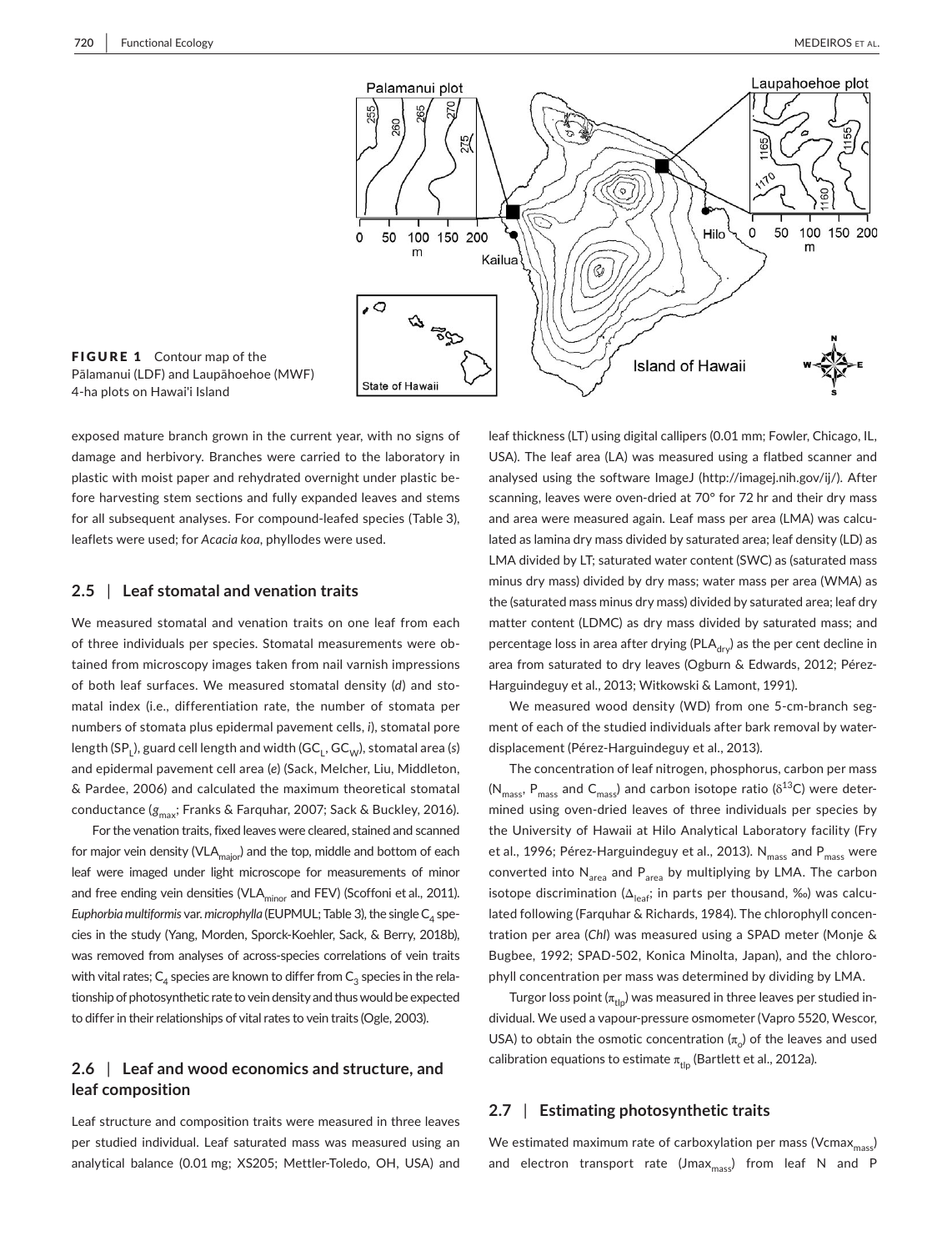was estimated from Δ<sub>leaf</sub> (Farquhar, O'Leary, & Berry, 1982; Franks et al., 2014). Estimates of leaf lifetime integrated CO $_2$  assimilation Beerling, 2009). To convert Vcmax $_{\rm mass}$ , Jmax $_{\rm mass}$  and  $\bar{\bm A}_{\rm mass}$  to an area basis, we multiplied the trait values by LMA. We also calculated the (McElwain, Yiotis, & Lawson, 2016), and the ratio between  $\boldsymbol{g}_{\text{max}}$  and concentrations per mass (Domingues et al., 2010). The ratio of intercellular CO<sub>2</sub> concentration ( $c_{\sf i}$ ) to ambient CO<sub>2</sub> concentration ( $c_{\sf a}$ ) rate ( $\bar{A}_{\text{mass}}$ ) and stomatal conductance to CO<sub>2</sub> ( $\bar{\text{g}}_{\text{clear}}$  ) were derived from Vcmax $_{\rm mass}$ , Jmax $_{\rm mass}$  and isotope composition data using the Farquhar, von Caemmerer and Berry model (Franks, Drake, & ratio between  $\bar{g}_{\text{clear}}$  and  $g_{\text{max}}$ , an index of the degree that stomata are open on average relative to their anatomical maximum aperture  $N_{area}$ ; a lower value would indicate that at full stomatal opening, the species has more conservative water use for a given investment in photosynthetic machinery (Wright et al., 2001).

#### **2.8** | **Statistical analyses**

 mined using nested ANOVAs with species nested within forest type, followed by a Tukey test at 5% probability when differences were established as species means (RGRs, *m, H, H<sub>max</sub>* and SM) were tested ticity assumptions were log-transformed prior to analyses. To test State College, PA, USA) and (b) calculated the coefficient of variation (CV; %) for each trait in each forest as  $\textsf{CV}_\textsf{forest} \!=\! \frac{\sigma_\textsf{forest}}{\bar{\mathsf{x}}_\textsf{forest}} \!\times\! 100$  and ap-Differences in traits between MWF and LDF species were deterdetected (Sokal & Rohlf, 2012). Differences between forests in traits using *t* tests. Traits that did not fulfil the normality and homoscedaswhether trait variation differed between forests, we (a) performed *F* tests to compare the variances in each trait (Minitab Release 17; plied a paired *t* test across all traits.

nation" module included traits such as VLA<sub>minor</sub> and FEVs; the "leaf LMA and WD; the "leaf composition" module included leaf nutrient Functional traits were grouped into six "modules" according to their contributions to given functions or "strategies": The "stomatal morphology" module included traits such as *d* and *s*; the "leaf veand wood economics and structure" module included traits such as concentrations and  $|\pi_{\text{th}}|$ ; the "estimated photosynthesis" module included traits such as  $\bar{A}_{\text{mass}}$  and Vc<sub>max</sub>; and the "plant size" module included traits such as  $H_{\text{max}}$  and SM (Table 2).

 for untransformed and log-transformed data, to test for either approximately linear or nonlinear (i.e., approximate power-law) both forests (Supporting Information Table S4; described in the Information Tables S5 and S6). To investigate trait–trait and trait–vital rate relationships within and across modules, we calculated Pearson's correlations relationships, respectively, and the higher correlation value is reported in the text. These analyses were applied to all species from main text) and to species of each forest separately (Supporting

 in the case of analysing size-dependent changes in the relationships a hierarchical Bayesian approach following (Iida et al., 2014), the We focus on frequentist statistical approaches, following the bulk of previous studies on trait–vital rate relationships. However, between vital rates (RGR<sub>dbh</sub> and *m*) and functional traits, we utilized

 most sophisticated previous approach for resolving such an influ- are provided in the Supporting Information Methods (see Appendix ence. Detailed description of parameters, priors and MCMC settings S1), and model code is available on GitHub ([https://github.com/](https://github.com/camilamedeiros/Medeiros_et_al_2018) [camilamedeiros/Medeiros\\_et\\_al\\_2018](https://github.com/camilamedeiros/Medeiros_et_al_2018)).

 $\mathsf{RGR}_{\mathsf{dbh}}$  for each individual *i*th tree of species *j* (RGRdbh<sub>ij</sub>) was cies *j* (*α*kj; *k* = 1, 2) and given the input of the initial stem diameter modelled as a linear function of the natural logarithm of the initial diameter, DBH1*ij*, based on two parameters estimated for spe-(DBH1*<sup>i</sup>* ), the final stem diameter (DBH2*<sup>i</sup>* ) and the census interval of the *i*th tree (Δt*<sup>i</sup>* ).

$$
RGRdbh_{ij} = \alpha_{1j} + \alpha_{2j} \times \ln(DBH1_i)
$$
 (1)

$$
\ln(DBH2_i) = \ln(DBH1_i) + RGRdbh_{ij} \times \Delta t_i
$$
 (2)

 vidual tree (*pi* ) from observations of whether the tree survived the census period ( $S_i$  = 1) or not ( $S_i$  = 0). We assumed that  $S_i$  followed a To estimate *m* for each individual *i*th tree belonging to species *j* ( $m_{ij}$ ), we first calculated the probability of survival of the *i*th indi-Bernoulli distribution of the probability of survival ( $p_j$ ).

$$
S_i \sim \text{Bernoulli}(p_i) \tag{3}
$$

function of three species-specific parameters  $\beta_{kj}$  (k = 1, 2, 3). The  $p_{\mathfrak j}$  of the  $i$ th tree was calculated from the per capita annual mortality rate, *mij*, adjusted to the census interval (Δt*<sup>i</sup>* ), which was a

$$
p_i = \exp(-m_{ij} \times \Delta t_i)
$$
 (4)

$$
\ln (m_{ij}) = \beta_{1j} + \beta_{2j} \times \ln (\text{DBH1}_i) + \beta_{3j} \times \text{DBH1}_i \tag{5}
$$

 mented in JAGS (Just Another Gibbs Sampler; Plummer, 2003) from Posteriors were estimated via Markov chain Monte Carlo imple-R, using the package "*R2Jags*." These analyses were carried out including all species from both forests.

 To analyse trait–demographic rate relationships for given plant 5, respectively, by using the posterior distribution of species-specific tuting the DBH1 term for a reference diameter at 1-cm DBH classes (Iida et al., 2014). When the DBH of a size class exceeded a given species' actual maximum DBH (calculated as the 95th percentile of each species in each 1-cm DBH class) and species' mean values for (Iida et al., 2014) because of the typical non-normality of the size class stratified vital rates (Prado-Junior et al., 2016). The maximum size classes, we first calculated RGR<sub>dbh</sub> and *m* using Equations 1 and parameters  $\alpha_1$  and  $\alpha_2$  for RGR<sub>dbb</sub> (Supporting Information Table S7) and *β*1j, *β*2j and *β*3j for *m* (Supporting Information Table S7) and substithe species' individuals in the plots), that species was dropped from the analysis in larger size classes. We then calculated the Kendall correlation coefficient (*τ*) between the RGR<sub>dbh</sub> and *m* (calculated for functional traits. We decided to use Kendall correlation following DBH class included in our analysis was 10 cm because analysis of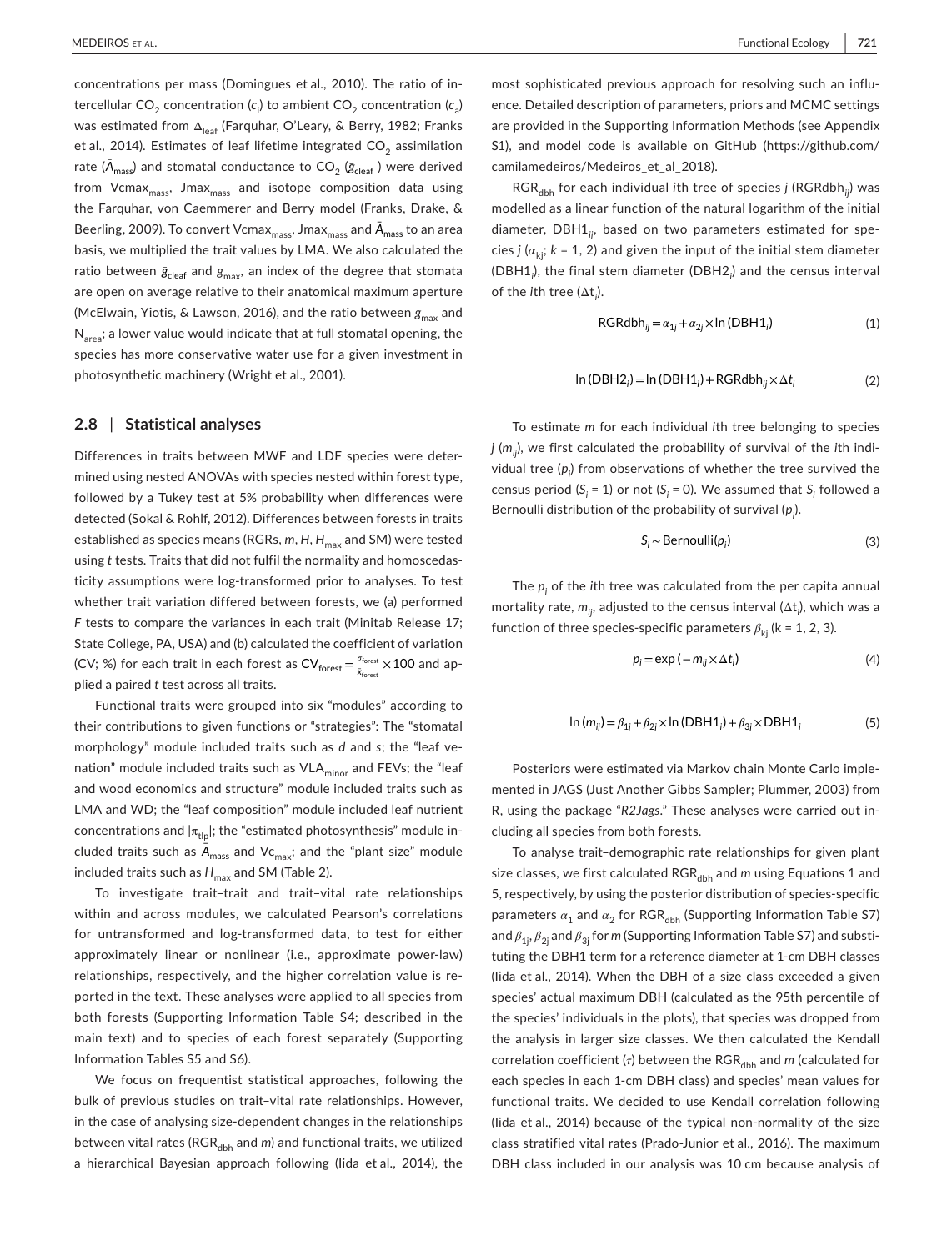test at larger plant sizes (*n* < 9). To reduce the rate of false positive 99% of the probability distribution (used as credible interval) of *τ* did not include zero, rather than 95% as in previous studies (Iida et al., correlations lost power with lower species numbers available to discoveries, the correlations were considered significant only when 2014).

 category (e.g., we considered LMA and not leaf thickness, given that LMA equals leaf thickness × density; Table 2). We selected structure" module, from which we selected one leaf- and one Finally, to test the ability of traits to predict plant  $RGR_{dbb}$ RGR<sub>biom</sub> and *m*, we built multiple regression models that included as independent variables functional traits and a term for forest membership (site; coded as 0 for MWF species and 1 for LDF species). We selected seven traits to include in the models, based on consideration of the 26 traits hypothesized a priori to mechanistically influence RGR<sub>dbh</sub>, RGR<sub>biom</sub> and *m*. To avoid collinearity, we did not choose traits that were partially redundant, that is, correlated, and calculated in part from the same measurements and involved within similar physiological processes and within the same trait the trait most strongly correlated with vital rates from each trait module in Table 2, except for the "Leaf and wood economics and wood-related trait.

 had complete observations for all traits (final sample size = 16 spe- cies; Supporting Information Table S8). To select the trait-based tion and compared models using Akaike criterion (AIC) using the Table S9) and calculated the AIC corrected for small sample sizes (AICc) (Hastie & Pregibon, 1992; Hurvich & Tsai, 1989; Venables & To compare model performance, we included only species that models that best predicted RGR<sub>dbh,</sub> RGR<sub>biom</sub> and *m*, we used forward, backward and bidirectional procedures of variable selec-"*stepAIC"* function in the "*MASS*" package (Supporting Information Ripley, 2002). To find the percentage contribution of each variable to the prediction of RGR<sub>dbh</sub>, RGR<sub>biom</sub> and *m*, we performed a hierarchical partitioning analysis using the "*hier.part"* package (Chevan & Sutherland, 1991).

 All statistical analyses and plots were performed using R soft- ware (R Core Team, 2016) and packages available from the CRAN platform.

#### **3**  | **RESULTS**

## **3.1** | **Variation in vital rates and functional traits between forests types**

 On average, *m* was 39% higher in species from LDF than in species from MWF. Although several MWF species had higher growth rates than those of LDF, species means for  $RGR_{\text{dbh}}$  and  $RGR_{\text{biom}}$  were statistically similar in the MWF and LDF (Figure 2).

 11% by individuals within species (nested ANOVAs; Supporting Traits varied strongly between and within forests. On average across the measured traits, 16% of the total variation was accounted for by forest type, 73% by species differences within forests and Information Table S1). The MWF showed stronger trait variation

 19 traits (*F* tests; Supporting Information Table S3), and on average across all traits, the coefficient of variation (CV) was  $13.5 \pm 0.8\%$  in the MWF and 10.1 ± 0.6% in the LDF (paired *t* test; *p* < 0.001). than the LDF; the variance was higher in the MWF for 20 traits, in the LDF for six traits and not different between forests on the remaining

 Species from MWF and LDF differed in 24 of the 45 func- tional traits (53%) used to test hypotheses (Table 2, Supporting Supporting Information Table S1). Additionally, SWC and PLA<sub>dry</sub> species (Figure 2; Table 2, Supporting Information Table S1).  $\mathsf{P}_{\mathsf{mass}},$  $\rm g_{max}$ : $\rm N_{\rm area}$  and  $\rm H_{\rm max}$  were 49%, 17% and 82% higher in the MWF Information Tables S1 and S2; Figure 2). MWF species had higher values on average for stomatal index (*i*) and area (*s*), dimensions of guard cells  $(GC_L, GC_W$  and  $SP_L$ ) and epidermal pavement cells (e), and had on average a 70% higher  $g_{\text{max}}$  (Figure 2; Table 2, were 47-49% higher in the MWF than in the LDF species, and  $\bar{A}_{\text{mass}}\,\bar{g}_{\text{clean}}$ and  $c_i$ : $c_a$  ratio were 28%–33% higher for the MWF than the LDF species than in the LDF species, respectively (Table 2, Supporting Information Tables S1 and S2; Figure 2).

 Conversely, species from the LDF had values 46%–70% higher on average than species from the MWF for VLA<sub>major</sub>, VLA<sub>minor</sub>, VLA<sub>total</sub> and FEVs, and values 22%-42% higher on average for LDMC, WD and N:P (Figure 2; Table 2, Supporting Information Table S1). The LDF species also had a  $\pi_{\text{tip}}$  more negative by 0.6 MPa on average, and 25% lower  $\Delta_{\mathsf{leaf}}$  than MWF species (Figure 2; Table 2, Supporting Information Table S1).

### **3.2** | **Associations among vital rates**

Across forests, the two measures of relative growth rates (RGR<sub>dbh</sub> and RGR<sub>biom</sub>) were strongly intercorrelated (*r* = 0.97; *p* < 0.001), and both were correlated with *m* (*r* = 0.55 and 0.57, respectively; *p* < 0.05; Figure 3a,b). Within the LDF, but not the MWF, *m* was positively correlated with RGR<sub>dbh</sub> and RGR<sub>biom</sub> (*r* = 0.76 and 0.93, respec- tively; *p* < 0.05; Supporting Information Tables S5 and S6).

 $\mathsf{RGR}_{\mathsf{dbh}}$  and  $\mathsf{RGR}_{\mathsf{biom}}$  in all size classes ( $\tau$  > 0; Figure 3c,d). When using the Bayesian approach to account for plant sizes, we found positive correlations across species between *m* and both

#### **3.3** | **Trait–trait coordination**

 stomatal morphology traits, venation traits, leaf and wood econom- Information Tables S4–S6). Traits were highly intercorrelated within functional modules (i.e., ics and structure traits, and compositional traits) when considering species from both forests together, and in the MWF and LDF separately (Supplementary Results, "*Trait-trait coordination*"; Supporting

#### **3.4** | **Trait relationships with plant vital rates**

 Information Table S4). Of the 26 traits hypothesized to corre-Overall, eight traits were correlated with  $RGR_{dbh}$  and/ or RGR<sub>biom</sub> and seven were correlated with *m* (Supporting late with vital rates, three traits were correlated with  $RGR_{dbh}$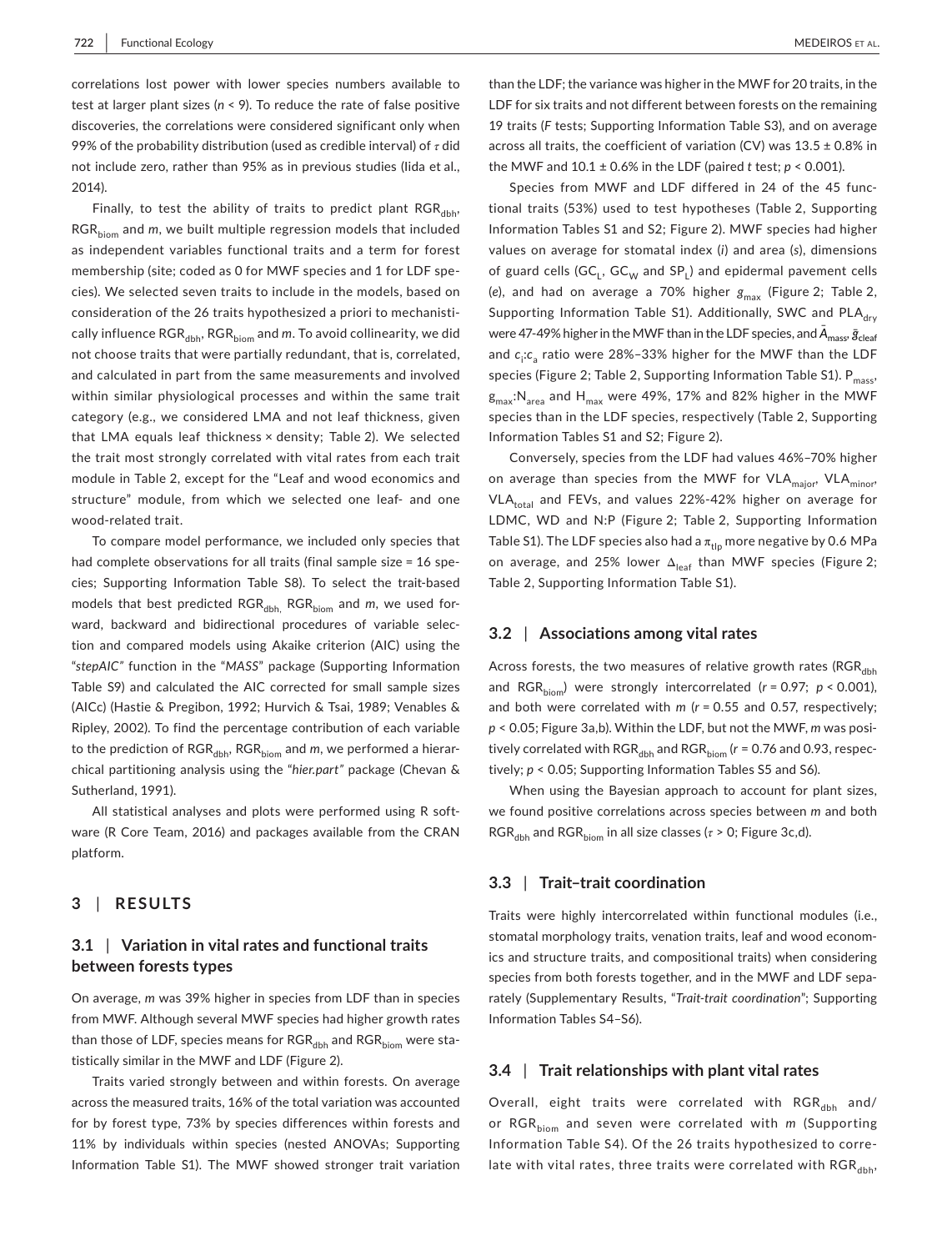

FIGURE 2 Radar graph illustrating per cent difference in trait means between MWF and LDF species. The LDF species means were fixed arbitrarily as the 100% reference values (the dark red dashed line), and the black line indicates the per cent difference between MWF species and LDF species. Traits are arranged according to putative traits modules previously defined (Table 1). Bold and \* indicate *p* < 0.05

 seven with RGRbiom and two with *m* across all 35 species (Supporting Information Table S4). Thus, RGR<sub>dbh</sub> and RGR<sub>biom</sub> 0.57 to 0.64; *p* < 0.05; Supporting Information Tables S4 and S8; Figure 4a,b), RGR<sub>biom</sub> was negatively correlated with LMA and VLAminor (*r* = −0.5 and −0.56, respectively; *p* < 0.05; Supporting Information Tables S5 and S9; Figure 4d,e) and positively correlated with P $_{\rm mass}$  and  $\bar{A}_{\rm mass}$  ( $r$  = 0.48 and 0.51, re- spectively; *p* < 0.05; Supporting Information Tables S4 and S8; Figure 4c,f), and *m* was positively correlated with both N<sub>mass</sub> were positively correlated with *d*, *i* and  $g_{\text{max}}$  (*r* ranged from

 and *̄ A*mass (*r* = 0.5 and 0.61, respectively; *p* < 0.05; Supporting Information Table S8; Figure 4g,h).

 plored (Table 2, Supporting Information Tables S2, S5 and S6). In the MWF, *m* was positively correlated with LMA, LD, N<sub>area</sub>, and *ḡ*cleaf (*r* ranged from 0.72 and 0.89; *<sup>p</sup>*<sup>&</sup>lt; 0.05; SupportingGiven that species' RGRs did not differ between forests, trait–RGR correlations within forests were tested but not ex-However, the forests differed in *m*, and in its trait correlations.  ${\mathsf P}_{\sf area}$  and  ${\mathsf P}_{\sf mass}$ , and with photosynthetic traits on both mass and area basis, Jmax<sub>area</sub>, Jmax<sub>mass</sub>, Vcmax<sub>area</sub>, Vcmax<sub>mass</sub>,  $\bar{A}_{\text{area}}$ ,  $\bar{A}_{\text{mass}}$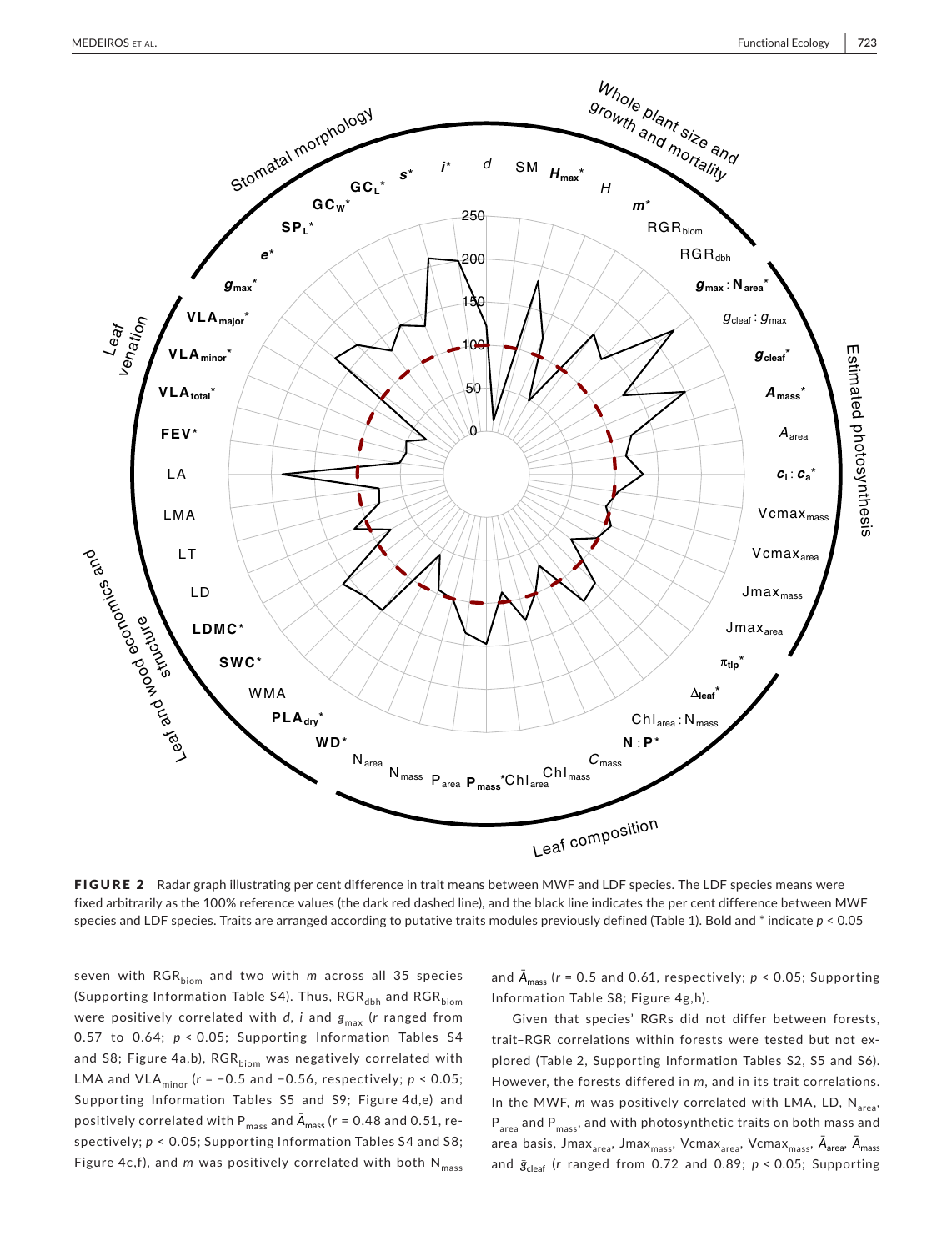

breast height, RGR<sub>dbh</sub> and (b) in terms of above-ground biomass, RGR<sub>biom</sub>. The bottom panels show that the correlation of mortality with plant size class, with the grey line showing the number of species in each 1-cm diameter class (lower in larger size classes). \**p* < 0.05, \*\**p* < 0.01, \*\*\**p* < 0.001 Top row: black symbols, Montane Wet Forest (MWF) species; grey symbols, Lowland Dry Forest (LDF). RGR<sub>dbh</sub> = 0.01 + 0.001 \* *m*; RGR<sub>biom</sub> = 0.03 \* *m*<sup>0.35</sup>. Bottom row: Filled symbols represent significant correlations. We use Pearson correlation distributed or became so after log-transformation, whereas we used Kendall's correlation coefficient in plots (c) and (d) because after stratifying by plant size, *m* remained non-normally distributed even after transformation. Notably, the *RGR-m* relationships can be discerned with either coefficient; when calculating Kendall's coefficient for panels (a) and (b), Kendall's *τ* was 0.32 (*p* = 0.07) and 0.35 (*p* = 0.048) respectively; for panels (c) and (d), correlations were considered significant when the 99% credible interval of *τ* did not include zero FIGURE 3 Relationships between relative growth rate (RGR) and mortality rate (*m*) across species of Hawaiian wet and dry forest. The top panels show the relationships across species between mean values for *m* and (a) relative growth rate in terms of diameter at RGR is robust across size modules by plotting the Kendall correlation coefficient (τ) between *m* and (c) RGR<sub>dbb</sub> and (d) RGR<sub>biom</sub> against coefficient in plots (a) and (b) because the species means for *m*, RGR<sub>dbh</sub> and RGR<sub>biom</sub> calculated across all individuals were normally

 Information Table S5). In the LDF, *m* was negatively correlated with LA, LMA, LT, Jmax $_{\rm area}$ , Vcmax $_{\rm area}$ ,  $\bar{\bm A}_{\rm area}$  and  $\bar{\bm g}_{\rm clear}$  (r ranged from −0.76 and −0.91; *p* < 0.05; Supporting Information Table tween *m* and LMA differed between forests, resulting in positive relationships between *m* and area-based photosynthetic traits in the MWF and negative relationships in the LDF (Figure 5a,b). (*r* = 0.89; *p* < 0.01; Supporting Information Table S5; Figure 5c) and negatively correlated with LA in the LDF (*r* = −0.76; *p* < 0.05; Supporting Information Table S6; Figure 5d). S6). Notably, the direction of the correlation across species be-Further,  $m$  was positively correlated with  $P_{\text{mass}}$  in the MWF

## **3.5** | **Functional traits and size‐dependent plant relative growth and mortality rates**

Many more trait correlations with relative growth rate were resolved when accounting for tree size using the Bayesian approach.

 PLA dry, *ḡ*cleaf:*g*max and SM (*<sup>τ</sup>* > 0). Whereas three traits were correlated with  $RGR_{dbh}$  without accounting for size class, when using the Bayesian approach to account for plant sizes, 18 traits were correlated with RGR<sub>dbh</sub> within at least one size class. Within given size classes  $RGR_{dbh}$  was positively correlated with *d*, *i*,  $g_{max}$ , LDMC, LD, C<sub>mass</sub>,  $c_i$ : $c_a$ ,  $\bar{g}_{clear}$ ,  $g_{max}$ : $N_{area}$  (Figure 6a),  $H_\mathsf{mean}$  and  $H_\mathsf{max}$  and negatively correlated with  $e$ , SWC, WMA, LA,

 $J$ max $_{\rm mass}$ , Vcmax $_{\rm mass}$  and  $\bar{A}_{\rm mass}$  ( $\tau$  > 0) and negatively correlated with LT (*τ* < 0). Within given size classes, *m* was positively correlated with *d* (Figure 6c), VLA<sub>major</sub>, N<sub>area</sub>, P<sub>mass</sub> (Figure 6d), N:P and  $\bar{g}_{\text{clear}}$  and neg $g_{\text{max}}$ : $N_{\text{area}}$  ( $\tau$  > 0). When accounting for plant size, we found correlations of *m* with 18 traits. In all size classes,  $m$  was positively correlated with  $N_{\rm mass}$ , atively correlated with *s*, GC<sub>L</sub>, GC<sub>W</sub>, WMA, C<sub>mass</sub>, Chl<sub>area</sub>:N<sub>area</sub> and

Notably, the finding of a greater number of significant relationships between traits and vital rates when stratifying by tree size was not based on the (appropriate) use of different correlation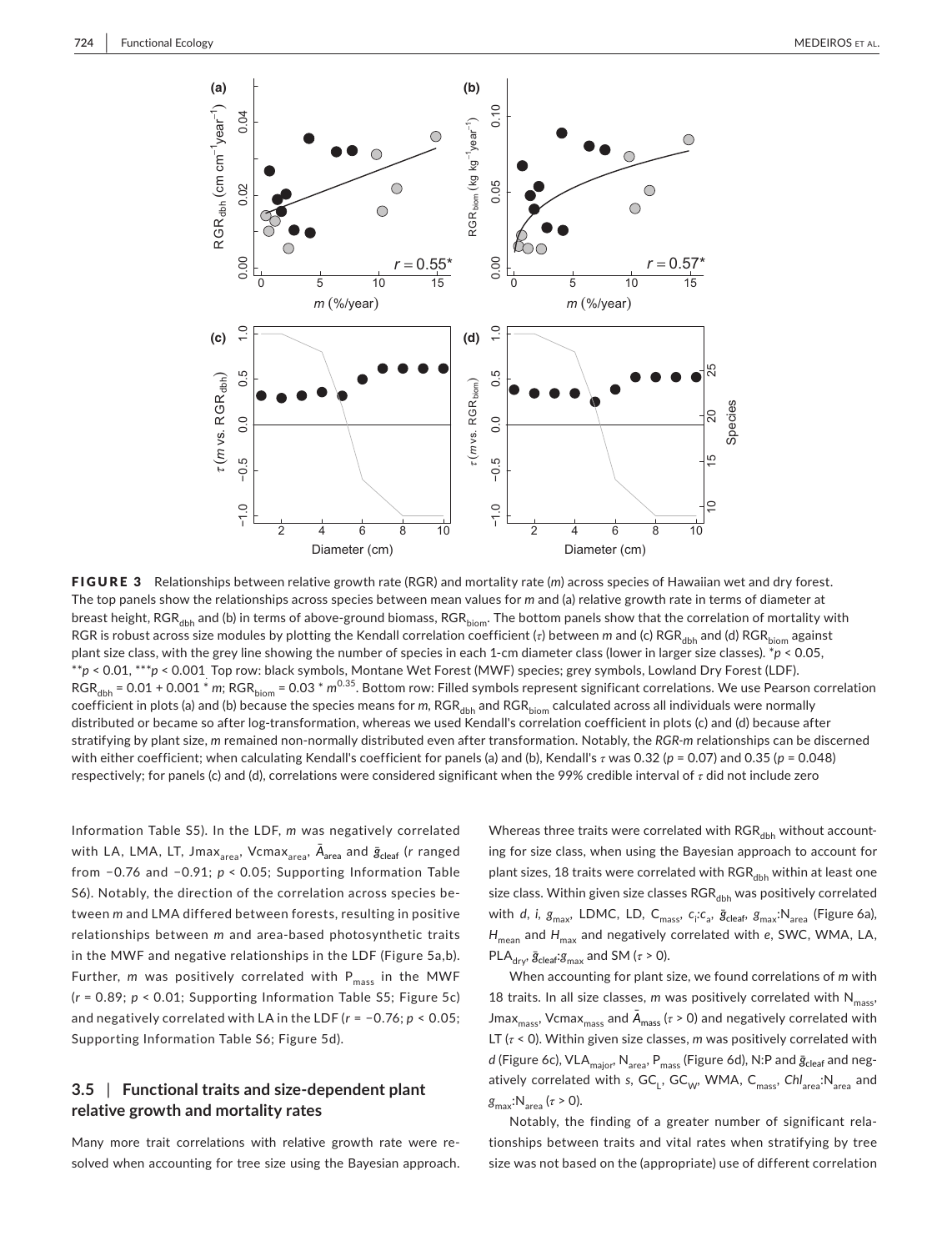

 rate in terms of above-ground biomass species. RGR<sub>dbh</sub> = 3.02e<sup>-03</sup> + 5.51e<sup>-05</sup> \* *d*;  $RGR_{dbh} = 0.01 + 0.004 * g_{max};$  $= 2.53$  \* =  $0.17 * VLA_{\text{minor}}^{-0.87}$ ;<br>=  $0.041 * P_{\text{mse}}^{0.97}$ ;  $m = 8e^{-0.5} * \bar{A}$ FIGURE 4 Trait-vital rate relationships across Hawaiian wet and dry forest species, including relationships between relative growth rate in terms of diameter at breast height ( $RGR_{dbh}$ ) and (a) stomatal density and (b) maximum stomatal conductance; between relative growth (RGR $_{\text{biom}}$ ) and (c) time integrated CO<sub>2</sub> assimilation rate per mass, (d) leaf mass per area, (e) minor vein density and (f) phosphorus per mass; and between mortality rate (*m*) and (g) time integrated  $CO<sub>2</sub>$  assimilation rate per leaf dry mass, (h) nitrogen per leaf dry mass. Black symbols, Montane Wet Forest (MWF) species; grey symbols, Lowland Dry Forest (LDF)  $RGR_{\text{biom}} = 10e^{-03*}\bar{A}_{\text{mass}}^{1.35}$  $RGR_{\text{biom}} = 2.53 * LMA^{-0.858}$ ;  $RGR_{\rm biom} = 0.17 * VLA_{\rm minor}^{-0.87}$ ; RGR<sub>biom</sub> = 0.17 \* VLA<sup>-0.87</sup>;<br>RGR<sub>biom</sub> = 0.041 \*  $P_{mass}^{0.97}$ ; *m* = 8e<sup>-05</sup> \*  $\bar{A}_{mass}^{2.40}$ ;  $m = 0.04^*$  M  $m_{\text{mass}}^{\text{1.67}}$ ,  $m = 0.05$ ,  $m = 0.01$ ,  $m = 0.04^*$  N  $m_{\text{mass}}^{\text{1.67}}$ ,  $m = 0.05$ ,  $m = 0.01$ , \*\*\**p* < 0.001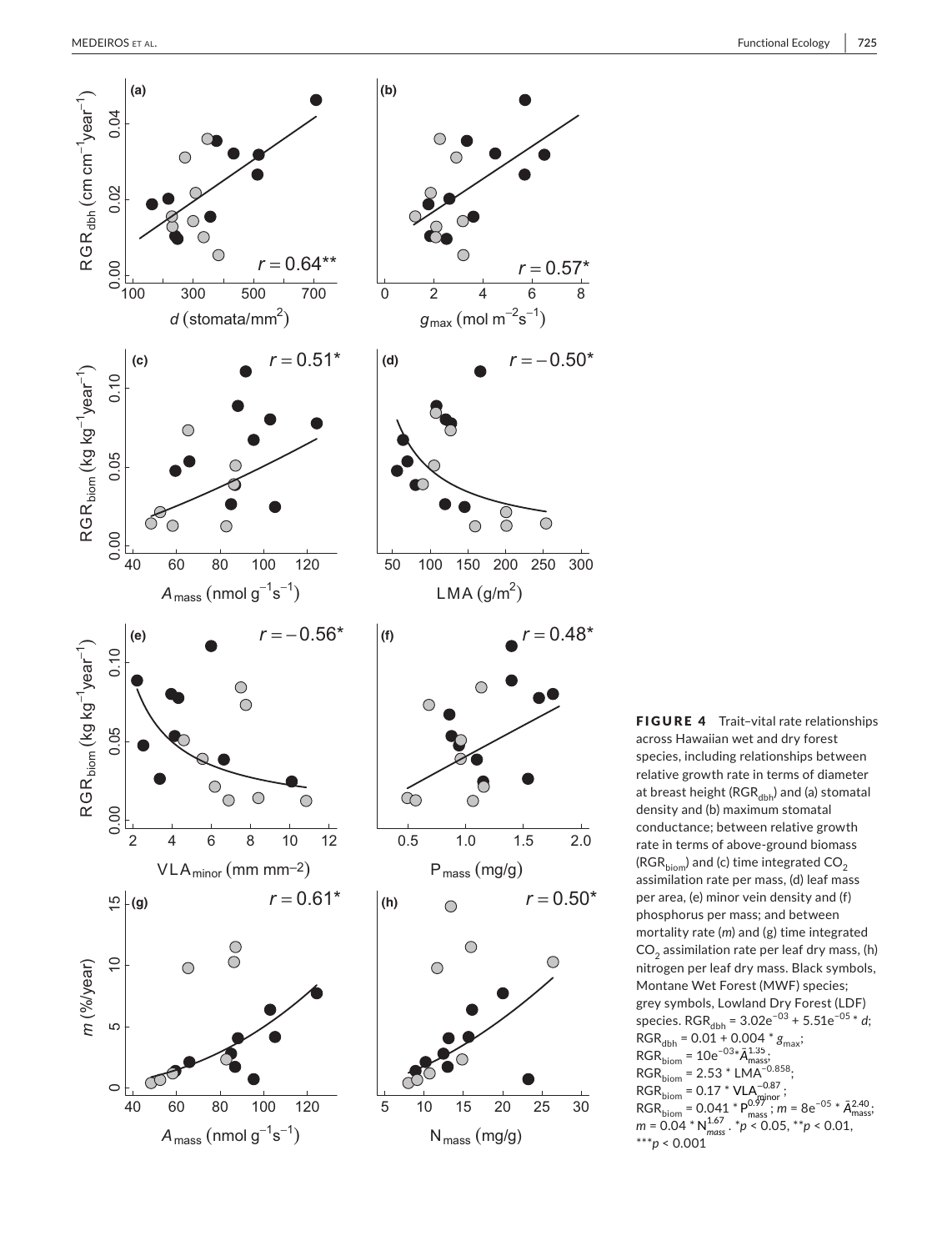

 $m_{\text{MWF}}$  = 5e<sup>−04</sup> \* LMA<sup>1.89</sup> and  $m_{\text{LDF}}$  = 4e<sup>8</sup> \* <sup>*-*3.74</sup>; *m*<sub>MWF</sub> = −0.72 + 0.44 \* **Ā**<br>= 764,699 \* Ā<sub>area</sub>; *m* = 1.73 \*  $= 74.53 * LA^{-1.46}$ . \* $p < 0.05$ , \*\* $p$ FIGURE 5 Contrasting relationships between mortality rate and functional traits across forests, including (a) leaf mass per area, (b) time integrated CO<sub>2</sub> assimilation rate per leaf area, (c) phosphorus concentration per leaf mass and (d) individual leaf area. Black symbols and curve, Montane Wet Forest (MWF) species; grey symbols and curve, Lowland Dry Forest (LDF) species. In (e), the black and grey lines and *r* values represent the fit and Pearson's regression coefficients including only MWF species and LDF species respectively. LMA<sup>−3.74</sup>; *m<sub>MWF</sub> = −*0.72 + 0.44 \* Ā<sub>area</sub> and<br>*m<sub>LDF</sub> = 764*,699 \* Ā<sub>area</sub> ; *m* = 1.73 \* P $^{2.38}_{\rm mass}$ ; *m* = 74.53 \* LA−1.46. \**p* < 0.05, \*\**p* < 0.01, \*\*\**p* < 0.001

correlated with RGR<sub>dbh</sub> and/or RGR<sub>biom</sub> and seven were correlated methods selected according to the distribution of the data, that is, the Pearson *r* for the analyses of trait–vital rate correlations when averaging across all individuals for each species, and the Kendall tau when testing these correlations while stratifying by plant size (see Section 2). To test this, we also determined the trait–vital rate correlations using Kendall tau when averaging across all individuals for each species, and as for the Pearson test, seven traits were with *m*. Thus, the finding that more trait–vital rate relationships are significant when stratifying by plant size is robust to the use of different correlation tests.

## **3.6** | **Predicting RGRdbh, RGRbiom and** *m* **from functional traits**

 models that included the seven non-redundant traits most strongly fluence vital rates (d, VLA<sub>minor</sub>, LMA, WD, N<sub>mass</sub>, P<sub>mass</sub> and  $\bar A_{\mathsf{mass}}$ ) and Information Table S9) indicated that *d*, VLA $_{\text{minor}}$ , P $_{\text{mass}}$  and  $\bar{A}_{\text{mass}}$ were the best predictors for  $\text{RGR}_{\text{dbh}}$  (adjusted  $R^2$  = 0.72;  $p$  < 0.001; To predict RGR<sub>dbh</sub>, RGR<sub>biom</sub> and *m*, we built multiple regression correlated with vital rates among the 26 hypothesized a priori to ina term for forest membership (site; coded as 0 for MWF species and 1 for LDF species). The variable selection procedures (Supporting

Table 4, Figure 7a); *d*, VLA<sub>minor</sub>, LMA and P<sub>mass</sub> for RGR<sub>biom</sub> (adjusted  $R^2$  = 0.70; *p* < 0.01; Table 3, Figure 7b); and VLA<sub>minor</sub>, LMA, P<sub>mass</sub>,  $\bar{A}_{mass}$  and site for *m* (adjusted  $R^2 = 0.71$ ; *p* < 0.001; Table 4, Figure 7c).

## **4**  | **DISCUSSION**

## **4.1** | **Trait variation between Hawaiian wet and dry forests**

 forests differ in functional traits (Brenes-Arguedas, Roddy, Kursar, & Tjoelker, 2013; Lohbeck et al., 2015; Markesteijn et al., 2010; Santiago, Kitajima, Wright, & Mulkey, 2004; Wright et al., 2004), by tiple comparative and predictive applications of trait-based ecology. We found strong novel trait variation between Hawaiian wet and dry forests, demonstrating that these forests are highly distinct not only in climate and species composition, but also in an extensive set of traits. While previous studies have shown that wet and dry including a far wider range of traits related to resource acquisitiveness and stress tolerance, our analyses highlight their power in mul-

The trait differences between forests aligned with their variation in vital rates. While the species of the two forests did not differ on average in RGR, the MWF species showed lower mortality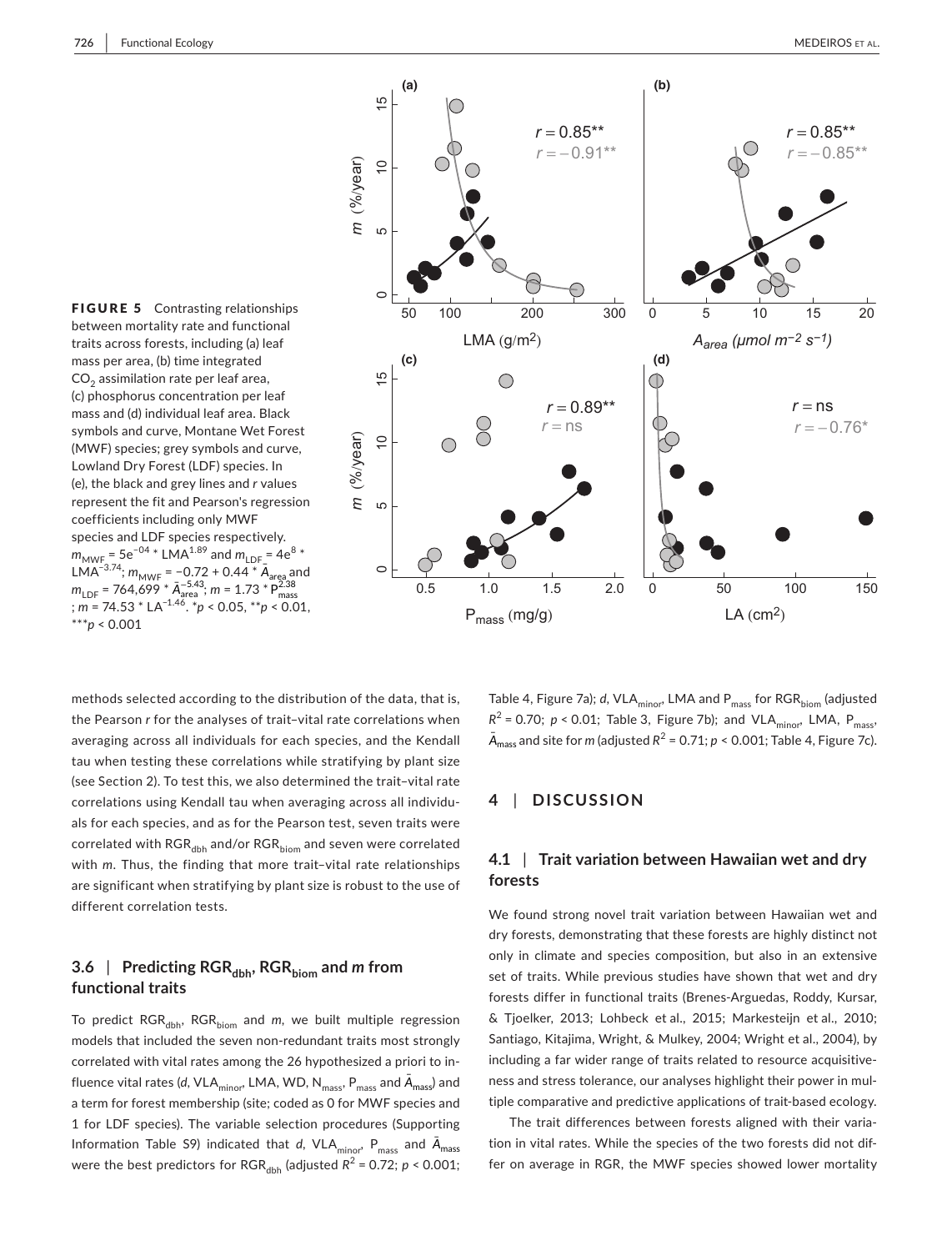

FIGURE 6 Estimating the influence of plant size on the correlation of relative growth rate and mortality with given functional traits. Each panel shows the plot of the size-dependent Kendall correlation coefficient (*τ*) between: (a) relative growth rate and the ratio of maximum stomatal conductance to leaf nitrogen per area, g<sub>max</sub>:N<sub>area</sub>; (b) relative growth rate and maximum height,  $H_{\sf max}$ ; (c) mortality rate and stomatal density, *d*; and (d) mortality rate and phosphorus concentration, P<sub>mass</sub>. Open symbols represent non-significant associations (the 99% credible interval of *τ* included zero), and filled symbols significant correlations (the 99% credible interval of *τ* did not include zero). The grey line shows the number of species in each 1-cm diameter class

 ering, organic material formation, N-fixation, and nutrient retention across species in temperate (Iida et al., 2014; Seiwa, 2007) and tropical forests (Kitajima, 1994; Philipson et al., 2014; Wright et al., that the low-resource availability in the dry forest would act as a Emery, 2014; Lebrija-Trejos et al., 2010; Nathan et al., 2016; Weiher & Keddy, 1995). rates than the LDF species, consistent with previous work showing higher mortality in drier forests elsewhere (Gaviria, Turner, & Engelbrecht, 2017; Laura Suarez & Kitzberger, 2010). The lower mortality of the MWF species is consistent with the greater supply of water and soil nutrients, related to greater accumulated weathcapacity, and its richer microbial community. The positive relationship of RGRs and *m* across all species was consistent with that found 2010). Our finding of greater trait variation within the wet forest than the dry forest supports the expectations from first principles strong environmental filter resulting in functional convergence, and/ or promote greater niche overlap among species in the dry forest via fewer potential biotic interactions (Kraft, Crutsinger, Forrestel, &

The greater soil resources in the MWF led to the expectation that species would possess traits associated with photosynthetic productivity and rapid growth. Consistent with this expectation, MWF species had higher values on average for *i* and *s*, dimensions of guard cells (GC<sub>L</sub>, GC<sub>W</sub> and SP<sub>L</sub>) and *e*,  $g_{\text{max}}$ , SWC, PLA<sub>dry</sub>, P<sub>mass</sub>,  $\chi^2$  ,  $\bar{A}_{\text{meas}}$ ,  $\bar{A}_{\text{mass}}$ ,  $\bar{g}_{\text{clear}}$ ,  $c_i$ ;  $c_a$ ,  $g_{\text{max}}$ ;  $N_{\text{area}}$ ,  $\Delta_{\text{leaf}}$  and  $H_{\text{max}}$ , and lower values for LDMC, WD and N:P. By contrast, the higher tempera ture and lower rainfall of the LDF led to the expectation that species would possess drought tolerance traits. Indeed, LDF species had higher vein densities,  $|\pi_{\text{tip}}|$ , WD and LDMC and lower values for PLA<sub>dry</sub>, stomatal dimensions, SWC and  $c_i$ : $c_a$  ratio and  $\bar{A}_{mass}$ . Finally,

 ties and LDMC (Baltzer et al., 2008; Chave et al., 2009; Farquhar et al., 1989; Li et al., 2015a; Niinemets, 2001; Stratton, Goldstein, & Meinzer, 2000; Wright et al., 2004). Beyond these average dif- life-history differences among species within and across forests. For of electron transport and gas exchange; drought-tolerant *Osteomeles*  mensions and LA, and low vein densities and WD. the greater understorey shade of the MWF led to expectations of shade adaptation, confirmed for the lower values for vein densiferences among forests, trait values were consistent with known example, *Acacia koa*, the fastest growing species overall, had notably high values for stomatal dimensions and index, and estimated rates  $a$ nthyllidifolia had high  $|\pi_\mathsf{tip}|$  and WD and low  $c_\mathsf{i}$ : $c_\mathsf{a}$  ratio and  $\bar{\mathsf{A}}_\mathsf{mass}$ ; and shade-tolerant *Hedyotis hillebrandii* had high values for stomatal di-

## **4.2** | **Trait correlations across species of wet and dry forests**

 lationships within modules would arise from co-selection for optimal Our work supported the hypothesis that traits would be intercorrelated within modules corresponding to a given organ or function (Li et al., 2015b; Sack et al., 2003a). These trait associations can indicate allometric relationships that arise developmentally, such as those found among stomatal traits, vein densities and leaf size (Brodribb, Field, & Sack, 2010; Sack et al., 2012). Other trait–trait refunction, for example, traits potentially contributing to maximum gas exchange and RGR (Scoffoni et al., 2016), such as high  $g_{\rm max}$  and P<sub>mass</sub>; or to drought tolerance (Bartlett, Klein, Jansen, Choat, & Sack, 2016), such as high  $|\pi_{\text{tip}}|$  and  $\bar{A}_{\text{mass}}$ ; or to shade tolerance (Givnish et al., 2005), such as high LA and low WD.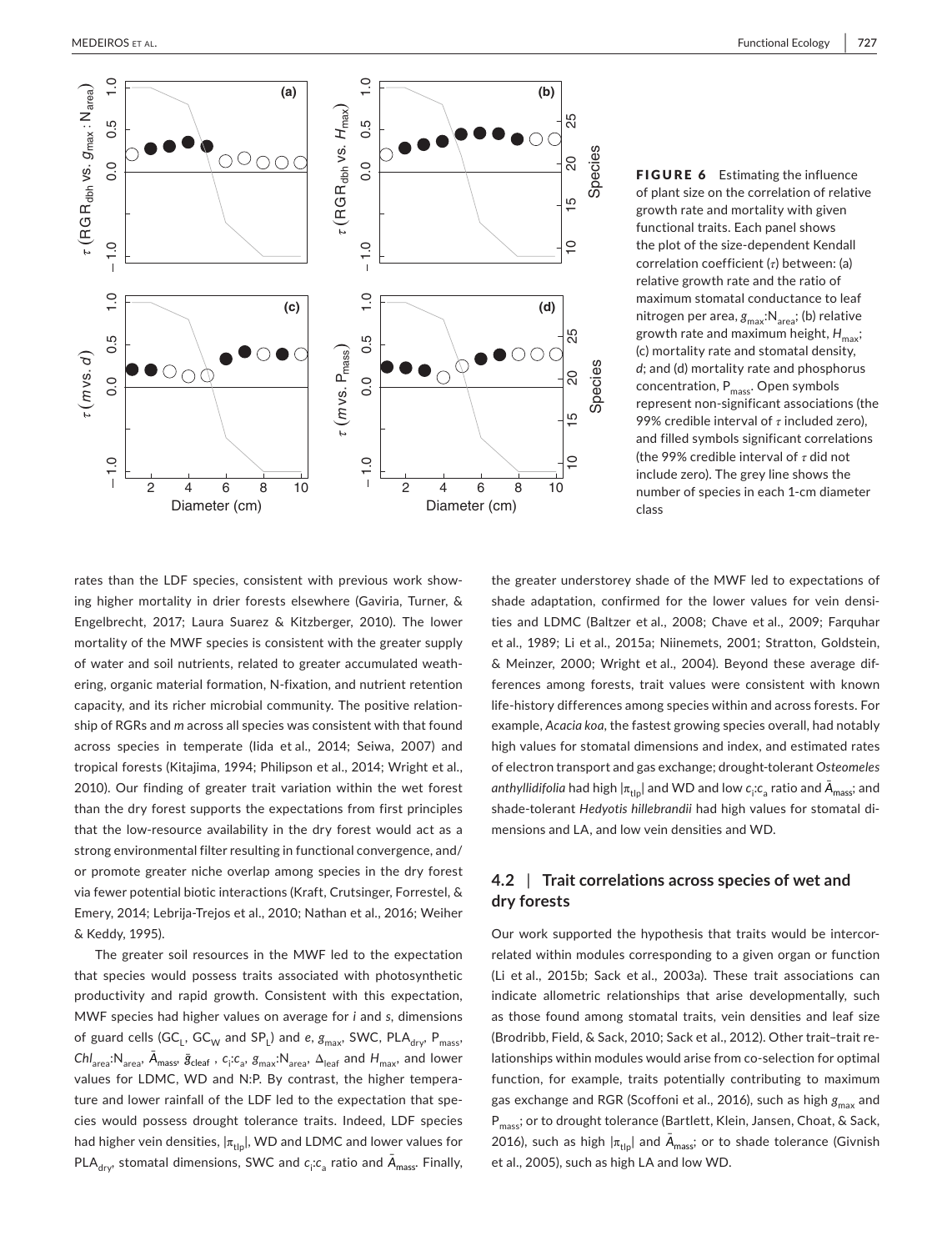| <b>TABLE 4</b> Models selected by maximum        |  |  |  |  |  |  |  |
|--------------------------------------------------|--|--|--|--|--|--|--|
| likelihood to estimate relative growth rate      |  |  |  |  |  |  |  |
| in terms of diameter at breast height (A,        |  |  |  |  |  |  |  |
| RGR <sub>dbb</sub> ) or above-ground biomass (B, |  |  |  |  |  |  |  |
| $RGR_{\text{hiom}}$ ) or mortality rate (C, m).  |  |  |  |  |  |  |  |
| Independent variables included in the            |  |  |  |  |  |  |  |
| tested models were those of each module          |  |  |  |  |  |  |  |
| (Supporting Information Table S8) that           |  |  |  |  |  |  |  |
| were most correlated with each                   |  |  |  |  |  |  |  |
| dependent variable. We present the               |  |  |  |  |  |  |  |
| Pearson's coefficients for the relationships     |  |  |  |  |  |  |  |
| of each predicted variable vs. each              |  |  |  |  |  |  |  |
| independent variable using untransformed         |  |  |  |  |  |  |  |
| and log-transformed data, the multiple           |  |  |  |  |  |  |  |
| regression coefficient estimates and per         |  |  |  |  |  |  |  |
| cent contribution of each trait to model         |  |  |  |  |  |  |  |
| fit. Full models and detailed model              |  |  |  |  |  |  |  |
| selection procedures using AICcs are             |  |  |  |  |  |  |  |
| presented in Supporting Information Table<br>S9  |  |  |  |  |  |  |  |
|                                                  |  |  |  |  |  |  |  |

| Model                                                                       | Pearson's<br>correlation<br>coefficient | Multiple regression analyses<br>coefficient estimate | <b>Hierarchical</b><br>partition<br>analyses (%) |
|-----------------------------------------------------------------------------|-----------------------------------------|------------------------------------------------------|--------------------------------------------------|
| (A) $RGR_{dbh} \sim d + VLA_{minor} + P_{mass} + A_{mass}$                  |                                         |                                                      |                                                  |
| Intercept                                                                   |                                         | $2.09e^{-02*}$                                       |                                                  |
| d                                                                           | $0.67$ ", $0.43$                        | 7.76 $e^{-05***}$                                    | 53.2                                             |
| $VLA_{minor}$                                                               | $-0.44, -0.49$                          | $-3.32e^{-03*}$                                      | 27.6                                             |
| $\mathsf{P}_{\mathsf{mass}}$                                                | 0.39, 0.25                              | $-2.43e^{-02^*}$                                     | 10.9                                             |
| A <sub>mass</sub>                                                           | 0.36, 0.28                              | $2.51e^{-04}$                                        | 8.3                                              |
| Adjusted multiple $R^2$                                                     |                                         | $0.72$ ***                                           |                                                  |
| (B) $RGR_{\text{biom}} \sim d + VLA_{\text{minor}} + LMA + P_{\text{mass}}$ |                                         |                                                      |                                                  |
| Intercept                                                                   |                                         | $6.58e^{-02*}$                                       |                                                  |

| $\ensuremath{\mathsf{VLA}}_\mathsf{minor}$                                                                  | $-0.50, -0.56$             | $-4.78e^{-03*}$ | 20.0              |
|-------------------------------------------------------------------------------------------------------------|----------------------------|-----------------|-------------------|
| <b>LMA</b>                                                                                                  | $-0.35, -0.48$             | $-2.32 e^{-04}$ | 13.7              |
| $P_{\text{mass}}$                                                                                           | 0.39, 0.25                 | $-2.30e^{-02}$  | 14.4              |
| Adjusted multiple $R^2$                                                                                     |                            | $0.70$ **       | $\qquad \qquad -$ |
| (C) $m \sim \text{VLA}_{\text{minor}} + \text{LMA} + P_{\text{mass}} + \bar{A}_{\text{mass}} + \text{site}$ |                            |                 |                   |
| Intercept                                                                                                   |                            | $-2.59$         | $\qquad \qquad -$ |
| A <sub>mass</sub>                                                                                           | $0.49, 0.73$ <sup>**</sup> | $0.18$ **       | 39.1              |
| Site                                                                                                        | $\qquad \qquad -$          | $6.65$ **       | 31.2              |
| <b>LMA</b>                                                                                                  | $-0.35, -0.38$             | $-0.03$         | 15.9              |
| $P_{\text{mass}}$                                                                                           | 0.16, 0.42                 | $-3.39$         | 7.7               |
| $\ensuremath{\mathsf{VLA}}_\mathsf{minor}$                                                                  | $-0.13, -0.17$             | $-0.60$         | 6.1               |
| Adjusted multiple $R^2$                                                                                     |                            | $0.70$ **       | $\qquad \qquad$   |
|                                                                                                             |                            |                 |                   |

*d* 0.65\*\*, 0.40 2.01e−04\*\*\* 51.9

 \**p* < 0.05; \*\**p* < 0.01; \*\*\**p* < 0.001.

 traits can contribute semi-distinctly to function and their consider- LMA is correlated with other traits that share structural or com- positional bases (Finegan et al., 2015; John et al., 2017) such as LDMC or WMA, photosynthetic rates and nutrient concentrations, these traits can play non-redundant roles in determining functions (Supporting Information Tables S4–S6 and S10). The numerous trait correlations across species result in a reduced trait "dimensionality," by which most trait variation may be captured by few axes (Diaz et al., 2016). However, that finding does not in fact imply that traits are functionally redundant, as correlated ation as separate parameters improves predictive and mechanistic modelling (John et al., 2017; Sterck et al., 2011). For example, while such as shade and drought tolerance and in influencing RGR and *m* 

## **4.3** | **Trait associations with relative growth rates and mortality rates**

as with  $H_{\sf max}$ , LMA and WD, that were reported in previous stud-Several novel trait correlations were found with mean RGRs and *m*  across species that were expected from theory and that have potential for generality, including the relationships of  $RGR_{dbb}$ ,  $RGR_{biom}$  and/ or  $m$  to  $\bar{A}_{\text{mass}}$  and  $d$ , and several relationships were confirmed, such ies of temperate (Iida et al., 2016) and/or tropical forests (Finegan

et al., 2015; Hérault et al., 2011; Liu et al., 2016; Wright et al., 2010). The contrasting correlations of traits with *m* between the MWF and LDF, such as LMA and  $\bar{A}_{\text{area}}$  (Figure 5a,b), and the correlations of traits with *m* in one but not the other forest, such as for P<sub>mass</sub> and LA (Figure 5c,d), highlight the context dependence of trait–vital rate relationships. In the MWF, a high LMA was associated with higher *m*, as expected given ist representing the more shade-tolerant species in the understorey, which tend to have higher mortality (Kobe & Coates, 1997; Lusk et al., 2008). Conversely, in the LDF, high LMA was related to lower *m*, as expected given its potential contribution to greater drought tolerance via a lower surface area: volume ratio, and/or a greater mechanical protection contributing to longer leaf life span and reduced respiration costs (Falcão et al., 2015; Wright, Westoby, & Reich, 2002; Wright et al., 2004).

 species, all else being equal (Brodribb & McAdam, 2017; Iida et al., 2016; Li et al., 2015a; Sack & Frole, 2006; Sack & Scoffoni, 2013; This negative correlation may reflect the co-variation of veinHawaiian forests also showed contrasting relationships of certain traits to vital rates than previously reported. For example, vein density contributes mechanistically to greater hydraulic conductance, photosynthetic productivity and RGR across diverse Sack et al., 2013; Scoffoni et al., 2016). However, RGR was negatively related to vein density across the species of both forests.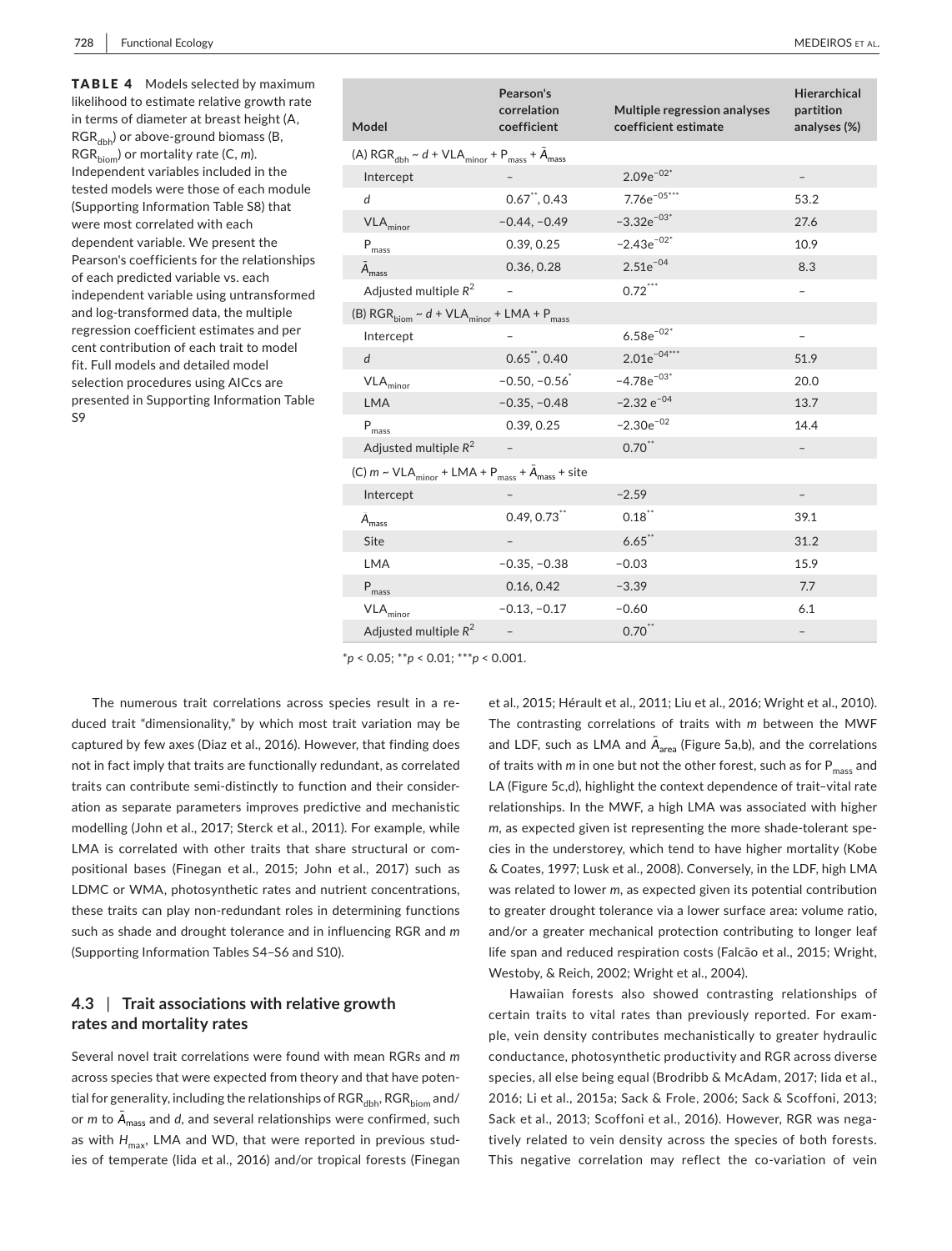

<code>FIGURE 7</code> Relationship between observed growth rate in terms of diameter at breast height (RGR $_{\rm dbh}$ ), above-ground biomass (RGR $_{\rm bion}$ ) = 2.09e<sup>-02</sup> + (7.76e<sup>-03</sup> \* d) – (3.32e<sup>-03</sup> \* VLA<sub>minor</sub>) – (2.43e<sup>-02</sup> \* P<sub>mass</sub>) + (2.51e<sup>-04</sup> \* A<sub>mass</sub>); (b) RGR<sub>hiom</sub> = 6.58 e<sup>-02</sup> \* VLA<sub>minor</sub>) – (2.32e<sup>-04</sup> \* LMA) – (2.3e<sup>-02</sup> \* P<sub>mass</sub>); (c) *m* = –2.59 – (0.60 \* VLA<sub>minor</sub>) – (0.03 \* LMA) – (3.39 \* (6.64 \* site). The dashed line represents the 1:1 relationship. \**p* < 0.05, \*\**p* < 0.01, \*\*\**p* < 0.001 and mortality rate (*m*) and the values predicted from models using the plant traits most correlated with each dependent variable: (a) RGR<sub>dbh</sub> = 2.09e<sup>-02</sup> + (7.76e<sup>-05</sup> \* *d*) – (3.32e<sup>-03</sup> \* VLA<sub>minor</sub>) – (2.43e<sup>-02</sup> \* P<sub>mass</sub>) + (2.51e<sup>-04</sup> \* *Ā<sub>mass</sub>*); (b) RGR<sub>biom</sub> = 6.58 e<sup>-02</sup> + (2.01e<sup>-04</sup> \* *d*) – (4.78e<sup>−03</sup> \* VLA<sub>minor</sub>) – (2.32e<sup>−04</sup> \* LMA) – (2.3e<sup>−02</sup> \*  $\frac{P_{\text{mass}}}{P_{\text{mass}}}$ ; (c) *m* = −2.59 – (0.60 \* VLA<sub>minor</sub>) – (0.03 \* LMA) – (3.39 \* P<sub>mass</sub>) + (0.18 \*  $\bar{A}_{\text{mass}}$ ) +

density with other traits negatively related to RGR, including traits not considered, such as root traits, and/or it may arise from the high values for LDF species, which is consistent with their adaptation to higher *RGR* in the more limited periods when water is available, though this high *RGR* is not achieved integrated over time (Sack & Scoffoni, 2013).

LA, LMA, SWC, LT, N<sub>mass</sub> and P<sub>mass</sub>, WD and H<sub>max</sub> (lida et al., 2014, 2016; Prado-Junior et al., 2016), and our study expanded this finding to a wider range of traits. Stratifying by size reduces the confounding influence of ontogenetic shifts in vital rates on cross-species compar - Our study also confirmed the hypothesis that stratifying by plant size improved the frequency of correlations of vital rates with given traits. Stratifying by size has previously been shown to improve resolution of correlations of RGR and *m* with traits such as vein densities, isons (Hérault et al., 2011). Notably, when we examined trait correlations with RGR and *m* for plants of given sizes, as in previous studies conducting this analysis, our trait values were only for the sampled trees of typical mature size. Future studies may further improve resolution of correlations by also considering ontogenetic variation in trait values.

#### **4.4** | **Trait‐based predictions of vital rates**

 (Table 4, Supporting Information Table S9, Figure 7). The most partegrated CO $_2$  assimilation rate and LMA. These findings highlight the Our study showed the value of a broad suite of functional traits for predicting vital rates. Models based on seven selected traits could explain more than 70% of the variation in RGR<sub>dbh</sub>, RGR<sub>biom</sub> and *m* simonious models for all three vital rates retained minor vein density and P per mass and two of them included stomatal density, time inpotential of an approach based on an extensive suite of functional traits and the continued need to refine our mechanistic understanding of how suites of traits drive processes at the scale of individuals and whole forests.

## **4.5** | **Conclusions and limitations of the study**

 (Fyllas et al., 2014; Marks & Leichowicz, 2006; Sterck et al., 2011). We conclude that the use of an extensive suite of functional traits contributes power to (a) discover and resolve variation across species expected from their contrasting adaptation, (b) compare functional convergence across ecosystems, (c) highlight novel trait–trait and (d) trait–vital rate associations, and (e) the mediating role of plant size in these associations, and (f) to predict RGR and *m* across species. Recent studies have applied trait data to mechanistic process models to predict forest vital rates, niche differentiation and productivity We propose that including an extensive suite of traits in such models will be a powerful avenue for future research on the functional ecology of contrasting communities, including vital rates and ultimately their responses to climate change and shifts in species' distributions. An important avenue for future research is to consider the incorporation of extended traits into estimating and testing species' habitat preferences within and across forests, extending from recent work showing substantial power even based on few traits, such as leaf size, wood density, LMA and seed size (Shipley et al., 2017).

 type. Additionally, models are needed of the specific processes in- and suites of traits with RGR and *m*, a central approach in trait-based terns of co-variation with other traits (John et al., 2017; Shipley et al., We note that some of our study questions were carried out by comparing single forests of each type, and our findings suggest that the approach has value for further testing replicate forests of each volved in vital rates, in which traits can be included along with climate, to resolve how specific trait variation scales up to influencing RGR and *m*. Our approach focused on the correlations of single traits ecology. However, given that upper level processes such as growth or species niche preferences depend on multiple traits, given that correlations may not actually reflect causal mechanisms, due to pat-2017). Further, while our models predicting vital rates included site as a factor, that approach does not fully incorporate trait–climate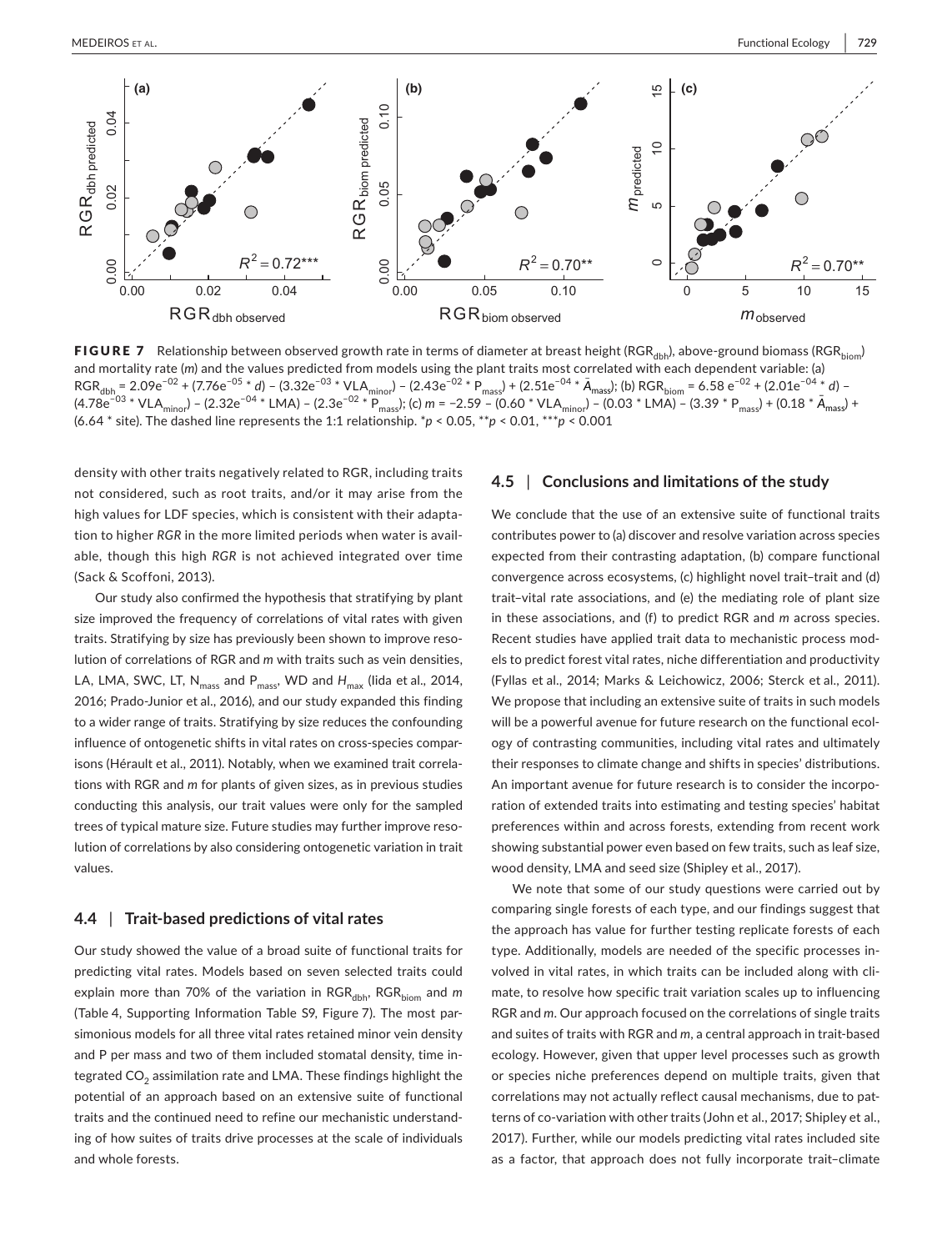interactions, suggesting the value of mechanistic trait-based models that include climatic factors.

 differences among species (Inman-Narahari et al., 2014). Given the power Including an extensive suite of functional traits can sharpen our characterization of species adaptation to their ecosystem and climatic preferences as well as predicting vital rates. Including traits in mechanistic process models for growth and species' distributions will increase predictive power further. Such prediction is increasingly critical for species conservation, especially in ecosystems such as Hawaiian forests, which are threatened in the face of development and ongoing climate change (Fortini et al., 2013). Future work should also consider intraspecific variation in the wider set of traits, and its role in shaping species distributions within and between forests, as well as trait determination of microsite to predict vital rates, this work can enable scaling up from the traits of component species to ecosystem and eventually global vegetation processes, highlighting the enormous promise of increasing mechanistic information—from measurements, to analyses, to models—for clarifying and predicting processes in species and community ecology.

#### **ACKNOWLEDGEMENTS**

 Choothakan, Tiffany Dang, Chirag Govardhan, Jonnby Laguardia, Jeffrey Permits were obtained for work in the HETF through the Institute of Pacific Islands Forestry and the Hawai'i Division of Forestry and Wildlife, Department of Land and Natural Resources. This work was supported by the National Science Foundation, the Brazilian National Research Council (CNPq) and Brazilian Science Without Borders Program (grant number: 202813/2014-2). We thank Adam Sibley, Brittney Chau, Nisha Lee, Tram Nguyen, Sara Rashidi, Erin Solis and Dustin Wong for laboratory and field assistance and Nathan Kraft and Marcel Vaz for discussion.

#### **AUTHORS' CONTRIBUTIONS**

C.D.M. and L.S. conceived ideas and experimental design. C.D.M., C.S., F.I., G.J., M.B. and L.S. collected trait data. F.I., R.O., S.C., C.G. and L.S. organized and collected forest census data. C.D.M. and L.S. analysed the data and wrote the first draft of the manuscript, and all authors contributed substantially to revisions.

#### **DATA ACCESSIBILITY**

 All trait data collected for this paper are archived in the Dryad Digital Repository: <https://doi.org/10.5061/dryad.cq47n7s> (Medeiros et al.,2018).

#### **ORCID**

 *Grace P. John* <https://orcid.org/0000-0002-8045-5982>  *Megan K. Bartlett* <https://orcid.org/0000-0003-0975-8777>  *Susan Cordell* <https://orcid.org/0000-0003-4840-8921>  *Christian Giardina* <https://orcid.org/0000-0002-3431-5073>  *Lawren Sack* <https://orcid.org/0000-0002-7009-7202> *Camila D. Medeiro[s](https://orcid.org/0000-0002-5822-5603)* <https://orcid.org/0000-0002-5822-5603>

#### **REFERENCES**

- Adler, P. B., Salguero-Gómez, R., Compagnonia, A., Hsud, J. S., Ray- Mukherjeee, J., Mbeau-Ache, C., & Franco, M. (2014). Functional traits explain variation in plant life history strategies. *Proceedings of the National Academy of Sciences of the United States of America*, *111*, 10019. <https://doi.org/10.1073/pnas.1315179111>
- Armbruster, W. S., Pelabon, C., Bolstad, G. H., & Hansen, T. F. (2014). Integrated phenotypes: Understanding trait covariation in plants and animals. *Philosophical Transactions of the Royal Society B: Biological Sciences*, *369*, 20130245. [https://doi.](https://doi.org/10.1098/rstb.2013.0245) [org/10.1098/rstb.2013.0245](https://doi.org/10.1098/rstb.2013.0245)
- Asefa, M., Cao, M., Zhang, G., Ci, X., Li, J., & Yang, J. (2017). Environmental filtering structures tree functional traits combination and lineages across space in tropical tree assemblages. *Scientific Reports*, *7*, 1–10. <https://doi.org/10.1038/s41598-017-00166-z>
- butions along the Malay-Thai Peninsula. *Functional Ecology*, *22*, 221– Baltzer, J. L., Davies, S. J., Bunyavejchewin, S., & Noor, N. S. M. (2008). The role of desiccation tolerance in determining tree species distri-231. <https://doi.org/10.1111/j.1365-2435.2007.01374.x>
- sponses to drought. *Proceedings of the National Academy of Sciences*  Bartlett, M. K., Klein, T., Jansen, S., Choat, B., & Sack, L. (2016). The correlations and sequence of plant stomatal, hydraulic, and wilting re*of the United States of America*, *113*, 13098–13103. [https://doi.](https://doi.org/10.1073/pnas.1604088113) [org/10.1073/pnas.1604088113](https://doi.org/10.1073/pnas.1604088113)
- Bartlett, M. K., Scoffoni, C., Ardy, R., Zhang, Y., Sun, S., Cao, K., & Sack, L. (2012a). Rapid determination of comparative drought tolerance traits: Using an osmometer to predict turgor loss point. *Methods in Ecology and Evolution*, *3*, 880–888. [https://doi.](https://doi.org/10.1111/j.2041-210X.2012.00230.x)  [org/10.1111/j.2041-210X.2012.00230.x](https://doi.org/10.1111/j.2041-210X.2012.00230.x)
- biomes: A global meta-analysis. *Ecology Letters*, *15*, 393–405. [https://](https://doi.org/10.1111/j.1461-0248.2012.01751.x) Bartlett, M. K., Scoffoni, C., & Sack, L. (2012b). The determinants of leaf turgor loss point and prediction of drought tolerance of species and [doi.org/10.1111/j.1461-0248.2012.01751.x](https://doi.org/10.1111/j.1461-0248.2012.01751.x)
- Beaulieu, J. M., Leitch, I. J., Patel, S., Pendharkar, A., & Knight, C. A. density in angiosperms. *New Phytologist*, *179*, 975–986. [https://doi.](https://doi.org/10.1111/j.1469-8137.2008.02528.x) (2008). Genome size is a strong predictor of cell size and stomatal [org/10.1111/j.1469-8137.2008.02528.x](https://doi.org/10.1111/j.1469-8137.2008.02528.x)
- Blackman, C. J., Brodribb, T. J., & Jordan, G. J. (2012). Leaf hydraulic vulnerability influences species' bioclimatic limits in a diverse group of woody angiosperms. *Oecologia*, *168*, 1–10. [https://doi.org/10.1007/](https://doi.org/10.1007/s00442-011-2064-3)  [s00442-011-2064-3](https://doi.org/10.1007/s00442-011-2064-3)
- Brenes-Arguedas, T., Roddy, A. B., Kursar, T. A., & Tjoelker, M. (2013). *Ecology*, *27*, 392–402. <https://doi.org/10.1111/1365-2435.12036> Plant traits in relation to the performance and distribution of woody species in wet and dry tropical forest types in Panama. *Functional*
- Brodribb, T. J., Feild, T. S., & Jordan, G. J. (2007). Leaf maximum photosynthetic rate and venation are linked by hydraulics. *Plant Physiology*, *144*, 1890–1898. <https://doi.org/10.1104/pp.107.101352>
- Brodribb, T. J., Field, T. S., & Sack, L. (2010). Viewing leaf structure and evolution from a hydraulic perspective. *Functional Plant Biology*, *37*, 488–498. <https://doi.org/10.1071/FP10010>
- Brodribb, T. J., & McAdam, S. A. M. (2017). Evolution of the stomatal regulation of plant water content. *Plant Physiology*, *174*, 639–649. <https://doi.org/10.1104/pp.17.00078>
- Chatuverdi, R. K., Raghubanshi, A. S., & Singh, J. S. (2011). Leaf attributes *22*, 917–931. <https://doi.org/10.1111/j.1654-1103.2011.01299.x> and tree growth in a tropical dry forest. *Journal of Vegetation Science*,
- Chave, J., Andalo, C., Brown, S., Cairns, M. A., Chambers, J. Q., Eamus, D., & Yamakura, T. (2005). Tree allometry and improved estimation of carbon stocks and balance in tropical forests. *Oecologia*, *145*, 87–99. <https://doi.org/10.1007/s00442-005-0100-x>
- Chave, J., Coomes, D., Jansen, S., Lewis, S. L., Swenson, N. G., & Zanne, A. E. (2009).Towardsaworldwidewoodeconomicsspectrum.*Ecology Letters*, *12*, 351–366. <https://doi.org/10.1111/j.1461-0248.2009.01285.x>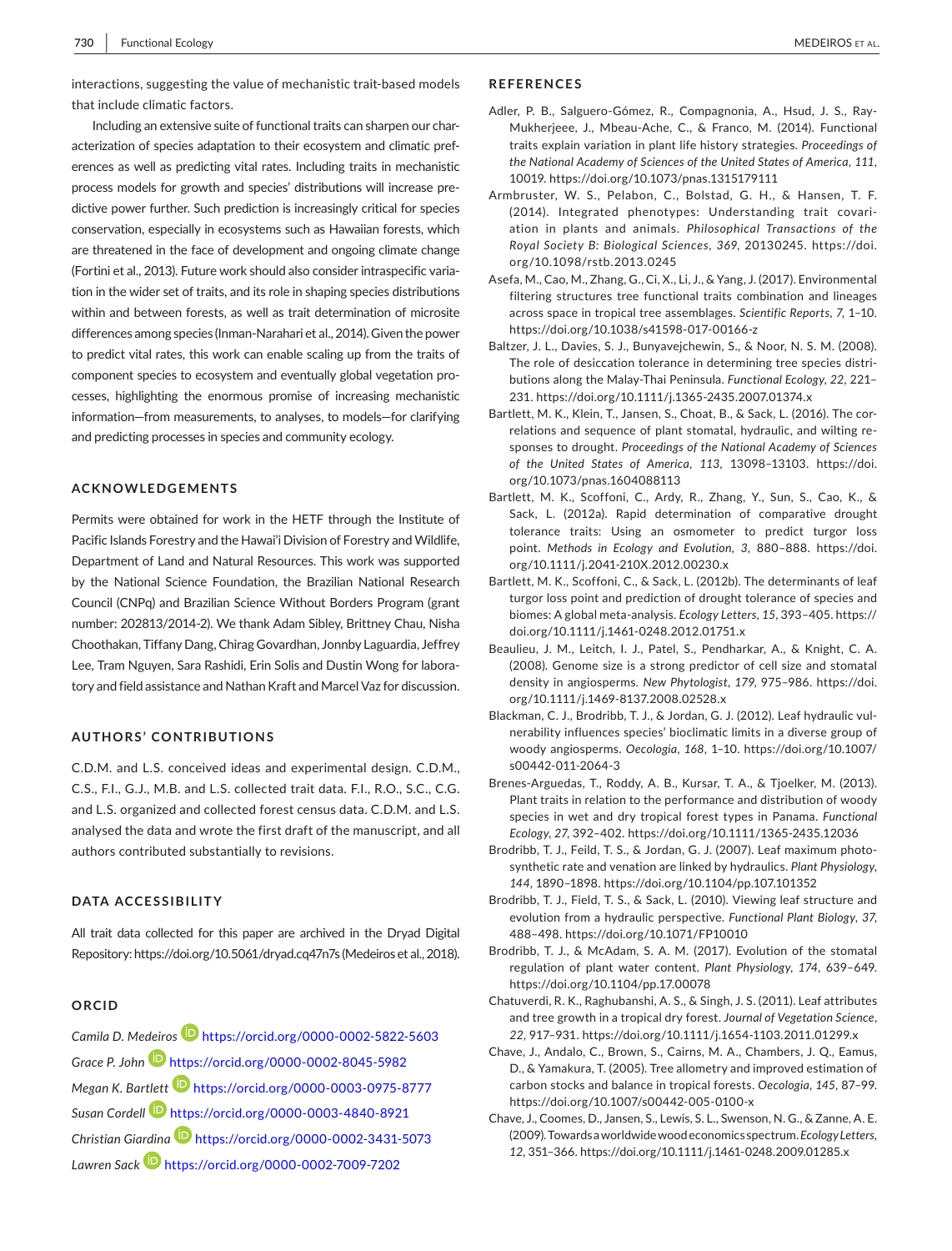- *Annual Review in Ecology and Systematics*, *31*, 343–366. [https://doi.](https://doi.org/10.1146/annurev.ecolsys.31.1.343) Chesson, P. (2000). Mechanisms of maintenance of species diversity. [org/10.1146/annurev.ecolsys.31.1.343](https://doi.org/10.1146/annurev.ecolsys.31.1.343)
- Chevan, A., & Sutherland, M. (1991). Hierarchical partitioning. *The American Statistician*, *45*, 90–96. [https://doi.org/10.1080/0003130](https://doi.org/10.1080/00031305.1991.10475776) [5.1991.10475776](https://doi.org/10.1080/00031305.1991.10475776)
- Condit, R. (1998). *Tropical forest census plots* (1st ed.). Berlin, Germany: Springer Publisher. <https://doi.org/10.1007/978-3-662-03664-8>

 Cornwell,W.K.,Schwilk,D.W.,&Ackerly,D.D.(2006).A trait-based test for habitat filtering: Convex hull volume. *Ecology*, *87*, 1465–1471. [https://](https://doi.org/10.1890/0012-9658(2006)87[1465:ATTFHF]2.0.CO;2) [doi.org/10.1890/0012-9658\(2006\)](https://doi.org/10.1890/0012-9658(2006)87[1465:ATTFHF]2.0.CO;2) 87[1465:ATTFHF]2.0.CO;2

 *Nature*, *529*, 167–171. <https://doi.org/10.1038/nature16489> Diaz, S., Kattge, J., Cornelissen, J. H., Wright, I. J., Lavorel, S., Dray, S., & Gorne, L. D. (2016). The global spectrum of plant form and function.

 M., Schrodt, F., & Lloyd, J. O. N. (2010). Co-limitation of photo- synthetic capacity by nitrogen and phosphorus in West Africa woodlands. *Plant, Cell & Environment*, *33*, 959–980. [https://doi.](https://doi.org/10.1111/j.1365-3040.2010.02119.x) Domingues, T. F., Meir, P., Feldpausch, T. R., Saiz, G., Veenendaal, E. [org/10.1111/j.1365-3040.2010.02119.x](https://doi.org/10.1111/j.1365-3040.2010.02119.x)

 Donovan, L. A., & Ehleringer, J. R. (1994). Carbon isotope discrimination, water-use efficiency, growth, and mortality in a natural shrub popula- tion. *Oecologia*, *100*, 347–354. <https://doi.org/10.1007/BF00316964>

 Elser, J. J., Fagan,W. F.,Denno,R. F.,Dobberfuhl,D.R., Folarin,A.,Huberty,A., ter foodwebs. *Nature*, *408*,578–580. <https://doi.org/10.1038/35046058> & Sterner, R. W. (2000). Nutritional constraints in terrestrial and freshwa-

 Evans, G. C. (1973). *The quantitative analysis of plant growth* (1st ed.). Berkeley and Los Angeles, CA: University of California Press.

Evans, J. R. (2013). Improving photosynthesis. *Plant Physiology*, *162*, 1780–1793. <https://doi.org/10.1104/pp.113.219006>

 Falcão, H. M., Medeiros, C. D., Silva, B. L. R., Sampaio, E. V. S. B., Almeida- Cortez, J. S., & Santos, M. G. (2015). Phenotypic plasticity and ecophys- iological strategies in a tropical dry forest chronosequence: A study *340*, 62–69. <https://doi.org/10.1016/j.foreco.2014.12.029> case with *Poincianella pyramidalis*. *Forest Ecology and Management*,

 Farquhar, G. D., Ehleringer, J. R., & Hubick, K. T. (1989). Carbon isotope *and Plant Molecular Biology*, *40*, 503–537. [https://doi.org/10.1146/](https://doi.org/10.1146/annurev.pp. 40.060189.002443) annurev. pp. [40.060189.002443](https://doi.org/10.1146/annurev.pp. 40.060189.002443) discrimination and photosynthesis. *Annual Review in Plant Physiology* 

 Farquhar, G. D., O'Leary, M. H., & Berry, J. A. (1982). On the relationship between carbon isotope discrimination and intercellular carbon dioxide concentration in leaves. *Australian Journal of Plant Physiology*, *9*, 121–137. <https://doi.org/10.1071/PP9820121>

 Farquhar, G. D., & Richards, R. A. (1984). Isotopic composition of plant car- bon correlates with water-use efficiency of wheat genotypes. *Functional Plant Biology*, *11*, 539–552. <https://doi.org/10.1071/PP9840539>

 Finegan, B., Peña-Claros, M., de Oliveira, A., Ascarrunz, N., Bret-Harte, M. S., Carreño-Rocabado, G., & Poorter, L. (2015). Does functional trait diversity predict above-ground biomass and productivity of *Ecology*, *103*, 191–201. <https://doi.org/10.1111/1365-2745.12346> tropical forests? Testing three alternative hypotheses. *Journal of* 

Fiske, I. J., Bruna, E. M., & Bolker, B. M. (2008). Effects of sample size on estimates of population growth rates calculated with matrix models. *PLoS One*, *3*, e3080.<https://doi.org/10.1371/journal.pone.0003080>

 Fortini, L., Price, J., Jacobi, J., Vorsino, A., Burgett, J., Brinck, K., & Paxton, E. (2013). *A landscape-based assessment of climate change vulnerability for all native Hawaiian plant*. Hilo, HI: University of Hawaii Publisher.

 Franks, P. J., & Beerling, D. J. (2009). Maximum leaf conductance driven by CO2 effects on stomatal size and density over geologic time. *Proceedings of the National Academy of Sciences of the United States of America*, *106*, 10343–10347. <https://doi.org/10.1073/pnas.0904209106>

 Franks, P. J., Drake, P. L., & Beerling, D. J. (2009). Plasticity in maxi- between stomatal size and density: An analysis using Eucalyptus mum stomatal conductance constrained by negative correlation globulus. *Plant, Cell & Environment*, *32*, 1737–1748. [https://doi.](https://doi.org/10.1111/j.1365-3040.2009.002031.x) [org/10.1111/j.1365-3040.2009.002031.x](https://doi.org/10.1111/j.1365-3040.2009.002031.x)

- mata and its significance in gas-exchange control. *Plant Physiology*, *143*, 78–87. <https://doi.org/10.1104/pp.106.089367> Franks, P. J., & Farquhar, G. D. (2007). The mechanical diversity of sto-
- J., Barbour, M. M., & Berry, J. A. (2014). New constraints on atmo-Franks, P. J., Royer, D. L., Beerling, D. J., Van de Water, P. K., Cantrill, D. spheric CO<sub>2</sub> concentration for the Phanerozoic. Geophysical Research *Letters*, *41*, 4685–4694. <https://doi.org/10.1002/2014GL060457>

 F. J., & Brand, W. (1996). Cryoflow: Cryofocusing nano-Fry, B., Ganitt, R., Tholke, K., Neill, C., Michener, R. H., Mersch, mole amounts of  $CO_2$ , N<sub>2</sub>, and  $SO_2$  from an elemental analyzer for stable isotopic analysis. *Rapid Communications in Mass Spectrometry*, *10*, 953–958. [https://doi.org/10.1002/](https://doi.org/10.1002/(SICI)1097-0231(19960610)10:8%3c953:AID-RCM534%3e3.0.CO;2-0) [\(SICI\)1097-0231\(19960610\)10:8<953:AID-RCM534>3.0.CO;2-0](https://doi.org/10.1002/(SICI)1097-0231(19960610)10:8%3c953:AID-RCM534%3e3.0.CO;2-0)

 Fyllas, N. M., Gloor, E., Mercado, L. M., Sitch, S., Quesada, C. A., Domingues, T. F., & Lloyd, J. (2014). Analysing Amazonian forest productivity using a new individual and trait-based model (TFS vol 1). *Geoscientific Model Development*, *7*, 1251–1269. <https://doi.org/10.5194/gmd-7-1251-2014>

Gaviria, J., Turner, B. L., & Engelbrecht, B. M. J. (2017). Drivers of tree species distribution across a tropical rainfall gradient. *Ecosphere*, *8*, e01712.<https://doi.org/10.1002/ecs2.1712>

 Gibert, A., Gray, E. F., Westoby, M., Wright, I. J., Falster, D. S., & growth rate: meta-analysis shows effects change with plant size, Wilson, S. (2016). On the link between functional traits and as predicted. *Journal of Ecology*, *104*, 1488–1503. [https://doi.](https://doi.org/10.1111/1365-2745.12594) [org/10.1111/1365-2745.12594](https://doi.org/10.1111/1365-2745.12594)

 Gil-Pelegrín, E., Peguero-Pina, J. J., & Sancho-Knapik,D. (2017). *Oaks physio-* New York, NY: Springer. <https://doi.org/10.1007/978-3-319-69099-5> *logical ecology.Exploring thefunctional diversity of genus Quercus L* (1st ed.).

 Givnish, T. J. (1988). Adaptation to sun and shade: A whole-plant per- spective. *Australian Journal of Plant Physiology*, *15*, 63–92. [https://doi.](https://doi.org/10.1071/PP9880063) [org/10.1071/PP9880063](https://doi.org/10.1071/PP9880063)

 Givnish, T. J., Pires, J. C., Graham, S. W., McPherson, M. A., Prince, L. M., Patterson, T. B., & Sytsma, K. J. (2005). Repeated evolution of net venation and fleshy fruits among monocots in shaded habitats confirms a priori predictions: Evidence from an ndhF phylogeny. *Proceedings of the Royal Society B: Biological Sciences*, *272*, 1481–1490. [https://doi.](https://doi.org/10.1098/rspb.2005.3067) [org/10.1098/rspb.2005.3067](https://doi.org/10.1098/rspb.2005.3067)

 Gleason, S. M., Blackman, C. J., Chang, Y., Cook, A. M., Laws, C. A., & and gas-exchange traits across Australian angiosperm species and its Westoby, M. (2016). Weak coordination among petiole, leaf, vein, possible implications. *Ecology and Evolution*, *6*, 267–278. [https://doi.](https://doi.org/10.1002/ece3.1860) [org/10.1002/ece3.1860](https://doi.org/10.1002/ece3.1860)

 Greenwood, S., Ruiz-Benito, P., Martínez-Vilalta, J., Lloret, F., Kitzberger, T., Allen, C. D., & Chave, J. (2017). Tree mortality across biomes is pro- area. *Ecology Letters*, *20*, 539–553. <https://doi.org/10.1111/ele.12748> moted by drought intensity, lower wood density and higher specific leaf

Grime, J. P. (2001). *Plant strategies, vegetation processes, and ecosystem properties* (2nd ed.). West Sussex, England: John Wiley & Sons Ltd.

 Gross, K. L. (1984). Effects of seed size and growth form on seedling *72*, 369–387. <https://doi.org/10.2307/2260053> establishment of six monocarpic perennial plants. *Journal of Ecology*,

 Grubb, P. J. (1998). A reassessment of the strategies of plants which cope *and Systematics*, *1*, 3–31. <https://doi.org/10.1078/1433-8319-00049> with shortages of resources. *Perspectives in Plant Ecology, Evolution* 

 A. (2001). Trends in wood density and structure are linked to pre-Hacke, U. G., Sperry, J. S., Pockman, W. T., Davis, S. D., & McCulloh, K. vention of xylem implosion by negative pressure. *Oecologia*, *126*, 457–461. <https://doi.org/10.1007/s004420100628>

 Hastie, T. J., & Pregibon, D. (1992). Generalized linear models. In J. M. Chambers & T. J. Hastie (Eds.), *Statistical models in S* (pp. 195–246). Pacific Grove, CA: Wadsworth & Brooks/Cole.

Hérault, B., Bachelot, B., Poorter, L., Rossi, V., Bongers, F., Chave, J., & Baraloto, C. (2011). Functional traits shape ontogenetic growth trajectories of rain forest tree species. *Journal of Ecology*, *99*, 1431– 1440. <https://doi.org/10.1111/j.1365-2745.2011.01883.x>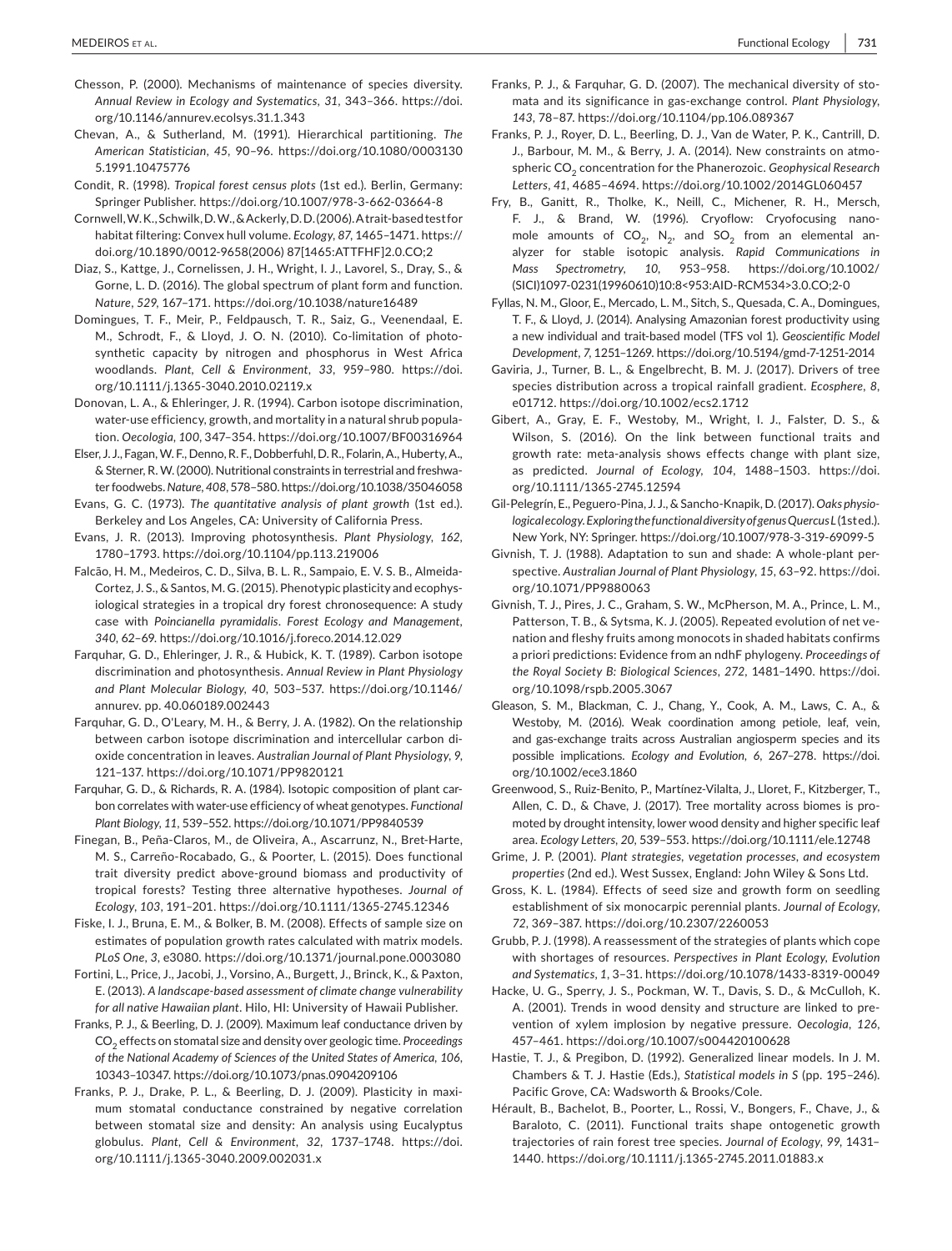- Hetherington, A. M., & Woodward, F. I. (2003). The role of stomata in sensing and driving environmental change. *Nature*, *424*, 901–907. <https://doi.org/10.1038/nature01843>
- Hurvich, C. M., & Tsai, C.-L. (1989). Regression and time series model selection in small samples. *Biometrika*, *76*, 297–307. [https://doi.](https://doi.org/10.1093/biomet/76.2.297) [org/10.1093/biomet/76.2.297](https://doi.org/10.1093/biomet/76.2.297)
- Iida, Y., Poorter, L., Sterk, F., Kassim, A. R., Potts, M. D., Kubo, T., & Kohyama, T. S. (2014). Linking size-dependent growth and mortality with architectural traits across 145 co-occurring tropical tree spe- cies. *Ecology*, *95*, 353–363. <https://doi.org/10.1890/11-2173.1>
- Iida, Y., Sun, I. F., Price, C. A., Chen, C.-T., Chen, Z.-S., Chiang, J.-M., & rates: An example from a subtropical tree community. *Ecology and*  Swenson, N. G. (2016). Linking leaf veins to growth and mortality *Evolution*, *6*, 6085–6096. <https://doi.org/10.1002/ece3.2311>
- Inman-Narahari, F., Ostertag, R., Asner, G. P., Cordell, S., Hubbell, S. P., & Sack, L. (2014). Trade-offs in seedling growth and survival within and across tropical forest microhabitats. *Ecology and Evolution*, *4*, 3755–3767. <https://doi.org/10.1002/ece3.1196>
- *Ecology Letters*, *20*, 412–425. <https://doi.org/10.1111/ele.12739> John, G. P., Scoffoni, C., Buckley, T. N., Villar, R., Poorter, H., & Sack, L. (2017). The anatomical and compositional basis of leaf mass per area.
- Khurana, E., & Singh, J. S. (2004). Germination and seedling growth of  Impact of seed size. *Journal of Tropical Ecology*, *20*, 385–396. [https://](https://doi.org/10.1017/S026646740400135X) five tree species from tropical dry forest in relation to water stress: [doi.org/10.1017/S026646740400135X](https://doi.org/10.1017/S026646740400135X)
- King, D. A., Davies, S. J., & Noor, N. S. M. (2006). Growth and mortal- forest. *Forest Ecology and Management*, *223*, 152–158. [https://doi.](https://doi.org/10.1016/j.foreco.2005.10.066) ity are related to adult tree size in a Malaysian mixed dipterocarp [org/10.1016/j.foreco.2005.10.066](https://doi.org/10.1016/j.foreco.2005.10.066)
- Kitajima, K. (1994). Relative importance of photosynthetic traits and allo- trees. *Oecologia*, *98*, 419–428. <https://doi.org/10.1007/BF00324232> cation patterns as correlates of seedling shade tolerance of 13 tropical
- Kobe, R. K., & Coates, K. D. (1997). Models of sapling mortality as a func- *Journal of Forest Research*, *27*,227–236. <https://doi.org/10.1139/x96-182> tion of growth to characterize interspecific variation in shade tolerance of eight tree species of northwestern British Columbia. *The Canadian*
- Koch, G. W., Sillett, S. C., Jennings, G. M., & Davis, S. D. (2004). The limits to tree height. *Nature*, *428*, 851–854. [https://doi.org/10.1038/](https://doi.org/10.1038/nature02417) [nature02417](https://doi.org/10.1038/nature02417)
- Kraft, N. J. B., Crutsinger, G. M., Forrestel, E. J., & Emery, N. C. (2014). bly: An experimental test with vernal pool annual plants. *Oikos*, *123*, Functional trait differences and the outcome of community assem-1391–1399. <https://doi.org/10.1111/oik.01311>
- Lambers, H., & Poorter, H. (2004). Inherent variation in growth rate be- tween higher plants: A search for physiological causes and ecological consequences. *Advances in Ecological Research: Classic Papers*, *34*, 283–362. [https://doi.org/10.1016/S0065-2504\(03\)34004-8](https://doi.org/10.1016/S0065-2504(03)34004-8)
- Laura Suarez, M., & Kitzberger, T. (2010). Differential effects of climate variability on forest dynamics along a precipitation gradient in northern Patagonia. *Journal of Ecology*, *98*, 1023–1034. [https://doi.](https://doi.org/10.1111/j.1365-2745.2010.01698.x) [org/10.1111/j.1365-2745.2010.01698.x](https://doi.org/10.1111/j.1365-2745.2010.01698.x)
- the Holy Grail. *Functional Ecology*, *16*, 545–556. [https://doi.](https://doi.org/10.1046/j.1365-2435.2002.00664.x) Lavorel, S., & Garnier, E. (2002). Predicting changes in community composition and ecosystem functioning from plant traits: Revisiting [org/10.1046/j.1365-2435.2002.00664.x](https://doi.org/10.1046/j.1365-2435.2002.00664.x)
- Lebrija-Trejos, E., Meave, J. A., Poorter, L., Pérez-García, E. A., & *in Plant Ecology, Evolution and Systematics*, *12*, 267–275. [https://doi.](https://doi.org/10.1016/j.ppees.2010.09.002) Bongers, F. (2010). Pathways, mechanisms and predictability of vegetation change during tropical dry forest succession. *Perspectives*  [org/10.1016/j.ppees.2010.09.002](https://doi.org/10.1016/j.ppees.2010.09.002)
- Levine, J. M., Bascompte, J., Adler, P. B., & Allesina, S. (2017). Beyond ties. *Nature*, *546*, 56–64. <https://doi.org/10.1038/nature22898> pairwise mechanisms of species coexistence in complex communi-
- Li, L., McCormack, M. L., Ma, C., Kong, D., Zhang, Q., Chen, X., & Peñuelas, J. (2015a). Leaf economics and hydraulic traits are decoupled in five

 species-rich tropical-subtropical forests. *Ecology Letters*, *18*, 899– 906. <https://doi.org/10.1111/ele.12466>

- Li, R., Zhu, S., Chen, H. Y., John, R., Zhou, G., Zhang, D., & Ye, Q. (2015b). Are functional traits a good predictor of global change impacts on tree species abundance dynamics in a subtropical forest? *Ecology Letters*, *18*, 1181–1189. <https://doi.org/10.1111/ele.12497>
- Liu, X., Swenson, N. G., Lin, D., Mi, X., Umana, M. N., Schmid, B., & Ma, K. (2016). Linking individual-level functional traits to tree growth in a subtropical forest. *Ecology*, *97*, 2396–2405. [https://doi.org/10.1002/](https://doi.org/10.1002/ecy.1445) [ecy.1445](https://doi.org/10.1002/ecy.1445)
- Lohbeck, M., Lebrija-Trejos, E., Martínez-Ramos, M., Meave, J. A., Poorter, L., & Bongers, F. (2015). Functional trait strategies of trees in dry and wet *PLoS One*, *10*, e0123741. <https://doi.org/10.1371/journal.pone.0123741> tropical forests are similar but differ in their consequences for succession.
- Lu, P. -L. & Morden, C. L. (2014). Phylogenetic relationships among dracaenoid genera (Asparagaceae: Nolinoideae) inferred from chloroplast DNA loci. *Systematic Botany*, *39*, 90–104. [https://doi.](https://doi.org/10.1600/036364414X678035) [org/10.1600/036364414X678035](https://doi.org/10.1600/036364414X678035)
- Lusk, C. H., Reich, P. B., Montgomery, R. A., Ackerly, D. D., & Cavender- shade? *Trends in Ecology and Evolution*, *23*, 299–303. [https://doi.](https://doi.org/10.1016/j.tree.2008.02.006) Bares, J. (2008). Why are evergreen leaves so contrary about [org/10.1016/j.tree.2008.02.006](https://doi.org/10.1016/j.tree.2008.02.006)
- Lusk, C. H., & Warton, D. I. (2007). Global meta-analysis shows that rela- on leaf habit and ontogeny. *New Phytologist*, *176*, 764–774. [https://](https://doi.org/10.1111/j.1469-8137.2007.02264.x) tionships of leaf mass per area with species shade tolerance depend [doi.org/10.1111/j.1469-8137.2007.02264.x](https://doi.org/10.1111/j.1469-8137.2007.02264.x)
- and dry forest. *Journal of Tropical Ecology*, *26*, 497–508. [https://doi.](https://doi.org/10.1017/S0266467410000271) Markesteijn, L., Iraipi, J., Bongers, F., & Poorter, L. (2010). Seasonal variation in soil and plant water potentials in a Bolivian tropical moist [org/10.1017/S0266467410000271](https://doi.org/10.1017/S0266467410000271)
- Marks, C. O., & Leichowicz, M. J. (2006). Alternative designs and the evolution of functional diversity. *The American Naturalist*, *167*, 55–66. <https://doi.org/10.1086/498276>
- Maximov, N. A. (1931). The physiological significance of the xeromor- phic structure of plants. *Journal of Ecology*, *19*, 279–282. [https://doi.](https://doi.org/10.1016/S0176-1617(86)80151-1) [org/10.1016/S0176-1617\(86\)80151-1](https://doi.org/10.1016/S0176-1617(86)80151-1)
- Mayfield, M. M., Boni, M. F., & Ackerly, D. D. (2009). Traits, habitats, and clades: Identifying traits of potential importance to environmental filtering. *American Naturalist*, *174*, E1–E22. [https://doi.](https://doi.org/10.1086/599293)  [org/10.1086/599293](https://doi.org/10.1086/599293)
- McDowell, N., Allen, C. D., Anderson-Teixeira, K., Brando, P., Brienen, R., Chambers, J., ... Xu, X. (2018) Drivers and mechanisms of tree mor- tality in moist tropical forests. *New Phytologist*, *219*, 1–19. [https://doi.](https://doi.org/10.1111/nph.15027) [org/10.1111/nph.15027](https://doi.org/10.1111/nph.15027)
- McDowell, N., Pockman, W. T., Allen, C. D., Breshears, D. D., Cobb, N., Kolb, T., ... Yepez, E. A. (2008). Mechanisms of plant survival and succumb to drought? *New Phytologist*, *178*, 719–739. [https://doi.org/](https://doi.org/10.1111/j.1469-8137.2008.02436.x) mortality during drought: Why do some plants survive while others [10.1111/j.1469-8137.2008.02436.x](https://doi.org/10.1111/j.1469-8137.2008.02436.x)
- McElwain, J. C., Yiotis, C., & Lawson, T. (2016). Using modern plant trait rela- *Phytologist*, *209*, 94–103. <https://doi.org/10.1111/nph.13579> tionships between observed and theoretical maximum stomatal conductance and vein density to examine patterns of plant macroevolution. *New*
- Medeiros, C. D., Scoffoni, C., John, G., Bartlett, M., Inman-Narahari, F., Ostertag, R., … Sack, L. (2018). Data from: An extensive suite of functional traits distinguishes wet and dry Hawaiian forests and enables prediction of species vital rates. *Dryad Digital Repository*, [https://doi.](https://doi.org/10.5061/dryad.cq47n7s)  [org/10.5061/dryad.cq47n7s](https://doi.org/10.5061/dryad.cq47n7s)
- Messier, J., Lechowicz, M. J., McGill, B. J., Violle, C., Enquist, B. J., & Cornelissen, H. (2017). Interspecific integration of trait dimensions at local scales: The plant phenotype as an integrated network. *Journal of Ecology*, *105*, 1775–1790. <https://doi.org/10.1111/1365-2745.12755>
- Monje, O. A., & Bugbee, B. (1992). Inherent limitations of nondestruc- tive chlorophyll meters: A comparison of two types of meters. *HortScience*, *27*, 69–71.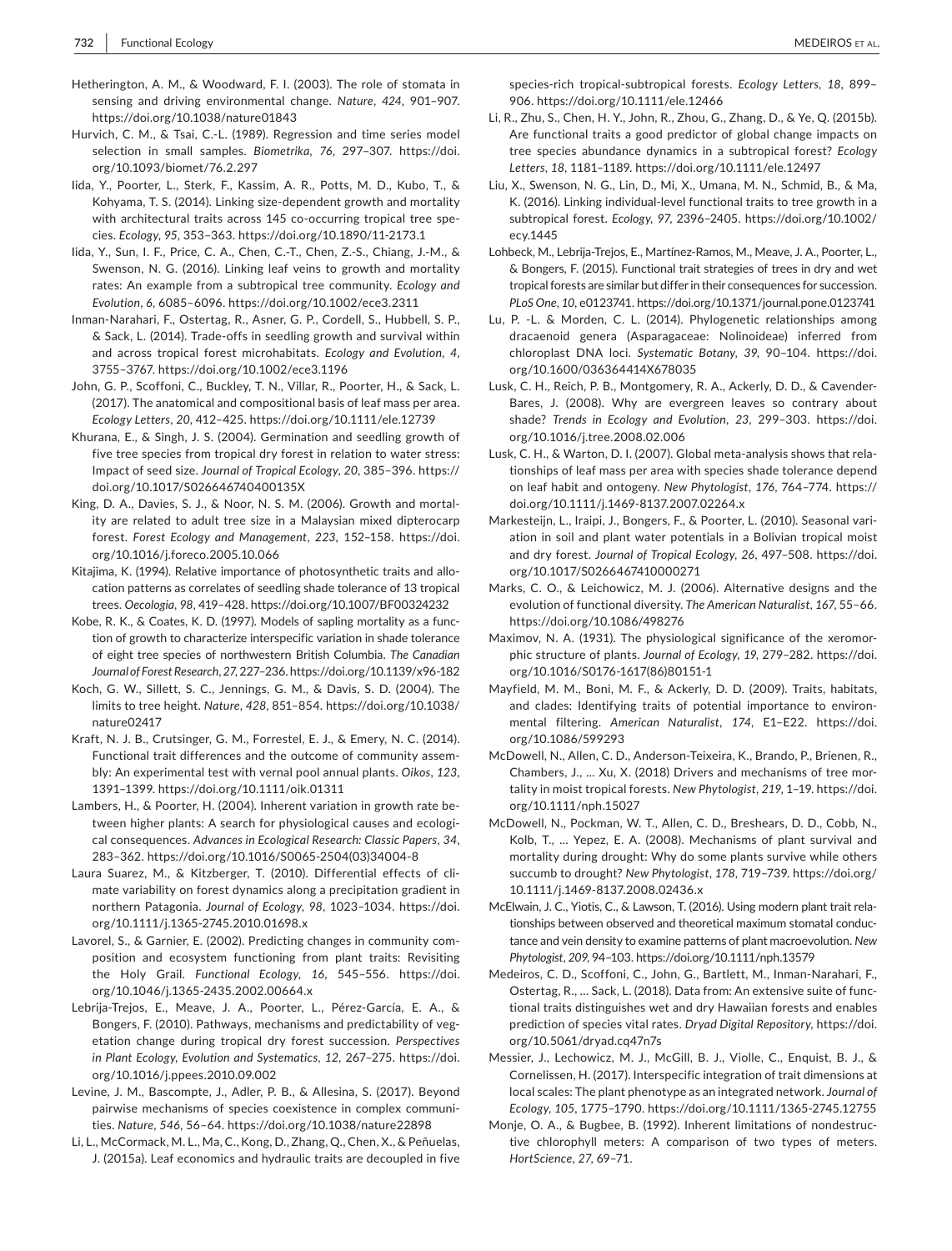- Nathan, J., Osem, Y., Shachak, M., Meron, E., & Salguero-Gómez,R. (2016). A mechanistic approach for water-limited plant communities. *Journal of Ecology*, *104*, 419–429. <https://doi.org/10.1111/1365-2745.12525> Linking functional diversity to resource availability and disturbance:
- Niinemets, Ü. (2001). Global-scale climatic controls of leaf dry mass per area, density, and thickness in trees and shrubs. *Ecology*, *82*, 453–469. [https://doi.org/10.1890/0012-9658\(2001\)](https://doi.org/10.1890/0012-9658(2001)082[0453:GSCCOL]2.0.CO;2) [082\[0453:GSCCOL\]2.0.CO;2](https://doi.org/10.1890/0012-9658(2001)082[0453:GSCCOL]2.0.CO;2)
- Ogburn, R. M., & Edwards, E. J. (2012). Quantifying succulence: A rapid, physiologically meaningful metric of plant water storage. *Plant, Cell & Environment*, *35*, 1533–1542. [https://doi.](https://doi.org/10.1111/j.1365-3040.2012.02503.x) [org/10.1111/j.1365-3040.2012.02503.x](https://doi.org/10.1111/j.1365-3040.2012.02503.x)
- C4 grasses: A modeling and meta-analysis. *Oecologia*, *136*, 532–542. Ogle, K. (2003). Implications of interveinal distance for quantum yield in <https://doi.org/10.1007/s00442-003-1308-2>
- Osborne, C. P., & Sack, L. (2012). Evolution of C4 plants: A new *Royal Society B: Biological Sciences*, *367*, 583–600. [https://doi.](https://doi.org/10.1098/rstb.2011.0261) hypothesis for an interaction of CO2 and water relations mediated by plant hydraulics. *Philosophical Transactions of the*  [org/10.1098/rstb.2011.0261](https://doi.org/10.1098/rstb.2011.0261)
- Osone, Y., Ishida, A., & Tateno, M. (2008). Correlation between relative growth rate and specific leaf area requires associations of specific leaf area with nitrogen absorption rate of roots. *New Phytologist*, *179*, 417–427. <https://doi.org/10.1111/j.1469-8137.2008.02476.x>
- Ostertag, R., Inman-Narahari, F., Cordell, S., Giardina, C. P., & Sack, L. (2014). Forest structure in low-diversity tropical forests: A study of Hawaiian wet and dry forests. *PLoS One*, *9*, e103268. [https://doi.](https://doi.org/10.1371/journal.pone.0103268) [org/10.1371/journal.pone.0103268](https://doi.org/10.1371/journal.pone.0103268)
- Paine, C. E. T., Amissah, L., Auge, H., Baraloto, C., Baruffol, M., Bourland, N., & Gibson, D. (2015). Globally, functional traits are weak predic- *Ecology*, *103*, 978–989. <https://doi.org/10.1111/1365-2745.12401> tors of juvenile tree growth, and we do not know why. *Journal of*
- Pérez-Harguindeguy, N., Díaz, S., Garnier, E., Lavorel, S., Poorter, H., *Australian Journal of Botany*, *61*, 167–234. [https://doi.org/10.1071/](https://doi.org/10.1071/BT12225_CO) Jaureguiberry, P., & Cornelissen, J. H. C. (2013). New handbook for standardised measurement of plant functional traits worldwide. [BT12225\\_CO](https://doi.org/10.1071/BT12225_CO)
- D., Nilus, R., & Hector, A. (2014). A trait-based trade-off between growth and mortality: Evidence from 15 tropical tree species using size-specific relative growth rates. *Ecology and Evolution*, *4*, 3675– Philipson, C. D., Dent, D. H., O'Brien, M. J., Chamagne, J., Dzulkifli, 3688.<https://doi.org/10.1002/ece3.1186>
- Plummer, M. (2003). JAGS: A program for analysis of Bayesian graphical models using Gibbs sampling. *In Proceedings of the 3rd International workshop on distributed statistical computing*, Vienna, Austria.
- Poorter, H., Lambers, H., & Evans, B. J. (2014). Trait correlation networks: A whole-plant perspective on the recently criticized leaf economic spectrum. *New Phytologist*, *201*, 378–382. [https://doi.org/10.1111/](https://doi.org/10.1111/nph.12547) [nph.12547](https://doi.org/10.1111/nph.12547)
- Poorter, H., Niinemets, Ü., Poorter, L., Wright, I. J., & Villar, R. (2009). Causes and consequences of variation in leaf mass per area (LMA): A meta-analysis. *New Phytologist*, *182*, 565–588. [https://doi.](https://doi.org/10.1111/j.1469-8137.2009.02830.x) [org/10.1111/j.1469-8137.2009.02830.x](https://doi.org/10.1111/j.1469-8137.2009.02830.x)
- Poorter, L., Wright, S. J., Paz, H., Ackerly, D. D., Condit, R., Ibarra- Manríquez, G., & Wright, I. J. (2008). Are functional traits good predictors of demographic rates? Evidence from five neotropical forests. *Ecology*, *89*, 1908–1920. <https://doi.org/10.1890/07-0207.1>
- Prado-Junior, J. A., Schiavini, I., Vale, V. S., Raymundo, D., Lopes, S. F., & Poorter, L. (2016). Functional traits shape size-dependent growth *10*, 895–906. <https://doi.org/10.1093/jpe/rtw103> and mortality rates of dry forest tree species. *Journal of Plant Ecology*,
- Price, J. P., & Clague, D. A. (2002). How old is the Hawaiian biota? Geology and phylogeny suggest recent divergence. *Proceedings of the Royal Society B: Biological Sciences*, *269*, 2429–2435. [https://doi.](https://doi.org/10.1098/rspb.2002.2175) [org/10.1098/rspb.2002.2175](https://doi.org/10.1098/rspb.2002.2175)
- Vienna, Austria: R Foundation for Statistical Computing. R Core Team (2016). *A language and environment for statistical computing*.
- Reich, P. B. (2014). The world-wide 'fast-slow' plant economics spec- trum: A traits manifesto. *Journal of Ecology*, *102*, 275–301. [https://](https://doi.org/10.1111/1365-2745.12211) [doi.org/10.1111/1365-2745.12211](https://doi.org/10.1111/1365-2745.12211)
- D. A. (2010). Interspecific relationships among growth, mortality and *24*, 253–262. <https://doi.org/10.1111/j.1365-2435.2009.01670.x> Russo, S. E., Jenkins, K. L., Wiser, S. K., Uriarte, M., Duncan, R. P., & Coomes, xylem traits of woody species from New Zealand. *Functional Ecology*,
- Sack, L., & Buckley, T. N. (2016). The developmental basis of stomatal density and flux. *Plant Physiology*, *171*, 2358–2363. [https://doi.](https://doi.org/10.1104/pp.16.00476) [org/10.1104/pp.16.00476](https://doi.org/10.1104/pp.16.00476)
- Sack, L., Cowan, P. D., Jaikumar, N., & Holbrook, N. M. (2003a). The 'hy- drology' of leaves: Co-ordination of structure and function in tem- perate woody species. *Plant, Cell & Environment*, *26*, 1343–1356. <https://doi.org/10.1046/j.0016-8025.2003.01058.x>
- capacity in tropical rain forest trees. *Ecology*, *87*, 483–491. [https://](https://doi.org/10.1890/05-0710) Sack, L., & Frole, K. (2006). Leaf structural diversity is related to hydraulic [doi.org/10.1890/05-0710](https://doi.org/10.1890/05-0710)
- understories in southern Spain. *Plant Ecology*, *168*, 139–163. [https://](https://doi.org/10.1023/A:1024423820136) Sack, L., Grubb, P. J., & Marañón, T. (2003b). The functional morphology of juvenile plants tolerant of strong summer drought in shaded forest [doi.org/10.1023/A:1024423820136](https://doi.org/10.1023/A:1024423820136)
- *Journal of Botany*, *93*, 829–839. <https://doi.org/10.3732/ajb.93.6.829> Sack, L., Melcher, P. J., Liu, W. H., Middleton, E., & Pardee, T. (2006). How strong is intracanopy leaf plasticity in temperate deciduous trees?
- *New Phytologist*, *198*, 983–1000. <https://doi.org/10.1111/nph.12253> Sack, L., & Scoffoni, C. (2013). Leaf venation: Structure, function, development, evolution, ecology and applications in the past, present and future.
- Sack, L., Scoffoni, C., John, G. P., Poorter, H., Mason, C. M., Mendez-Alonzo, R., & Donovan, L. A. (2013). How do leaf veins influence the worldwide leaf economic spectrum? Review and synthesis. *Journal of Experimental Botany*, *64*, 4053–4080. <https://doi.org/10.1093/jxb/ert316>
- Sack, L., Scoffoni, C., McKown, A. D., Frole, K., Rawls, M., Havran, J. C., & *3*, 837. <https://doi.org/10.1038/ncomms1835> Tran, T. (2012). Developmentally based scaling of leaf venation architecture explains global ecological patterns. *Nature Communications*,
- Sack, L., Tyree, M. T., & Holbrook, N. M. (2005). Leaf hydraulic ar- chitecture correlates with regeneration irradiance in tropi- cal rainforest trees. *New Phytologist*, *167*, 403–413. [https://doi.](https://doi.org/10.1111/j.1469-8137.2005.01432.x) [org/10.1111/j.1469-8137.2005.01432.x](https://doi.org/10.1111/j.1469-8137.2005.01432.x)
- Santiago, L. S., Kitajima, K., Wright, S. J., & Mulkey, S. S. (2004). Coordinated *Oecologia*, *139*, 495–502. <https://doi.org/10.1007/s00442-004-1542-2> changes in photosynthesis, water relations and leaf nutritional traits of canopy trees along a precipitation gradient in lowland tropical forest.
- Schimper, A. F. W. (1903). *Plant-geography upon a physiological basis*. Oxford, UK: Clarendon Press.
- Scoffoni, C., Chatelet, D. S., Pasquet-Kok, J., Rawls, M., Donoghue, M. J., Edwards, E. J., & Sack, L. (2016). Hydraulic basis for the evolution of photosynthetic productivity. *Nature Plants*, *2*, 16072. [https://doi.](https://doi.org/10.1038/nplants.2016.72) [org/10.1038/nplants.2016.72](https://doi.org/10.1038/nplants.2016.72)
- Scoffoni, C., Rawls, M., McKown, A., Cochard, H., & Sack, L. (2011). to leaf size and venation architecture. *Plant Physiology*, *156*, 832–843. Decline of leaf hydraulic conductance with dehydration: Relationship <https://doi.org/10.1104/pp.111.173856>
- Scoffoni, C., Vuong, C., Diep, S., Cochard, H., & Sack, L. (2014). Leaf shrinkage with dehydration: Coordination with hydraulic vulnerability and drought tolerance. *Plant Physiology*, *164*, 1772–1788. [https://](https://doi.org/10.1104/pp.113.221424) [doi.org/10.1104/pp.113.221424](https://doi.org/10.1104/pp.113.221424)
- Seiwa, K. (2007). Trade-offs between seedling growth and survival in deciduous broadleaved trees in a temperate forest. *Annals of Botany*, *99*, 537–544. <https://doi.org/10.1093/aob/mcl283>
- Sheil, D., Burslem, D. F. R. P., & Alder, D. (1995). The interpretation and misinterpretation of mortality rate measures. *Journal of Ecology*, *83*, 331–333. <https://doi.org/10.2307/2261571>